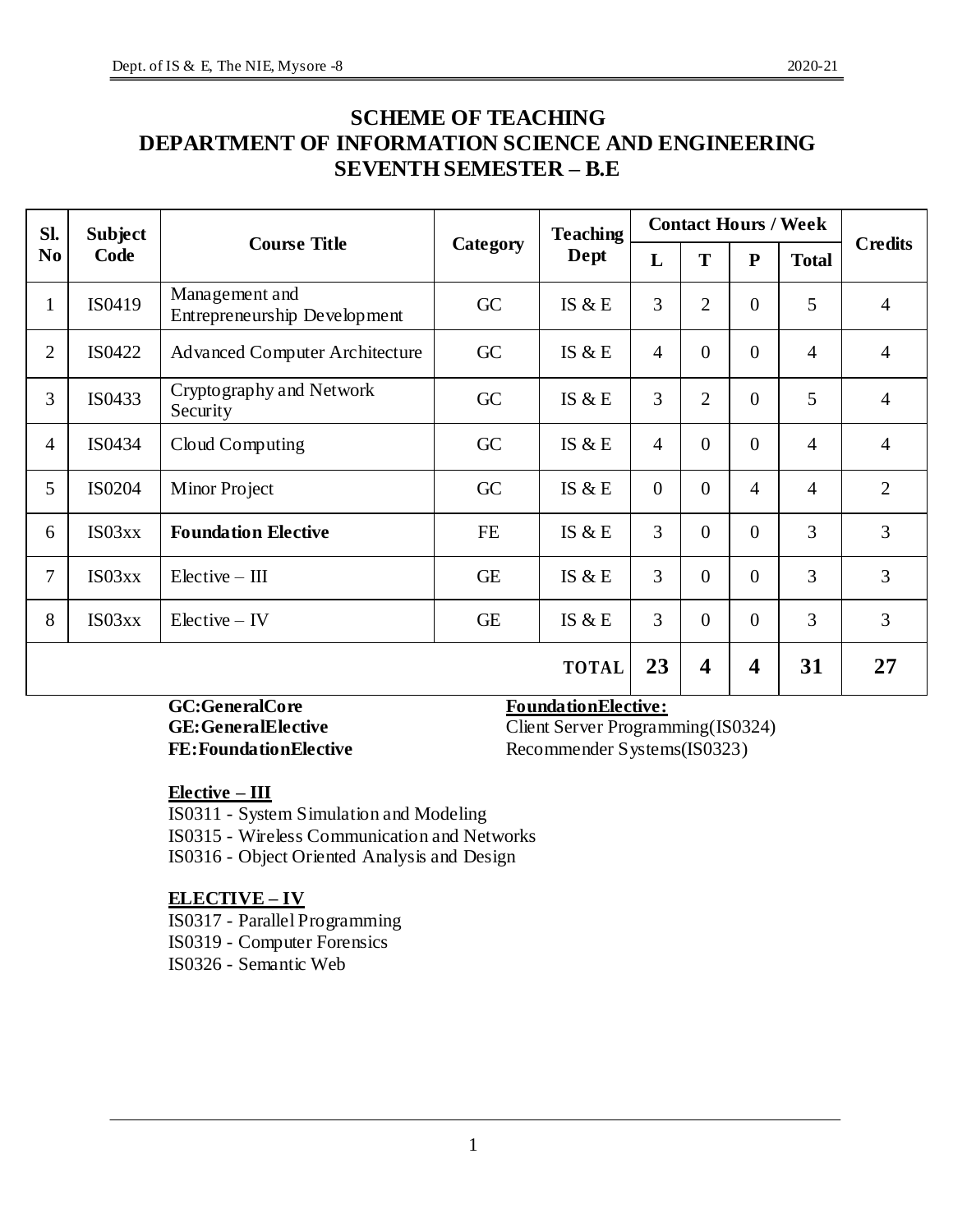# **SCHEME OFTEACHING DEPARTMENT OF INFORMATION SCIENCE AND ENGINEERING EIGHT SEMESTER –B.E**

| Sl.            | <b>Subject</b>                                                              |                                                             |           | <b>Teaching</b> |                  | <b>Contact Hours / Week</b> |                  |                |                |
|----------------|-----------------------------------------------------------------------------|-------------------------------------------------------------|-----------|-----------------|------------------|-----------------------------|------------------|----------------|----------------|
| N <sub>0</sub> | Code                                                                        | <b>Course Title</b>                                         | Category  | Dept            | L                | T                           | ${\bf P}$        | <b>Total</b>   | <b>Credits</b> |
| $\mathbf{1}$   | IS0304                                                                      | <b>Information Storage</b>                                  | GC        | IS $\&$ E       | 3                | $\overline{0}$              | $\overline{0}$   | 3              | 3              |
| $\mathbf{2}$   | IS0442                                                                      | Artificial Intelligence                                     | GC        | IS $&E$         | $\overline{4}$   | $\overline{0}$              | $\boldsymbol{0}$ | $\overline{4}$ | $\overline{4}$ |
| 3              | IS0602                                                                      | Major Project                                               | GC        | IS $&E$         | $\overline{0}$   | $\overline{0}$              | 12               | 12             | 6              |
| $\overline{4}$ | <b>IS0118</b>                                                               | Paper Presentation / Internship/<br><b>Industrial Visit</b> | GC        | IS $&E$         | $\overline{0}$   | $\overline{0}$              | $\overline{2}$   | $\overline{2}$ | $\mathbf{1}$   |
| 5              | IS03xx                                                                      | $Electric - V$                                              | <b>GE</b> | IS $&E$         | 3                | $\overline{0}$              | $\overline{0}$   | 3              | $\overline{3}$ |
| 6              | IS03xx                                                                      | Elective – $VI^{\$}$                                        | <b>GE</b> | IS $\&$ E       | 3                | $\Omega$                    | $\theta$         | 3              | 3              |
|                | <b>TOTAL</b> (Regular)                                                      |                                                             |           | 13              | $\boldsymbol{0}$ | 14                          | 27               | 20             |                |
|                | <b>TOTAL</b> (Lateral Entry)                                                |                                                             |           |                 | <b>10</b>        | $\boldsymbol{0}$            | 14               | 24             | 17             |
|                | $C C C$ and $C$ and<br>$\phi$ $\mathbf{E}_{\alpha}$ is no cool and indicate |                                                             |           |                 |                  |                             |                  |                |                |

**GC:GeneralCore \$ For regularstudents GE: GeneralElective**

### **ELECTIVE – V**

IS0320 - Cognitive Science

IS0327 - Wireless AdhocNetwork

IS0328 - Information Retrieval Systems

### **ELECTIVE – VI**

IS0321 - Introduction to Machine Learning

IS0329 - Web Security

IS0330 - Network Management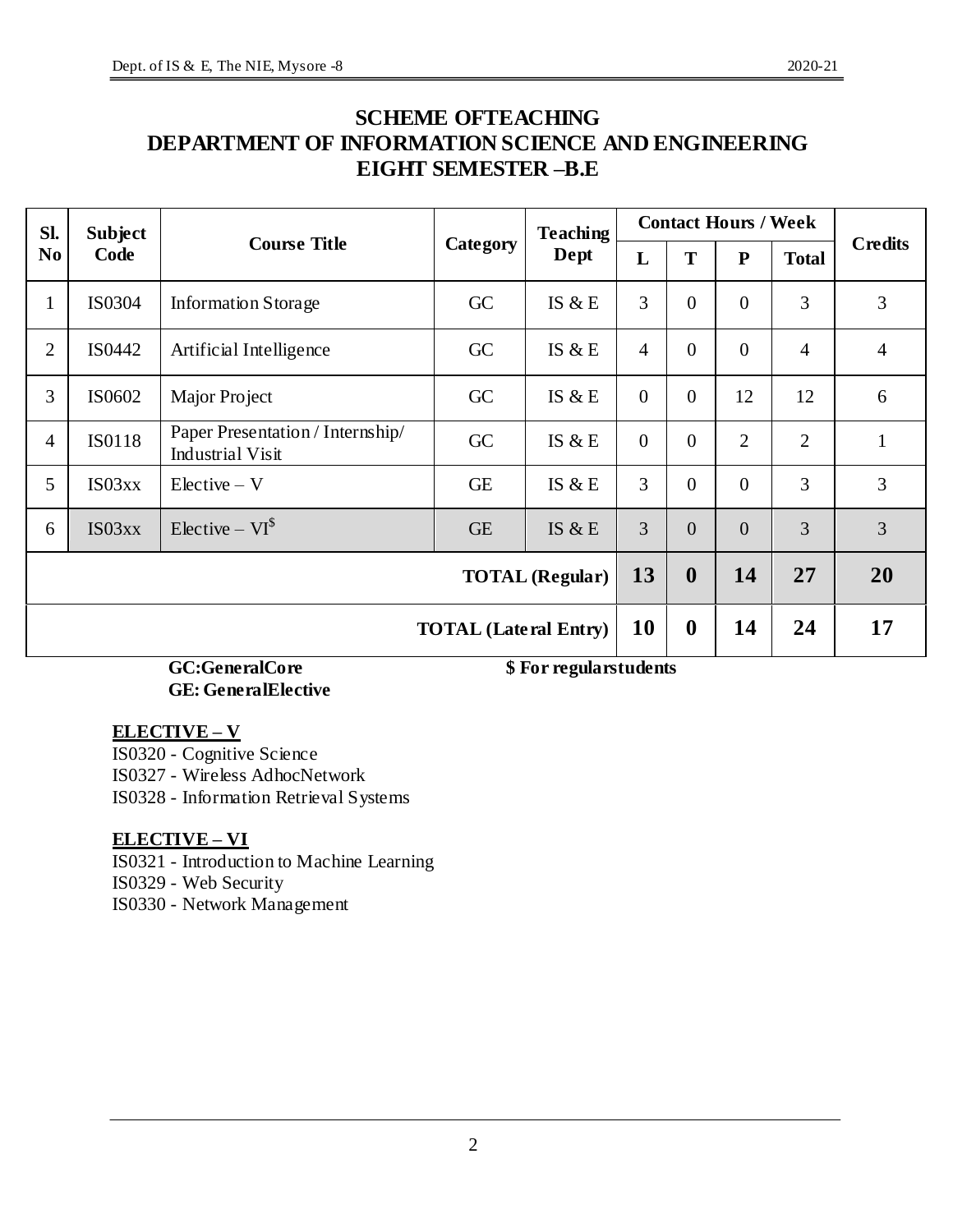# **VII SEMESTER**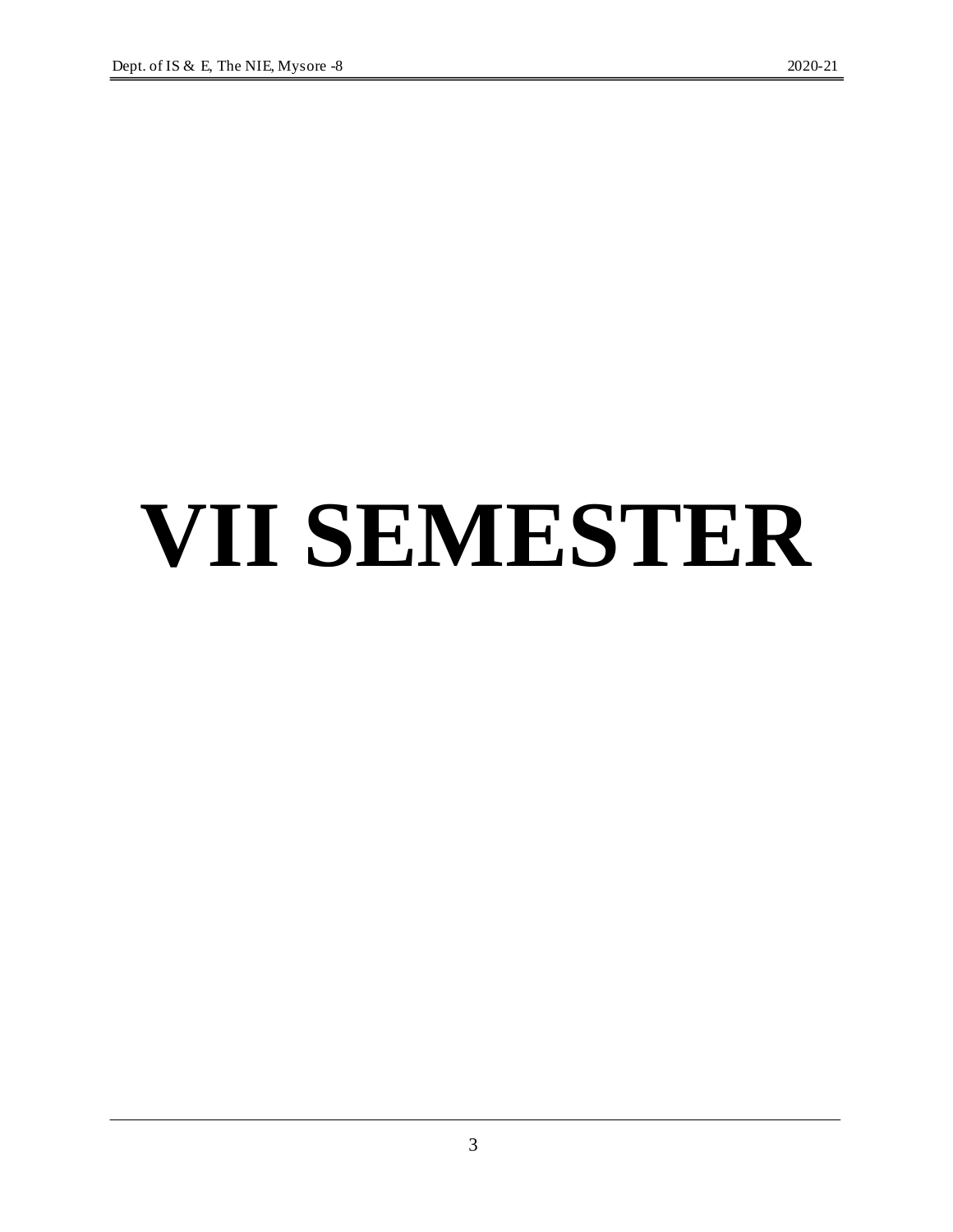### **MANAGEMENT AND ENTREPRENEURSHIP DEVELOPMENT (3:2:0)**

| Sub code      | : IS0419    | $CIE$ : 50 Marks  |
|---------------|-------------|-------------------|
| Hrs/week      | $\cdot$ 0.5 | $SEE$ : 50% Marks |
| <b>SEEHrs</b> | :03Hours    | Max. Marks:100    |

#### *Course Outcomes:*

#### **On Successful completion of the course, the students will be able to:**

- 1. Interpret broad knowledge of management.
- 2. Identify the objectives of planning and organization.
- 3. Explain the importance of directing and controllingfunctions.
- 4. Demonstratethe concepts of entrepreneurship. (For Tutorials also)
- 5. Create a business plan for a technologicalidea.
- 6. Interpret financial statements to exhibit technical proficiency.

### **MODULE1: 7 Hrs**

#### **Management:**

Introduction – Meaning – nature and characteristics of Management, Scope and functional areas of management – Management as a science, art or profession– Management and administration – Roles of management, Levels of management.

*Self Learning Exercise:* Development of management thought –modern managementapproaches

### **MODULE2: 7 Hrs**

### **Planning and Organizing:**

Nature, importance and purpose of planning process – objectives - Types of plans- Decision making – Importance of planning – steps in planning, Planning premises. Nature and purpose of organization. Principles of organization.

*Self Learning Exercise:* Types of organization, Departmentation – Committees

### **MODULE3: 6 Hrs**

### **Directing and Controlling:**

Meaning and nature of directing – Leadership styles and motivation theories, communication – Meaning and importance – Coordination, meaning and importance and Techniques of Coordination.

**Self-LearningExercise:** Meaning and steps in controlling – Essentials of a sound controlsystem**.**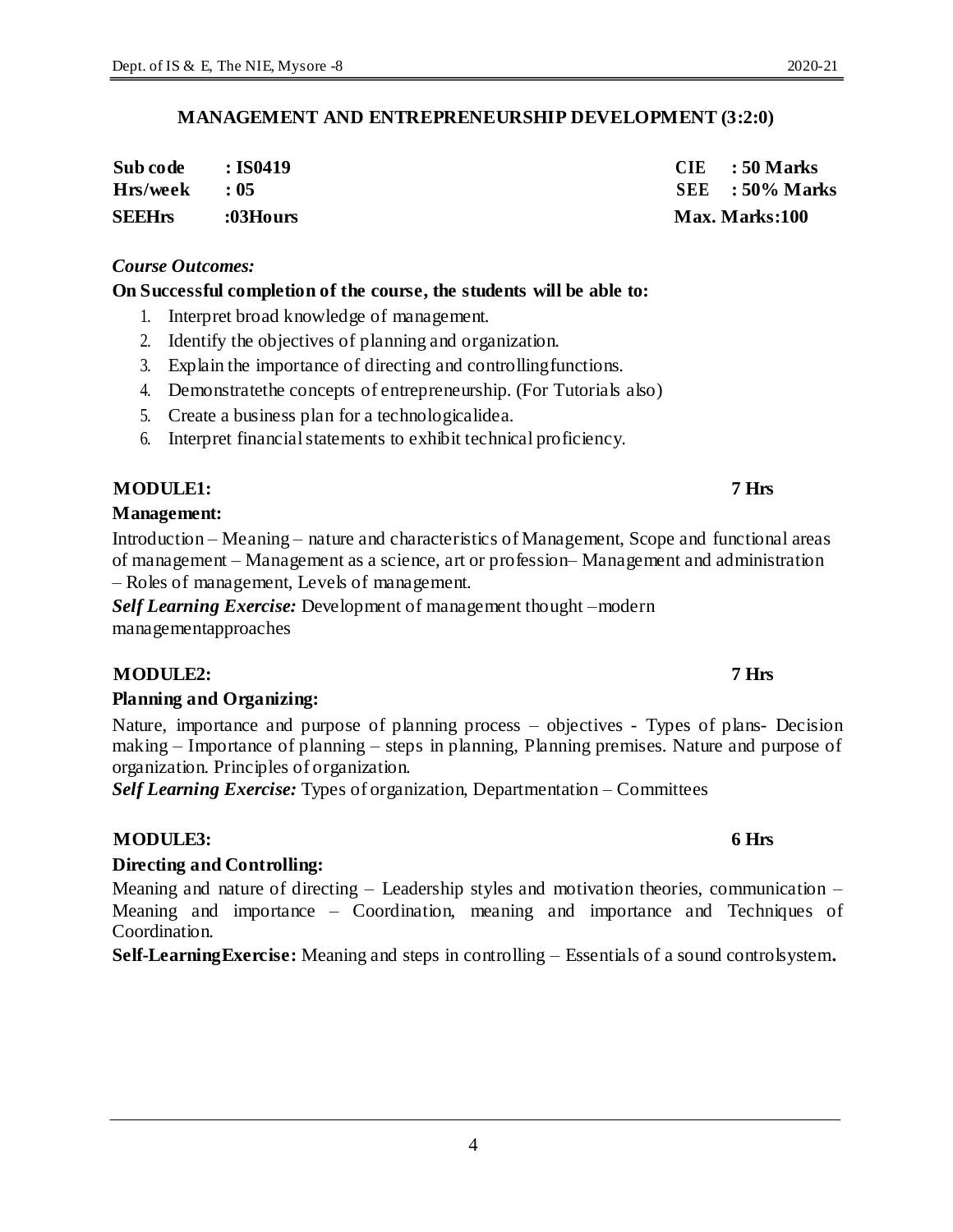#### **MODULE4: 7 Hrs**

#### **Entrepreneur:**

Meaning of Entrepreneur, Evolution of the Concept, Functions of an Entrepreneur, Types of Entrepreneur, Intrapreneur – an emerging Class. Concept of Entrepreneurship – Evolution of Entrepreneurship, development of Entrepreneurship steps in entrepreneurial process, Role of entrepreneurs in Economic Development.

*Self Learning Exercise:* Entrepreneurship in India and Barriers.

#### **MODULE5: 6 Hrs**

#### **Preparation of a project:**

Meaning of Project; Project Identification; Project Selection; Project Report; Need and Significance of Report; Contents; formulation; Guidelines by Planning Commission for Project report; Network Analysis; Errors of Project Report; Project Appraisal. Identification of Business Opportunities: Market Feasibility Study; Technical Feasibility Study. *Self Learning Exercise:* Financial Feasibility Study & Social Feasibility Study

#### **MODULE6: 6 Hrs**

**Basics of Financial Statements:** Balance sheet, The Balance Sheet Equation, Glossary of

Balance sheet terms, Income statement, Glossary of Income Statement terms, Ratio and Percentages. *Self Learning Exercise:* Cash flow statement.

#### **TEXTBOOKS:**

- 1. **Management and Entrepreneurship,** N V R Naidu, T Krishna Rao,  $4<sup>th</sup>$ Reprint2009.
- 2. **Understanding Financial Statements,** James O. Gill, Moira Chatton, First IndianEdition, 2004, Reprinted2005.

#### **REFERENCE BOOKS:**

- 1. **Principles of Management,** P. C. Tripathi, P. N. Reddy; Tata McGraw Hill, 2<sup>nd</sup>Edition, 2008.
- 2. **Entrepreneurship Development - Small Business Enterprises,** Poornima MCharantimath -

#### **E-Content:**

- **1.** https://ecorner.stanford.edu/collection/elevating-ethics-in-entrepreneurship-education/
- **2.** https://www.**mooc**-list.com/tags/**entrepreneurship**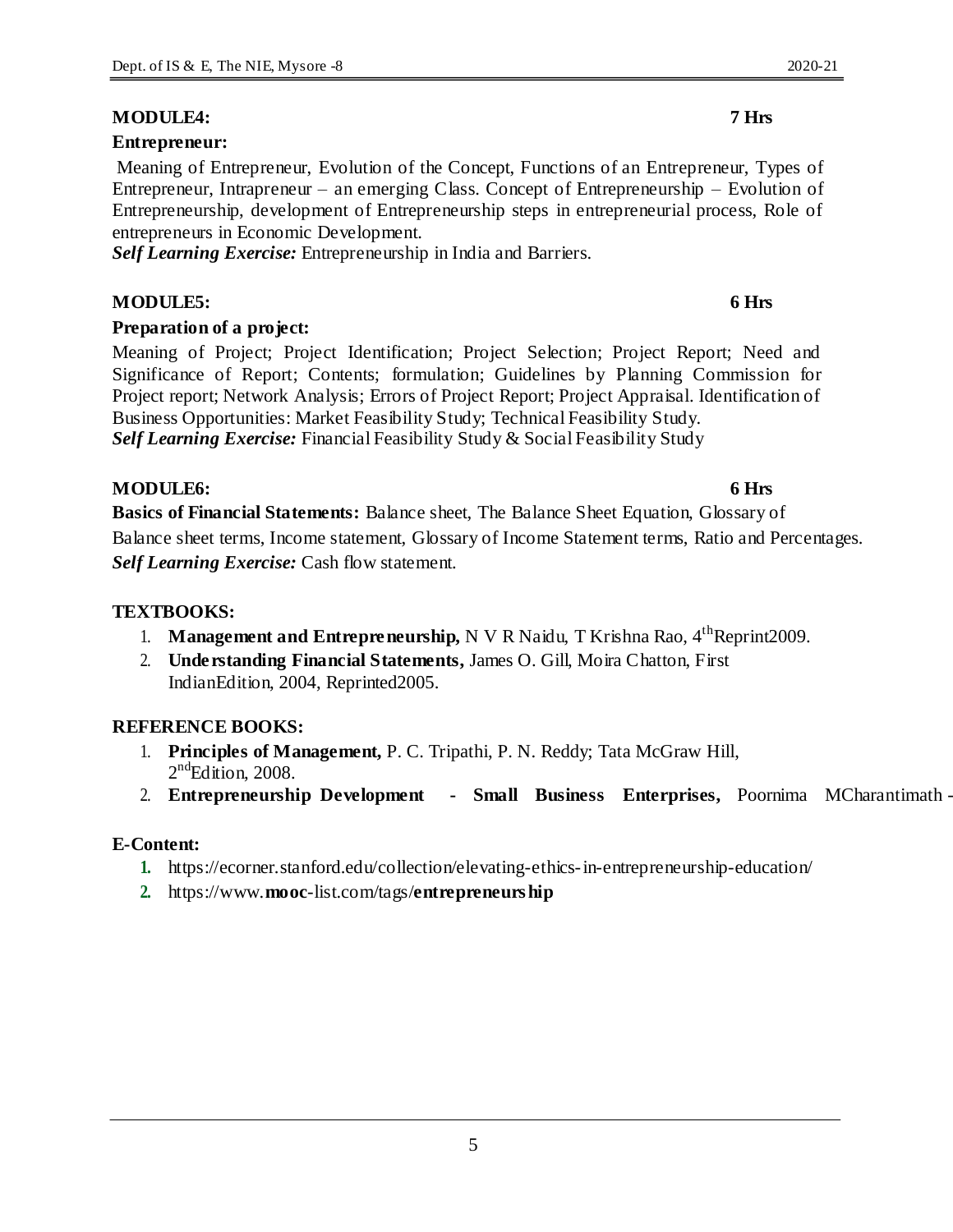#### **ADVANCED COMPUTER ARCHITECTURE (4:0:0)**

| <b>SEEHrs</b> | :03Hours   | <b>Max. Marks:100</b> |
|---------------|------------|-----------------------|
| Hrs/week      | $\cdot$ 04 | $SEE$ : 50% Marks     |
| Sub code      | : IS0422   | $CIE$ : 50 Marks      |

#### *Course Outcomes:*

#### **On Successful completion of the course, the students will be able to:**

- 1. Explainthe pipeline design and scheduling techniques.
- 2. Identify the challenges in different levels ofparallelism.
- 3. Discuss the concepts of parallel processing and hardware-based speculation.
- 4. Explain the performance criteria for single and multicore processors.
- 5. Describe Data-level parallelism in Vector Architectures.
- 6. Explain various cache optimization techniques.

#### **MODULE1: 9 Hrs**

#### **FUNDAMENTALS REVIEW**

PIPELINING: Introduction: Pipeline scheduling, Implementation of an Instruction pipeline. *Self Learning Exercise:* Arithmetic pipelines.

#### **MODULE2: 9 Hrs**

### **INSTRUCTION –LEVEL PARALLELISM – 1**

Concepts and challenges; Basic Compiler Techniques for exposing ILP; Reducing Bra nch costs with prediction; Overcoming Data hazards with Dynamic scheduling, Tomasulo's Algorithm. *Self Learning Exercise:* Tomasulo's Algorithm Examples.

#### **MODULE3: 8 hrs**

#### **INSTRUCTION –LEVEL PARALLELISM – 2**

Hardware-based speculation, Exploiting ILP using multiple issue and static scheduling; Exploiting ILP using dynamic scheduling, multiple issue and speculation. *Self Learning Exercise:* Studies of the limitations of ILP.

### **MODULE4: 9 Hrs**

# **THREAD –LEVEL PARALLELISM:**

Introduction; Centralized Shared-Memory Architectures; Distributed shared memory and directory-based coherence; Basics of synchronization.

*Self Learning Exercise:* Models of Memory Consistency: An introduction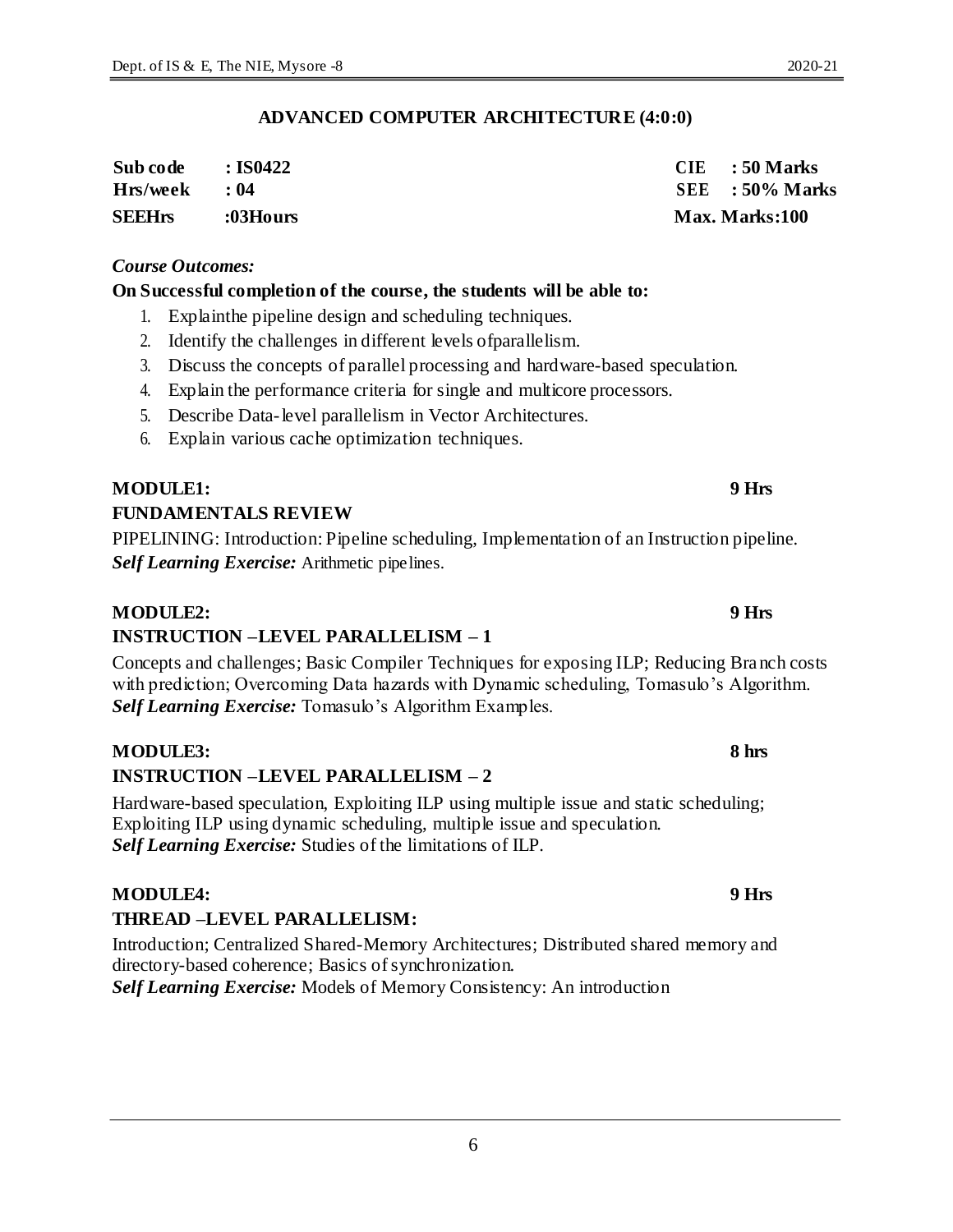### **MODULE5: 9 Hrs DATA-LEVEL PARALLELISM IN VECTOR, SIMD, AND GPU ARCHITECTURES**

Introduction, Vector Architecture, SIMD Instruction Set extensions for multimedia, Graphic Processing Units.

*Self Learning Exercise:* NVIDIA GPU Instruction Set Architecture

# **MODULE6: 8 Hrs MEMORY HIERARCHY DESIGN:**

Introduction, Basics of Memory Hierarchy, Cache Optimizations- First Optimization, Second Optimization, Third Optimization, Fourth Optimization, Fifth Optimization, Sixth Optimization, Seventh Optimization, Eighth Optimization, Ninth Optimization, Tenth Optimization. *Self Learning Exercise:* Case-study: Performance of the Cortex-A8 Memory Hierarchy.

### **TEXTBOOKS:**

**1. Computer Architecture, A Quantitative Approach –**John L. Hennessey and David A. Patterson: 5th Edition, Elsevier,2011.

### **REFERENCE BOOKS:**

- 1. **Advanced Computer Architecture Parallelism, Scalability Programmability–** Kai Hwang: Tata McGraw- Hill, 2003
- **2. B. Parhami,Introduction to Parallel Processing: Algorithms andArchitectures,** Plenum series, KLUWER ACADEMIC PUBLISHERS, 2008

### **E-B OOKS:**

1. ABookonComputerArchitecture,availableat http://www.iuma.ulpgc.es/users/nunez/clases-micros-para-com/clases-mpcslideslinks/Copy%20of%20(Ebook%20Pdf)%20Computer%20Architecture%20A%20

Quantitative%20App.pdf

2. MOOC's:

Carnegie Mellon Computer Architecture lecture videos in YouTube.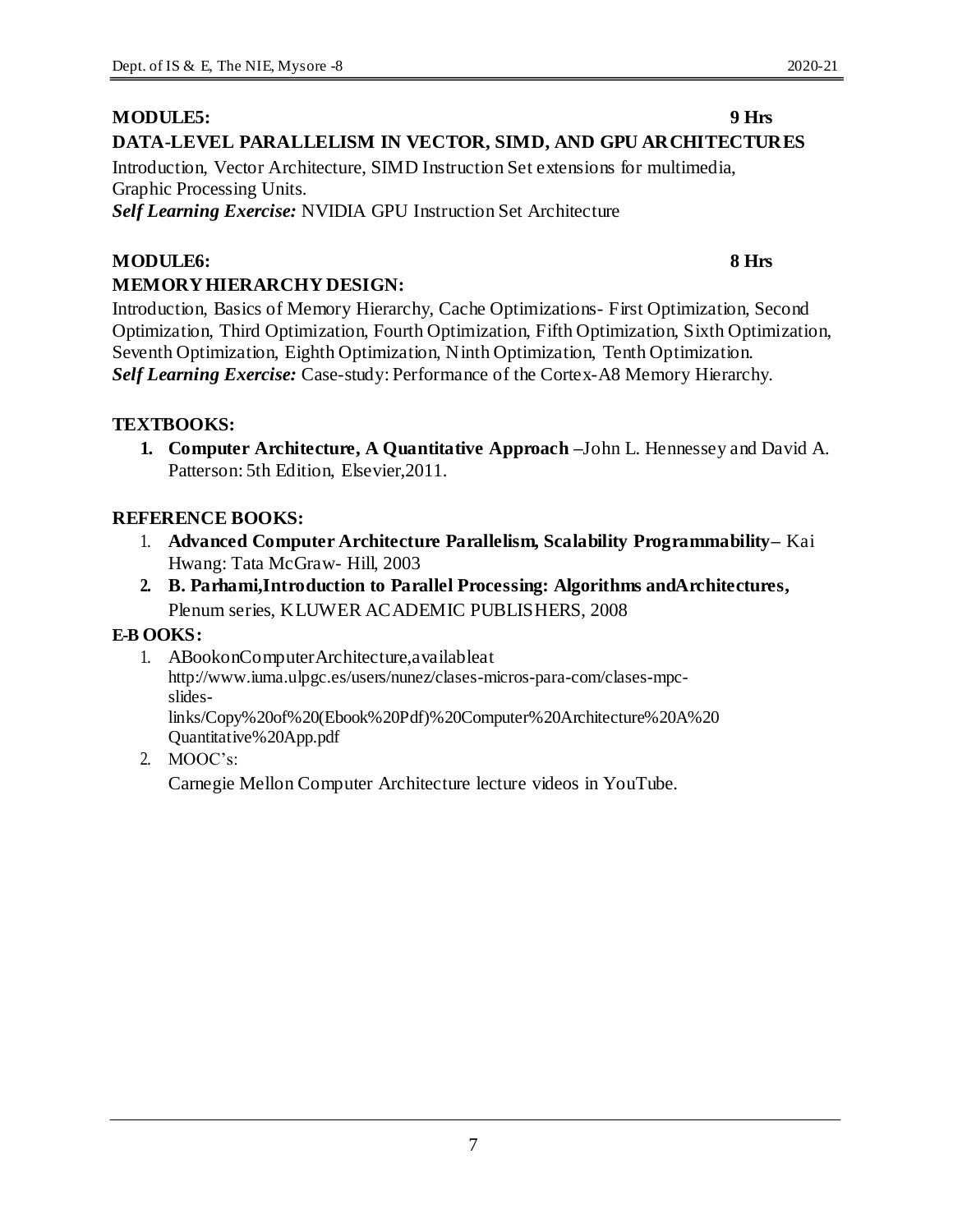8

### **CRYPTOGRAPHY AND NETWORK SECURITY (3:2:0)**

| Sub code      | $\,$ : IS0433 $\,$ | $CIE$ : 50 Marks  |
|---------------|--------------------|-------------------|
| Hrs/week      | $\cdot$ 0.5        | $SEE$ : 50% Marks |
| <b>SEEHrs</b> | :03Hours           | Max. Marks:100    |

#### *Course Outcomes:*

#### **On Successful completion of the course, the students will be able to:**

- 1. Explain the foundations of Cryptography and various mechanisms to protect data.
- 2. Demonstrate DES and AES. (For Tutorials also)
- 3. Apply the cryptographic techniques using public key algorithms. (For Tutorials also)
- 4. Verify the integrity of the messages transmitted via an insecure channel.
- 5. Distinguish the different key management techniques, authentication protocols andKerberos.
- 6. Explain the security aspects, protocols at various layers in the network and firewalls.

### **MODULE1: 7 Hrs**

**Introduction:** Security Goals, Cryptographic Attacks, Services and mechanism, Techniques. **Traditional Symmetric-Key Ciphers:** Introduction, Substitution Ciphers, Transposition Ciphers.

*Self Learning Exercise:* Mathematics of Cryptography.

#### **MODULE2: 7 Hrs**

**Introduction to Modern Symmetric-Key Ciphers:** Stream and Block Ciphers, Modern Block Ciphers.

**Data Encryption Standard (DES):** Introduction, DES Structure, Security of DES, Multiple DES-Conventional Encryption Algorithms

**Advanced Encryption Standard (AES):** Introduction, Transformations, Key expansion, The AES Ciphers, Analysis of AES.

*Self Learning Exercise:* Mathematics of Symmetric-Key Cryptography

### **MODULE3: 6 Hrs**

**Asymmetric-Key Cryptography:** Introduction**,** RSA Cryptosystems, ElGamal Cryptosystem, Elliptic Curve Crypto systems.

*Self Learning Exercise:* Mathematics of Asymmetric-Key Cryptography.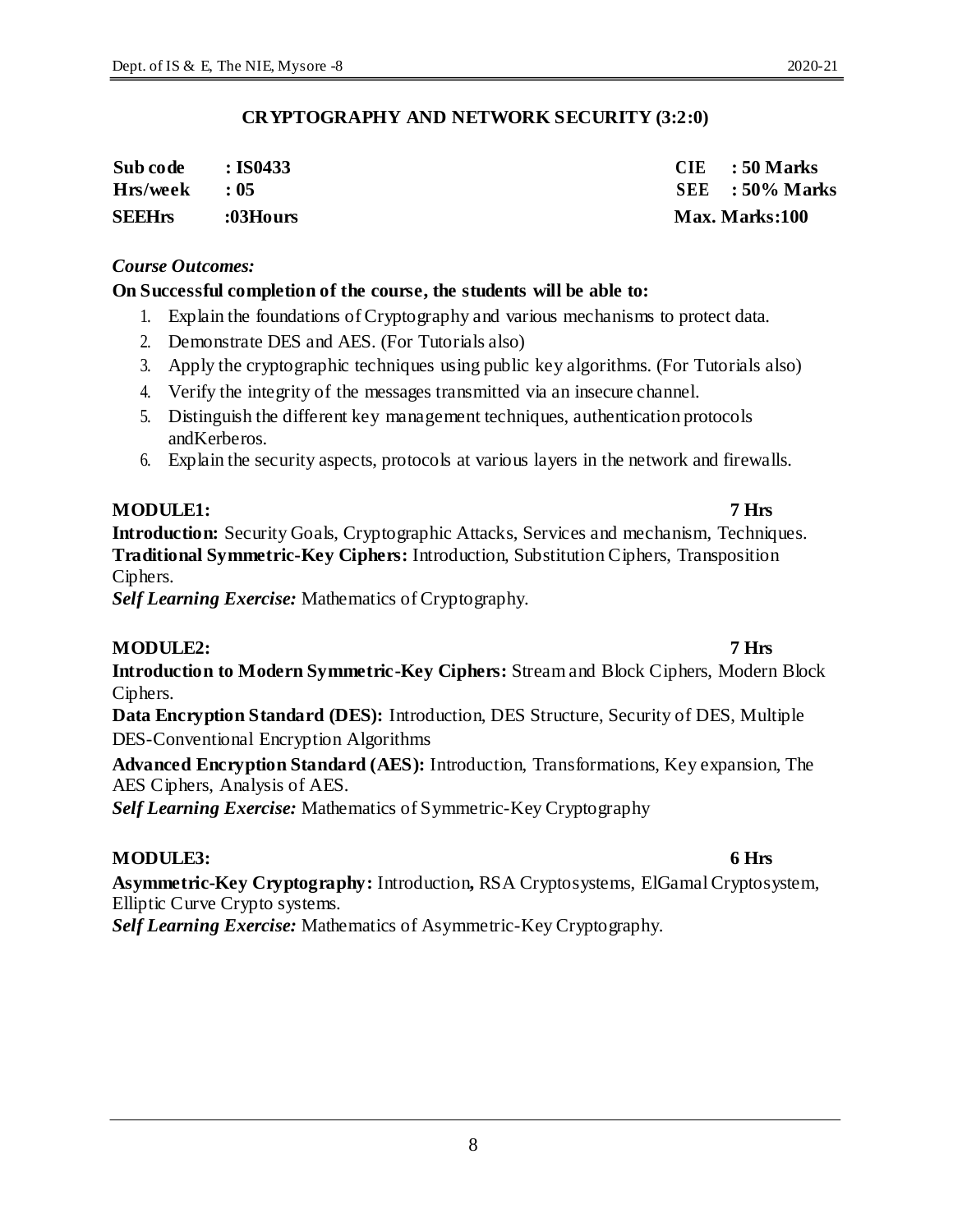### **MODULE4: 7 Hrs**

### **Message Integrity and Message Authentication**

Message Integrity, Random Oracle Model, Message Authentication. **Digital Signature:** Comparison, Process, Services, Attacks of Digital Signature, Digital Signature Schemes- RSA Digital Signature Scheme. *Self Learning Exercise:* Variations and Applications.

### **MODULE5: 6 Hrs**

**Entity Authentication:** Introduction, Passwords, Challenge-Response.

**Key Management:** Symmetric-Key Distribution, Kerberos, Symmetric Key Agreement, Public-Key Distribution. *Self Learning Exercise:* Biometrics, Hijacking.

### **MODULE6: 6 Hrs**

**Security at the Application Layer:** E-mail, PGP, S/MIME.

**Security at the Transport Layer:** SSL Architecture, SSL Message formats, Transport Layer Security.:

**Security at Network Layer:** Two modes, Two Security Protocols, Security Association and Policy.

**System Security:** Users, Trust and Trusted Systems, Malicious Programs, IDS, Firewalls. *Self Learning Exercise:* Worms, Viruses.

### **TEXTBOOK:**

1. **Cryptography and Network Security**, BehroozForouzan, SIE, 2nd Edition, McGraw-Hill

### **REFERENCE BOOKS:**

- 1. Cryptography and Network Security: Principles and Practice; Fifth Edition,by William Stallings, PrenticeHall.
- 2. Cryptography and Network Security, Second Edition, AtulKahate.

### **EBOOKS:**

1. http://www.uoitc.edu.iq/images/documents/informaticsinstitute/Competitive\_exam/Cryptography\_and\_Network\_Security.pdf

### **MOOCs:**

1. http://www.nptelvideos.in/2012/11/cryptography-and-network-security.html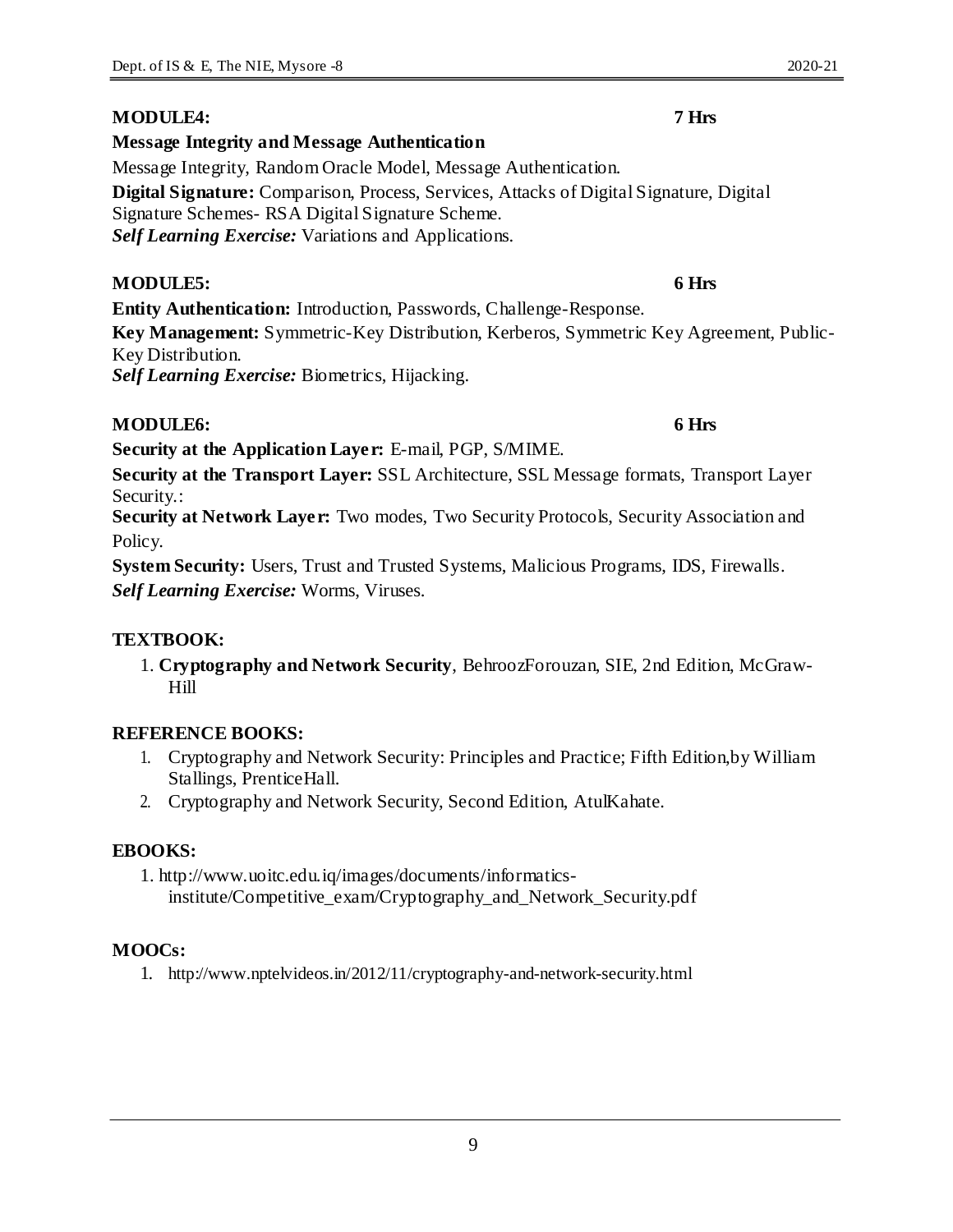10

### **CLOUD COMPUTING (4:0:0)**

| <b>Subcode</b> | :IS0434  | $CIE$ : 50 Marks  |
|----------------|----------|-------------------|
| Hrs/week       | :04      | $SEE$ : 50% Marks |
| <b>SEE Hrs</b> | :03Hours | Max. Marks:100    |

#### *Course Outcomes:*

#### **On Successful completion of the course, the students will be able to:**

- 1. Identify the open-source platforms for private clouds, service level and Compliance level agreements, and softwarelicensing.
- 2. Discuss applications of cloud
- 3. Describe cloud virtualization.
- 4. Compare different queuing and scheduling technique in cloud.
- 5. Discuss the security issues in cloud
- 6. Use different services provided by cloud application.

### **MODULE1: 9Hrs**

**Introduction:** Network-centric computing and network-centric content, Peer-to-peer systems, Cloud computing – an old idea whose time has come, Cloud computing delivery models and services, Ethical issues in cloud computing, Cloud vulnerabilities, Major challenges faced by cloud computing.

**Cloud Infrastructure:** Cloud Computing at Amazon, Cloud Computing: The Google Perspective, *Microsoft Windows Azure* and Online Services, Open-Source Software Platforms for Private Clouds, Cloud Storage Diversity and Vendor Lock- in, Cloud Computing Interoperability: The Intercloud, Energy Use and Ecological Impact of Large-Scale Data Centers.

*Self Learning Exercise:* Responsibility Sharing Between User and Cloud Service Provider, User Experience, Software Licensing.

### **MODULE2: 8Hrs**

**Cloud Computing:** Applications and Paradigms, Challenges for Cloud Computing, Existing Cloud Applications and New Application Opportunities, Architectural Styles for Cloud Applications, Workflows: Coordination of Multiple Activities, Coordination Based on a State Machine Model: The *ZooKeeper*, The *MapReduce* Programming Model, A Case Study: The *GrepTheWeb*Application, Clouds for Science and Engineering, High-Performance Computing on a Cloud, Cloud Computing for Biology Research.

*Self Learning Exercise:* Social Computing and Digital Content of Cloud Computing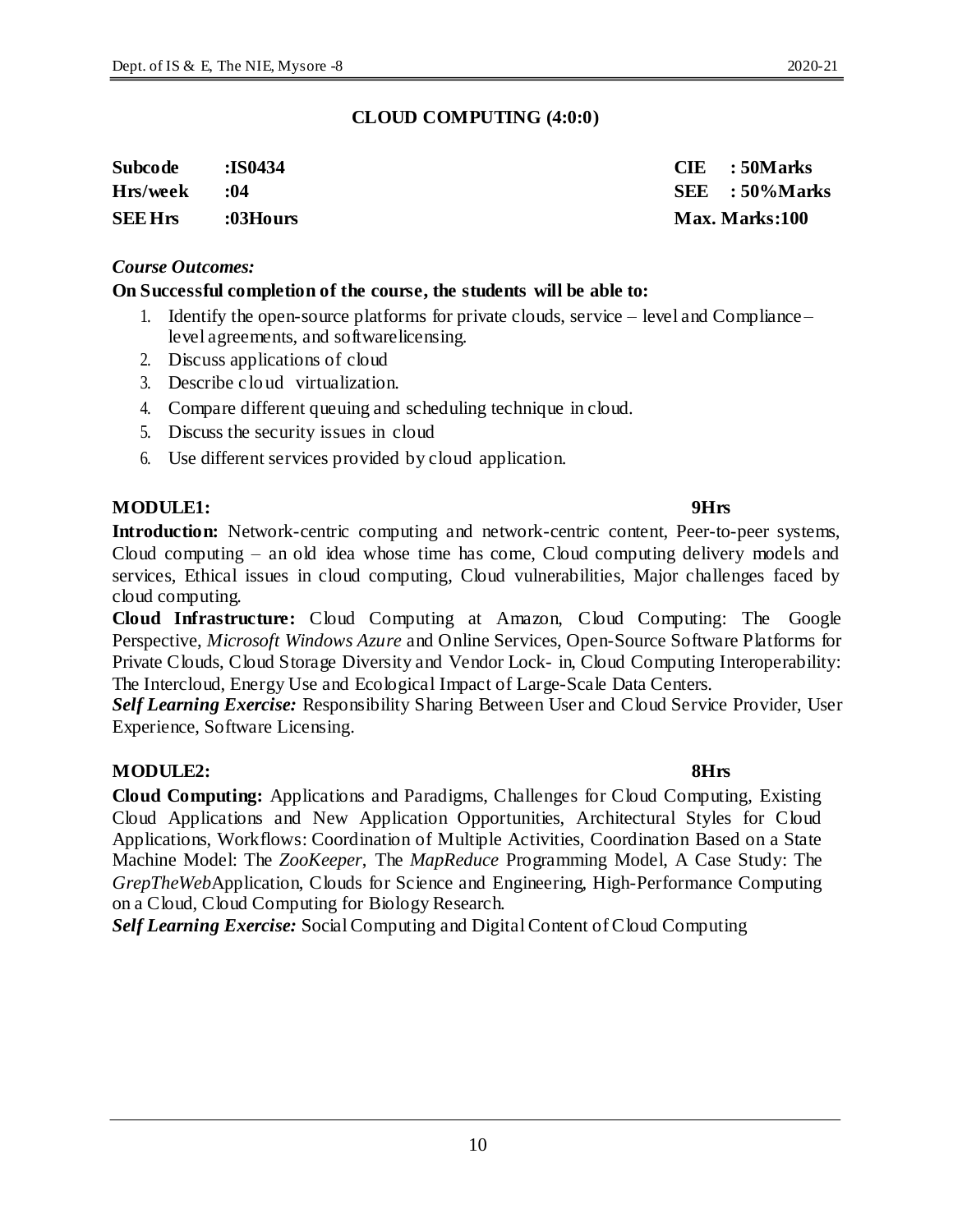**Cloud Resource Virtualization:** Virtualization, Layering and Virtualization, Virtual Machine Monitors, Virtual Machines, Performance and Security Isolation, Full Virtualization and Paravirtualization, Hardware Support for Virtualization, Case Study: Xen, a VMM Based on Paravirtualization, Optimization of Network Virtualization in Xen 2.0, *vBlades*: Paravirtualization Targeting an x86-64 Itanium Processor, A Performance Comparison of Virtual Machines.

*Self Learning Exercise:* The Darker Side of Virtualization, Software Fault and Isolation.

#### **MODULE4: 9 Hrs**

**Cloud Resource Management and Scheduling:** Policies and Mechanisms for Resource Management, Applications of Control Theory to Task Scheduling on a Cloud, Stability of a Two-Level Resource Allocation Architecture, Feedback Control Based on Dynamic Thresholds, Coordination of Specialized Autonomic Performance Managers, A Utility- Based Model for Cloud-Based Web Services, Resource Bundling: Combinatorial Auctions for Cloud Resources, Scheduling Algorithms for Computing Clouds, Fair Queuing, Start-Time Fair Queuing, Borrowed Virtual Time, Cloud Scheduling Subject to Deadlines, Scheduling *MapReduce*  Applications Subject to Deadlines.

*Self Learning Exercise:* Resource Management and Dynamic Application Scaling

### **MODULE5: 9Hrs**

**Cloud Security:** Cloud Security Risks, Security: The Top Concern for Cloud Users, Privacy and Privacy, Trust, Operating System Security, Virtual Machine Security, Security of Virtualization, Security Risks Posed by Shared Images, Security Risks Posed by a Management OS. *Self Learning Exercise: Xoar:* Breaking the Monolithic Design of the TCB, A Trusted Virtual Machine Monitor

### **MODULE6: 9 Hrs**

**Cloud Application Development:** *Amazon Web Services: EC2* Instances, Connecting Clients to Cloud Instances Through Firewalls, Security Rules for Application and Transport Layer Protocols in EC2, How to Launch an EC2 Linux Instance and Connect to it, How to Use S3 in Java, How to Manage SQS Services in C#, How to Install the Simple Notification Service on Ubuntu 10.04, How to Create an EC2 Placement Group and Use MPI, How to Install Hadoop on Eclipse on a Windows System, Cloud-Based Simulation of a Distributed Trust Algorithm, A Trust Management Service, A Cloud Service for Adaptive Data Streaming. *Self Learning Exercise:* Cloud-Based Optimal FPGA Synthesis

### **TEXTBOOK:**

**1. Cloud Computing: Theory and Practice,** Dan C. Marinescu, Morgan Kaufmann, 2013

### **MODULE3: 8Hrs**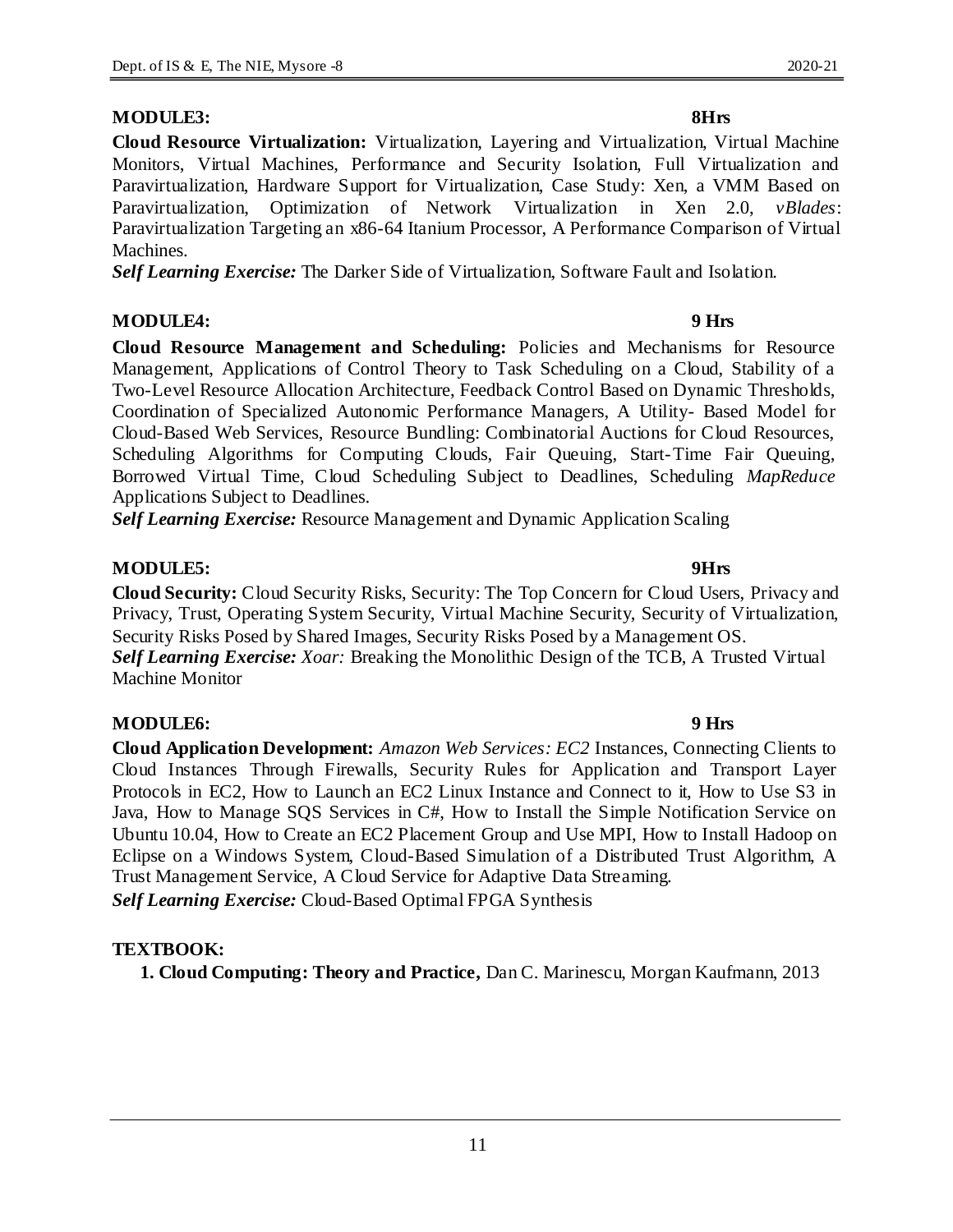- 1. **Cloud Computing Bible** by Barrie Sosinsky**,** WileyIndia
- 2. **Cloud Security** byRonald Krutz and Russell Dean Vines, Wiley-India.

### **E-B OOKS:**

1. Book on cloud computing https://www.motc.gov.qa/sites/default/files/cloud\_computing\_ebook.pdf

### **MOOC's:**

1. https://www.coursera.org/learn/cloud-computing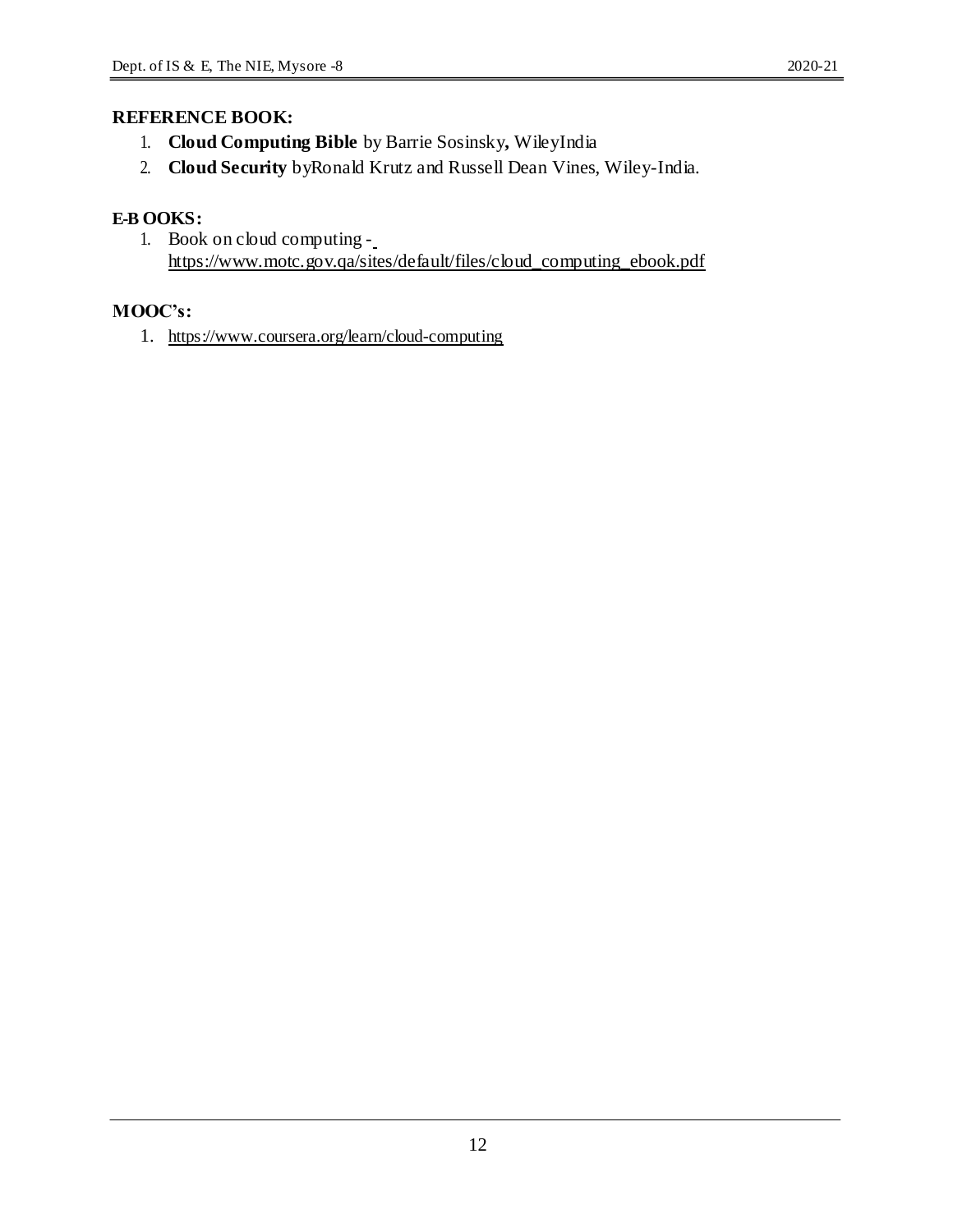### **Subcode :IS0204 Max. Marks:100 Hrs/week 04**

#### *Course Outcomes:*

**On Successful completion of the course, the students will be able to:**

- **1.** Identify emerging areas of interest feasible to the project group.
- **2.** Formulate a problem and perform theanalysis of the project.
- **3.** Develop a method to solve the identified problem.

**Note:** A team consists of maximum four students.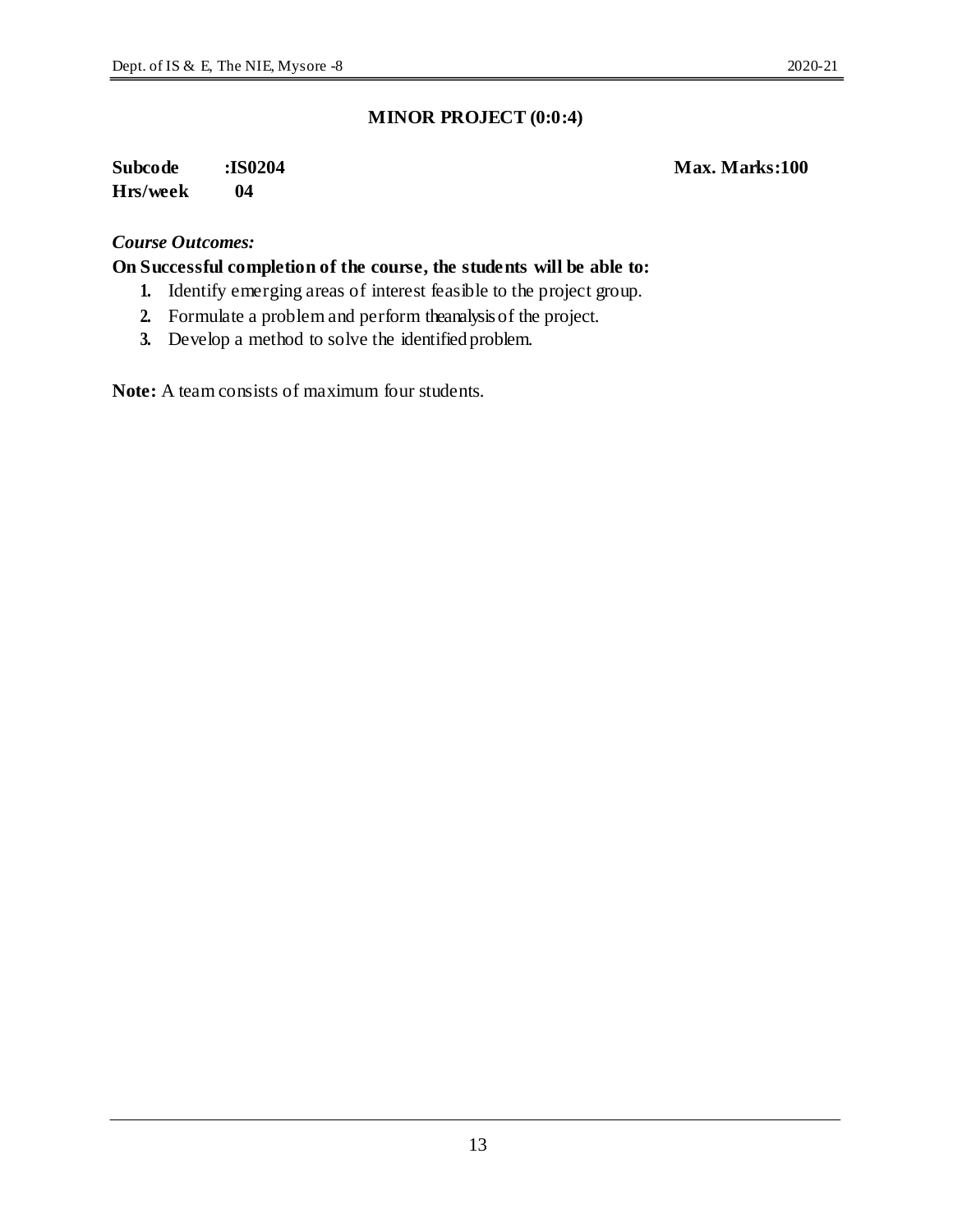# **FOUNDATION ELECTIVE**

### **CLIENT-SERVER PROGRAMMING (3:0:0)**

| <b>SEEHrs</b>   | :03Hours       | Max. Marks:100    |
|-----------------|----------------|-------------------|
| $Hrs/week$ : 03 |                | $SEE$ : 50% Marks |
| Sub code        | $\cdot$ IS0324 | $CIE$ : 50 Marks  |

#### *Course Outcomes:*

#### **On successful completion of the course, students will be able to:**

- 1. Analyze the requirements of the client and server environment.
- 2. Explain socket programming ofclient server systems.
- 3. Demonstrate knowledge of current client/server system.
- 4. Develop client server applications.
- 5. Identify Algorithms and issues in server design.

#### **MODULE1: 8 Hrs**

The Client Server Model and Software Design, Concurrent Processing in Client-Server software: Introduction, Motivation, Terminology and Concepts, Introduction, Concurrency in Networks, Concurrency in Servers, Terminology and Concepts, Anexample of Concurrent Process Creation, Executing New Code, Context Switching and Protocol SoftwareDesign, *Self Learning Exercise:*Concurrency and Asynchronous I/O.

#### **MODULE2: 8 Hrs**

Program Interface to Protocols, The Socket Interface: Introduction, Loosely Spec ified Protocol Software Interface, Interface Functionality, Conceptual Interface Specification, System Calls, Two Basic Approaches to Network Communication, The Basic I/O Functions available in UNIX, Using UNIX I/O with TCP/IP, Introduction, Berkley Sockets, Specifying a Protocol Interface, The Socket Abstraction, Specifying an End Point Address, A Generic Address Structure, Major System Calls used with Sockets, Utility Routines for Integer Conversion, Using Socket Calls in a Program,

*Self Learning Exercise:* Symbolic Constants for Socket Call Parameters.

### **MODULE3: 9 Hrs**

Algorithms and Issues in Client Software Design: Introduction, Learning Algorithms instead of Details, Client Architecture, Identifying the Location of a Server, Parsing an Address Argument, Looking up a Domain Name, Looking up a well-known Port by Name, Port Numbers and Network Byte Order, Looking up a Protocol by Name, The TCP Client Algorithm, Allocating a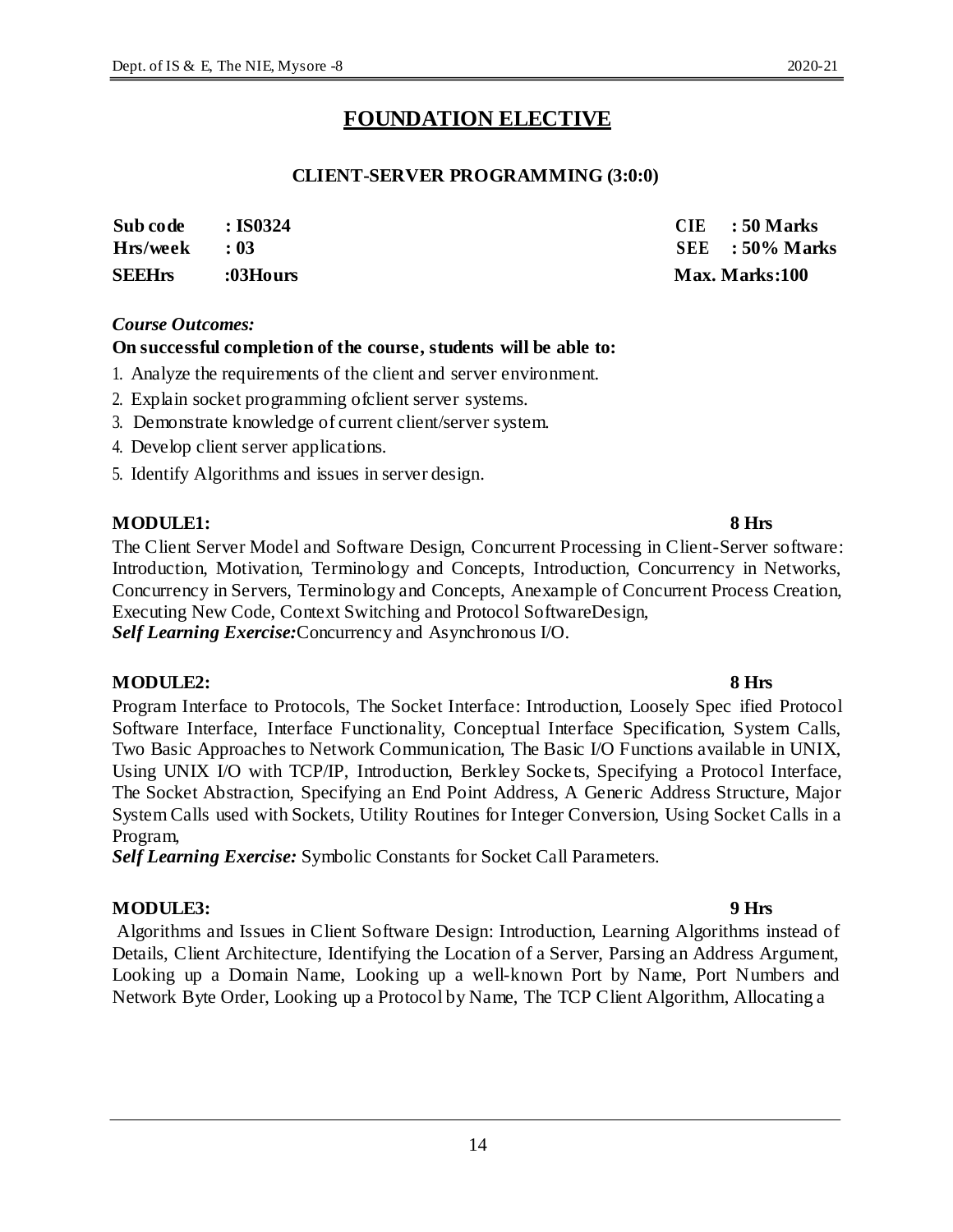Socket, Choosing a Local Protocol Port Number, A fundamental Problem in choosing a Local IP Address, Connecting a TCP Socket to a Server, Communicating with the Server using TCP, Reading a response from a TCP Connection, Closing a TCP Connection, Programming a UDP Client, Connected and Unconnected UDP Socket, Using Connect with UDP, Communicating with a Server using UDP, Closing a Socket that usesUDP,

*Self Learning Exercise:*Partial Close for UDP, A Warning about UDP Unreliability.

#### **MODULE4: 7 Hrs**

Example Client Software: Introduction, The Importance of Small Examples, Hiding Details, An Example Procedure Library for Client Programs, Implementation of Connect TCP, Implementation of Connect UDP, A Procedure that Forms Connections, Using the Example Library, The DAYTIME Service, Implementation of a TCP Client for DAYTIME, Reading from a TCP Connection, The Time Service, Accessing the TIME Service, Accurate Times and Network Delays, A UDP Client for the TIME Service, The ECHO Service, A TCP Client for the ECHOService,

*Self Learning Exercise:*A UDP Client for the ECHO Service.

### **MODULE5: 7Hrs**

Algorithms and Issues in Server Software Design: Introduction, The Conceptual Server Algorithm, Concurrent Vs Iterative Servers, Connection-Oriented Vs Connectionless Access, Connection-Oriented Servers, Connectionless Servers, Failure, Reliability and Statelessness, Optimizing Stateless Servers, Four Basic Types of Servers, Request Processing Time, Iterative Server Algorithms, An Iterative Connection-Oriented Server Algorithm, Binding to a Well Known Address using INADDR\_ ANY, Placing the Socket in Passive Mode, Accepting Connections and using them. An Iterative Connectionless Server Algorithm, Forming a Reply Address in a Connectionless Server, Concurrent Server Algorithms, Ma ster and Slave Processes, A Concurrent Connectionless Server Algorithm, A concurrent Connection-Oriented Server Algorithm, Using separate Programs as Slaves, Apparent Concurrency using a Single Process, When to use each Server Types, The Important Problem of Server Deadlock *Self Learning Exercise:* Alternative Implementations.

#### **TEXTBOOK:**

1. Douglas E.Comer, David L. Stevens: Internetworking with TCP/IP – Vol. 3, Client-Server Programming and Applications, PHI LEARNING PVT. LTD-NEW DELHI, 2nd Edition,2009.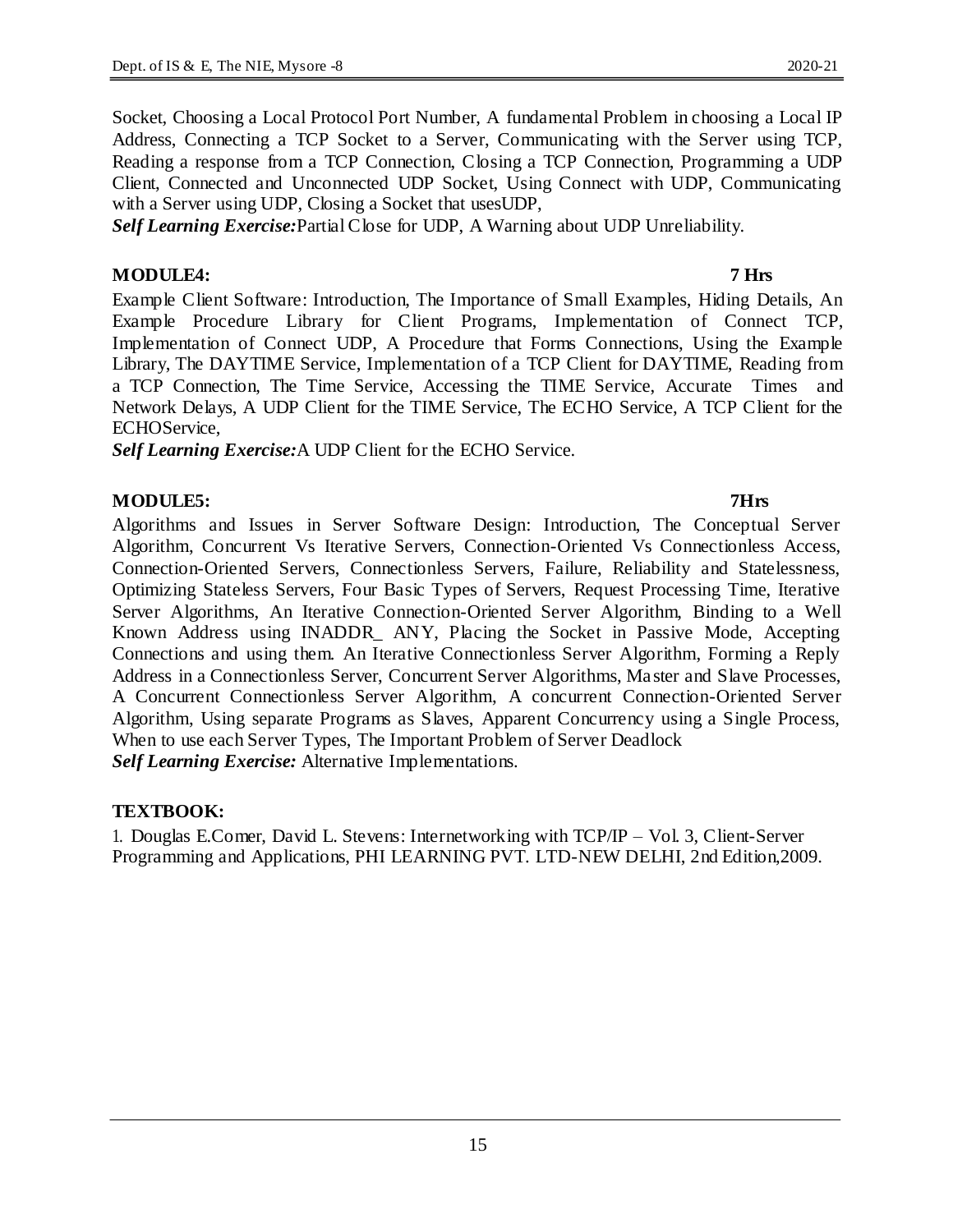2. W. Richard Stevens, "Unix Network Programming: Interprocess Communications", Volume – 2, Phi Learning Edition, 2nd Edition,2009

### **E-Books:**

1. http://alandix.com/academic/tutorials/tcpip/TCP-IP-complete.pdf

# **MOOCs:**

- 1. https://www.csd.uoc.gr/~hy556/material/tutorials/cs556-3rd-tutorial.pdf
- 2. http://ftp.sas.com/techsup/download/SASC/share5958-59/S5958v2.pdf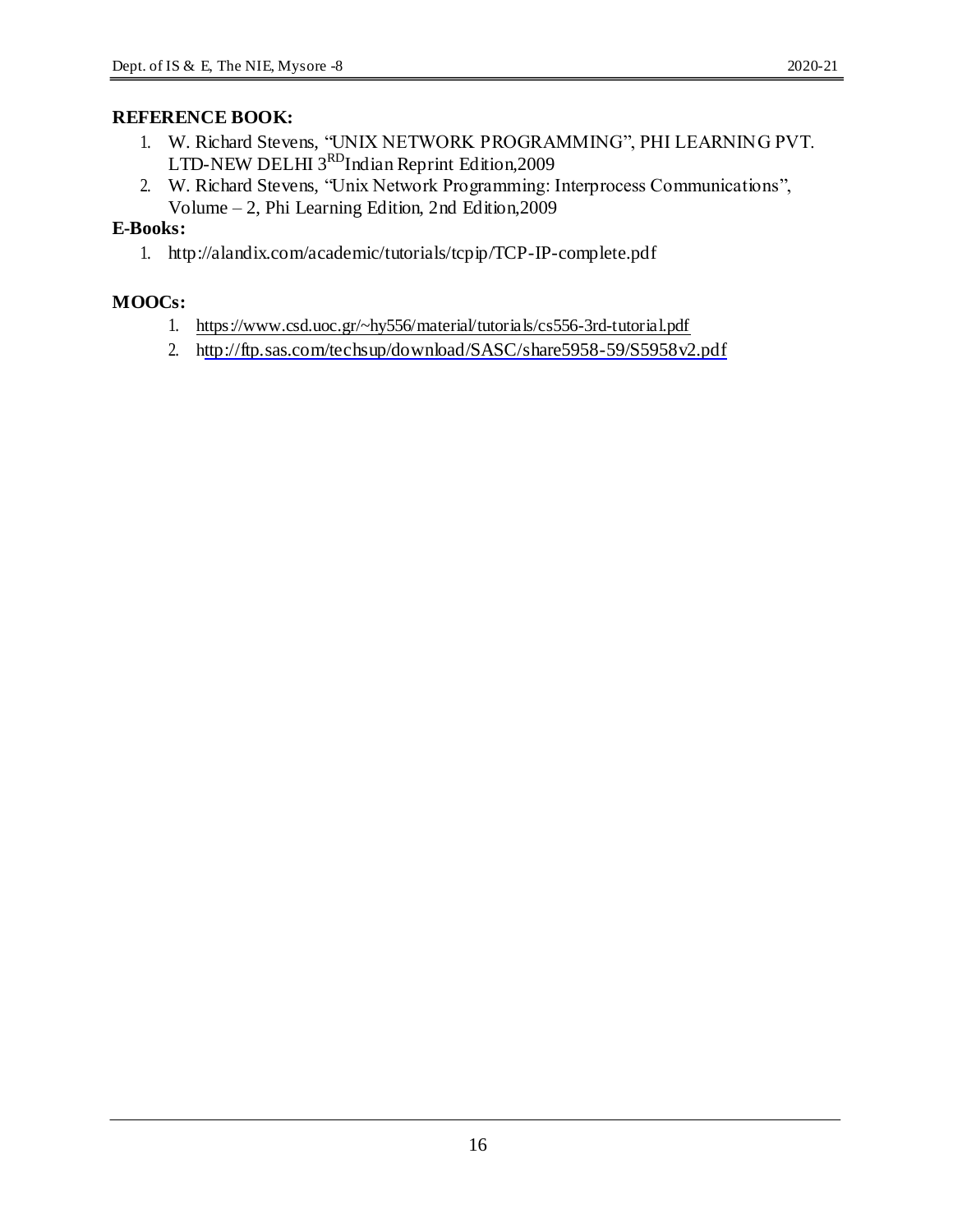#### **RECOMMENDER SYSTEMS (3:0:0)**

| Subcode       | <b>:IS0323</b> | $CIE$ : 50 Marks |
|---------------|----------------|------------------|
| Hrs/week      | -03            | SEE : 50%Marks   |
| <b>SEEHrs</b> | :03Hours       | Max. Marks:100   |

#### *Course Outcomes:*

#### **On Successful completion of the course, the students will be able to:**

- 1. Distinguish between user-based and item-based recommendation.
- 2. Identify the need for content representation.
- 3. Analyze the knowledge representation.
- 4. Describe the techniques of hybrid design.
- 5. Evaluate the process of recommender system.

#### **MODULE1: 8 Hrs**

Introduction to basic concepts, Collaborative recommendation - User-based nearest neighbor recommendation, item-based nearest neighbor recommendation, about ratings, Further modelbased and preprocessing-based approaches

*Self Learning Exercise:* Recent practical approaches and systems.

#### **MODULE2: 8 Hrs**

Content-based recommendation- Content representation and content similarity, Similarity-based retrieval.

*Self Learning Exercise:* Other text classification methods.

#### **MODULE3: 8 Hrs**

Knowledge-basedrecommendation- Introduction, Knowledge representation and reasoning, interacting with constraint-based recommenders, Interacting with case-based recommenders **Self-LearningExercise**: Application examples.

#### **MODULE4: 8 Hrs**

Hybrid recommendation approaches - Opportunities for hybridization, Monolithic hybridization design

*Self Learning Exercise:* Parallelized hybridization design

#### **MODULE5: 7 Hrs**

Evaluating recommender systems - Introduction, General properties of evaluation research, Popular evaluation designs, Evaluation on historical datasets. *Self Learning Exercise:* Alternate evaluation designs.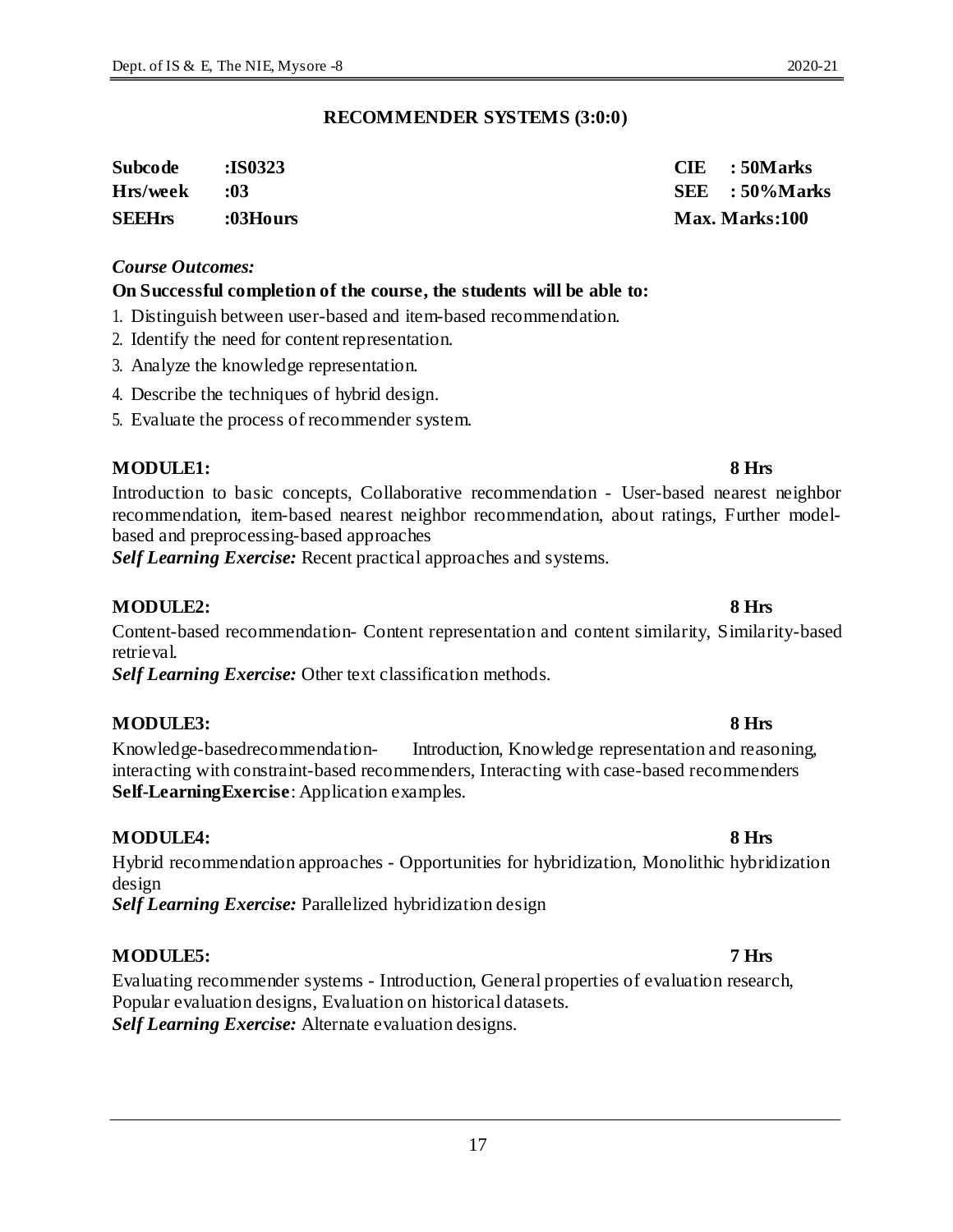### **TEXTBOOK:**

1. Recommender Systems – An Introduction, DIETMAR JANNACH, MARKUS ZANKER, ALEXANDER FELFERNIG, GERHARD FRIEDRICH, Cambridge university press, 2015

### **REFERENCE BOOKS:**

1. Recommender Systems Handbook, Springer – 2011

2. Building Recommendation system with R - Suresh K. Gorakala, Michele Usuelli, 2015 Packet publishing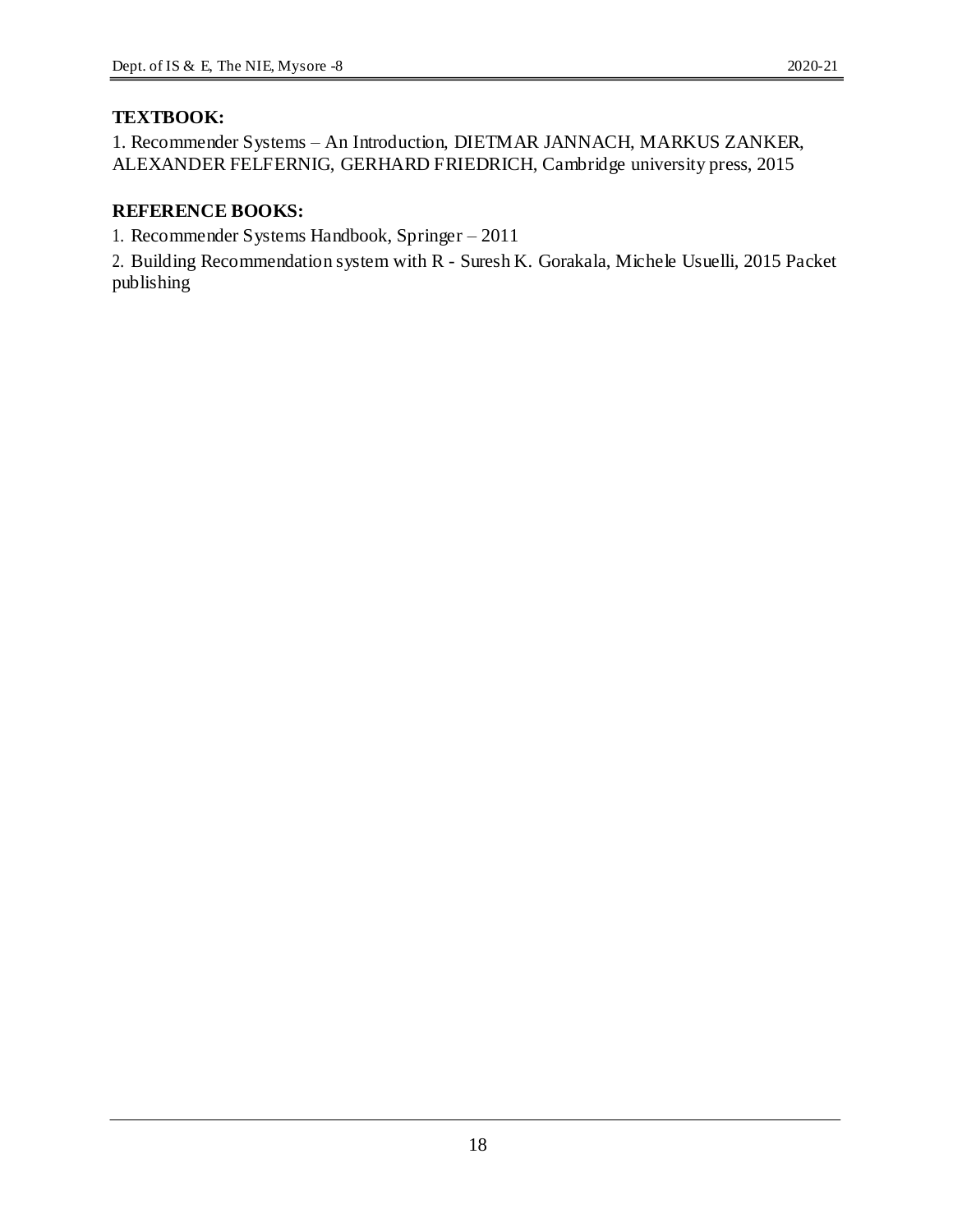# **ELECTIVE – III**

### **SYSTEM SIMULATION AND MODELING (3:0:0)**

| <b>SEEHrs</b> | :03Hours           | <b>Max. Marks:100</b> |  |
|---------------|--------------------|-----------------------|--|
| Hrs/week      | $\cdot$ 03         | $SEE$ : 50% Marks     |  |
| Sub code      | $\,$ : IS0311 $\,$ | $CIE$ : 50 Marks      |  |

#### *Course Outcomes:*

### **On Successful completion of the course, the students will be able to:**

- 1. Explain appropriate tool for simulation.
- 2. Discuss general principles ofsimulation.
- 3. Describe the Characteristics ofQueuing Systems.
- 4. Discuss random number and random variate generation.
- 5. Describe data collection and selection inputmodels.

### **MODULE1: 8 Hrs**

Introduction to Simulation:When Simulation is the appropriate tool, When Simulation is not appropriate, Advantages and Disadvantages of Simulation, Areas of application, Systems and System Environment, Components of a System, Discrete and Continuous Systems, Model of a System, Types of Models, Discrete-Event System Simulation. *Self Learning Exercise:* Simulation study.

#### **MODULE2: 8 Hrs**

Simulation Examples, General Principles and Simulation Software: Simulation of Queuing Systems, Simulation of Inventory Systems, Other Examples of Simulation. Concepts in Discrete-Event Simulation, List Processing. Selection of Simulation Software, An Example Simulation. *Self Learning Exercise:* Simulation in GPSS.

### **MODULE3: 8 Hrs**

Queuing Model: Characteristics of Queuing Systems, Queuing Notation *Self Learning Exercise:* Long-Run Measures of performance of queueing Systems.

### **MODULE4: 8 Hrs**

Random-Number Generation, Random-Variate Generation: Properties of Random Numbers, Generation of Pseudo-Random Numbers, Techniques for Generating Random Numbers, Tests for Random Numbers.Inverse-Transform Technique: Exponential,Uniform. *Self Learning Exercise:* Discrete Distribution, Acceptance-Rejection Techniques.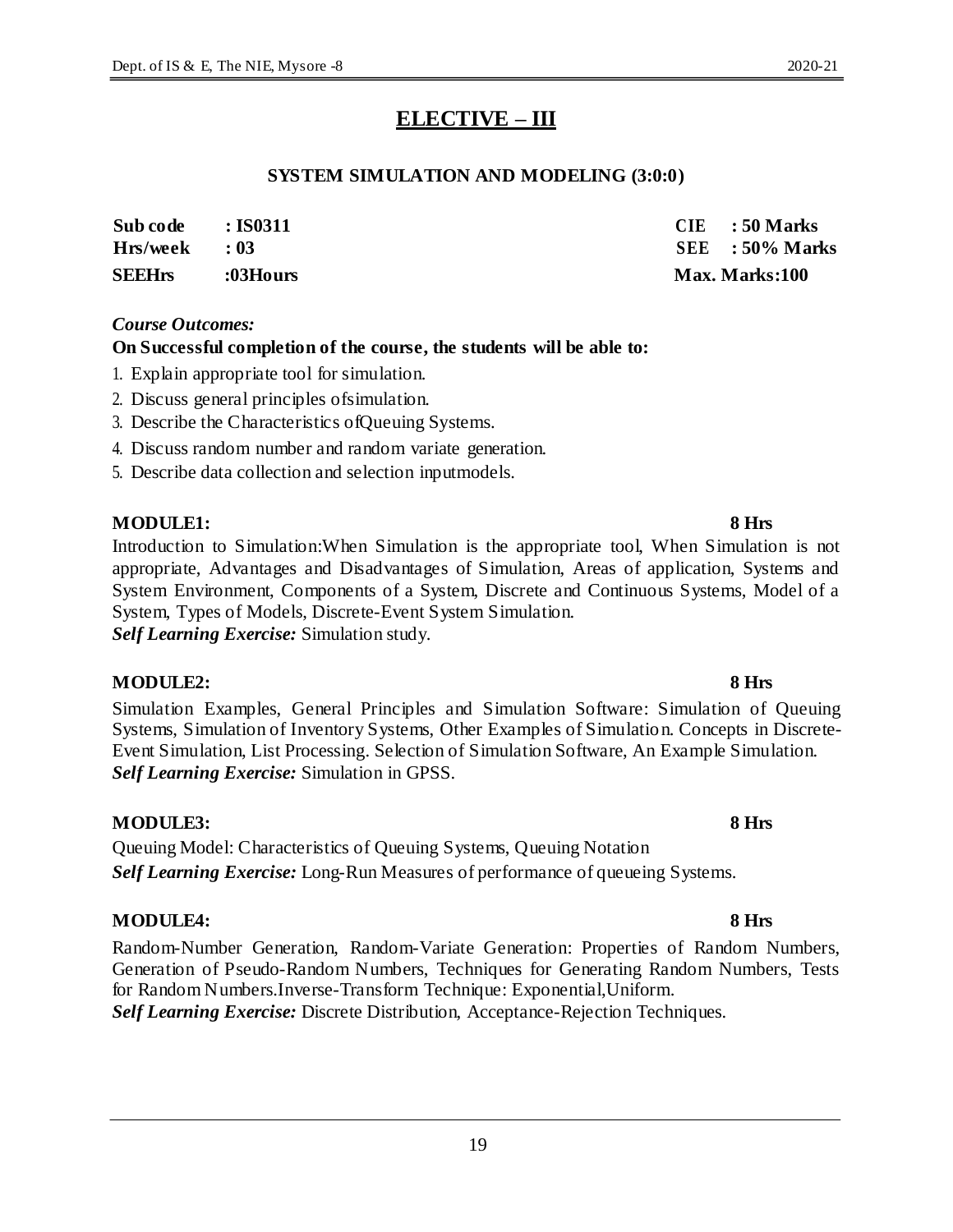### **MODULE5: 7 Hrs**

Input Modeling: Data Collection, Identifying the Distribution with Data, Parameter Estimation, Goodness-of-Fit Tests, Fitting a Nonstationary Poisson Process. *Self Learning Exercise:* Selecting Input Models without Data.

### **TEXTBOOK:**

1. Discrete-Event System Simulation, Jerry Banks, John S. Carson II, Barry L. Nelson, David M. Nicol, P. Shahabudeen, 4th Edition, Prentice Hall, 2009.

### **REFERENCE BOOK:**

1.Simulation Modeling and Analysis, Averill M. Law, Mcgraw Higher Ed, 4th Edition, 2007. 2.System Simulation, Geoffrey Gordon, Phi Learning, 2nd Edition, 2002.

### **EBOOKS:**

1.http://www.e-booksdirectory.com/listing.php?category=100

### **MOOCs**:

1. http://www.nptel.ac.in/courses/103107096/ 2.http://freevideolectures.com/Course/3364/Principles-of- Engineering-System-Design/27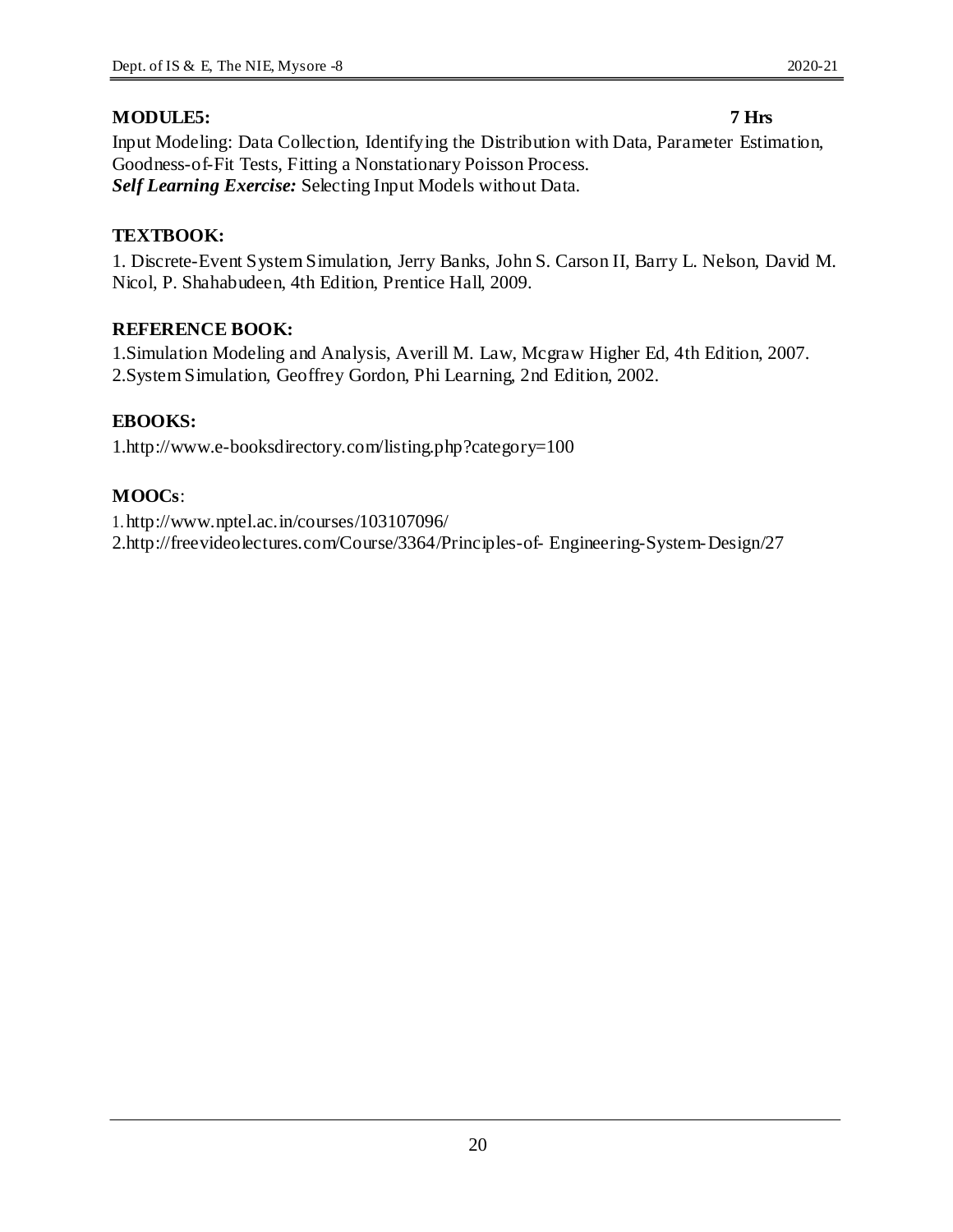*Course Outcomes:*

#### 3. Describe the basic cellular concepts.

- 4. Explain mobile radio propagation.
- 5. Discuss traffic routing in wireless networks and wireless data services.

2. Analyze the evolution of mobile radiocommunications.

**On Successful completion of the course, the students will be able to:**

1. Describe advances in wireless technology and ubiquitous access to information.

#### **MODULE 1: 8 Hrs**

**Introduction to Wireless Communication Systems**: Evolution of Mobile Radio Communications, Mobile Radio Systems around the world, Examples of Wireless Communication Systems, Paging System, Cordless Telephone System, Cellular Telephone Systems, How a cellular call is made, Comparison of Common Wireless Communications Systems

*Self Learning Exercise:* Trends in cellular radio and personal communications.

#### **MODULE 2: 8 Hrs**

**Modern Wireless Communication Systems**: Second generation (2G) Cellular Networks, Evolution of 2.5G, TDMA Standards, Third Generation (3G) Wireless Networks, Wireless Local Loop (WLL) and LMDS, Wireless Local Area Networks (WLANs).

*Self Learning Exercise:* Bluetooth and Personal Area Networks (PANS)

#### **MODULE 3: 8 Hrs**

**The Cellular Concept-System Design Fundamentals**, Introduction, Frequency reuse, channel assignment strategies, handoff strategies – prioritizing handoffs, Practical Handoff considerations. Interference and system capacity, cochannel interference and system capacity, channel planning for wireless systems, adjacent channel interference. *Self Learning Exercise:* Power control for reducing interference.

#### **MODULE 4: 8 Hrs**

**Mobile Radio Propagation**: Introduction to radio wave propagation, Free space propagation model, The three basic propagation mechanisms: Reflection, reflection from Dielectrics, Brewster Angle, Diffraction, Fresnel zone geometry, knife-edge diffraction model, multiple knife-edge diffraction, Scattering. *Self Learning Exercise:* Radar Cross Section Model

#### **WIRELESS COMMUNICATION AND NETWORKS (3:0:0)**

| Sub code        | $\cdot$ : IS0315 | $CIE$ : 50 Marks  |
|-----------------|------------------|-------------------|
| $Hrs/week$ : 03 |                  | $SEE$ : 50% Marks |
| <b>SEEHrs</b>   | :03Hours         | Max. Marks:100    |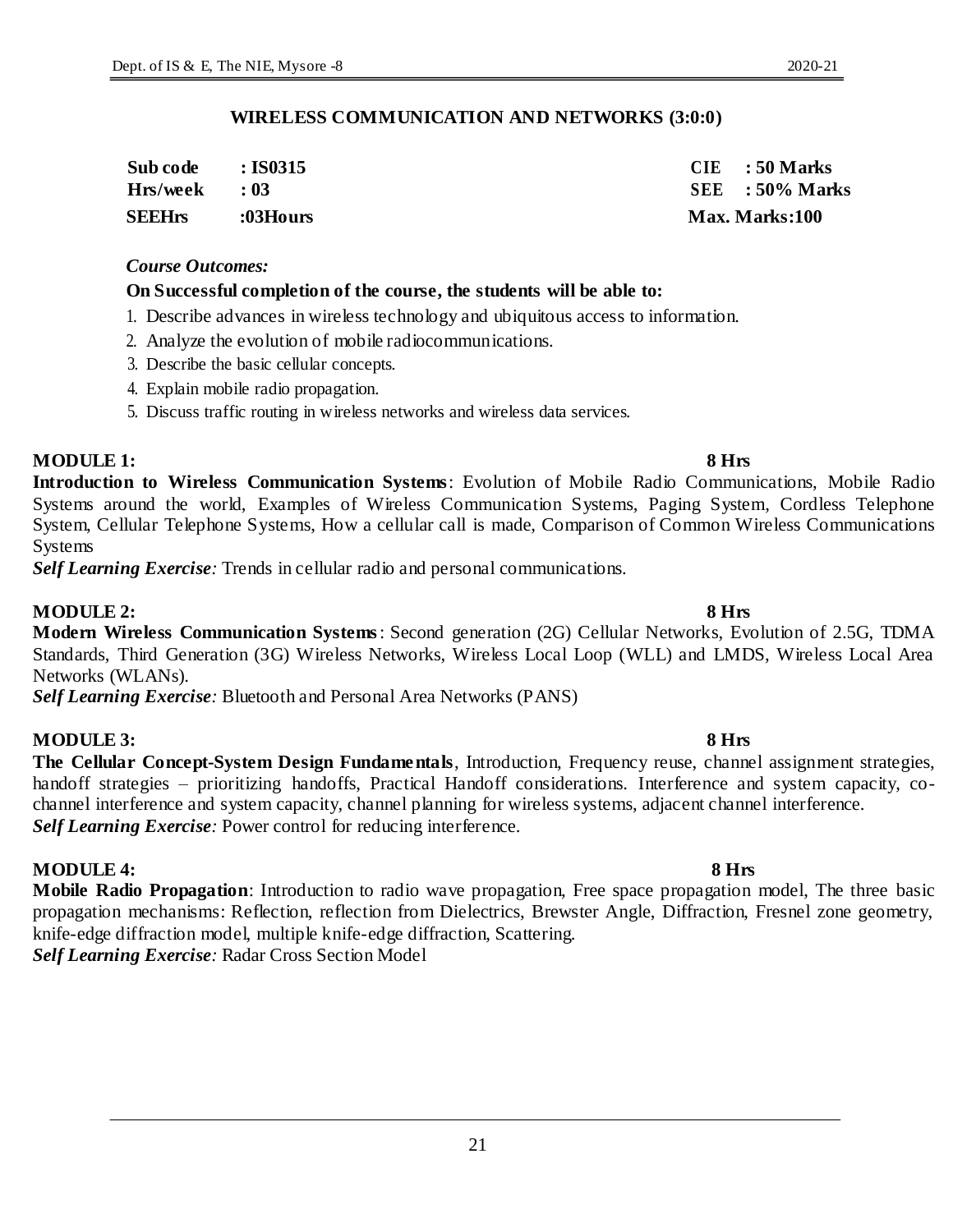**Wireless Networking**: Introduction to wireless networks, Differences between wireless and fixed telephone networks, PSTN, Limitations in wireless networking, Merging wireless networks and the PSTN, Development of wireless networks, first generation, second generation, third generation, Fixed network transition hierarchy, Traffic routing in wireless networks, circuit switching, packet switching, The X.25 protocol, Wireless data services *Self Learning Exercise:* Common channel signaling

### **TEXT BOOK:**

**1.** Wireless Communications, Principles and Practice, second edition, Theodore S Rappaport, Publisher: New Delhi: Dorling Kindersley, 2009.

### **REFERENCE BOOKS:**

- **1.** Mobile Communications Engineering Theory and Applications, Second Edition, William C Y Lee McGraw Hill Telecommunications 1998.
- **2.** Wireless Communications and Networks, William Stallings Pearson Education Asia, 2005.

### **E-B OOKS:**

- **1.** www.coursetalk.com>MIT, Principles of Wireless Communications online course.
- **2.** https://onlinecourses.nptel.ac.in/noc15\_ec05, Principles of Modern CDMA/ MIMO/ OFDM Wireless Communications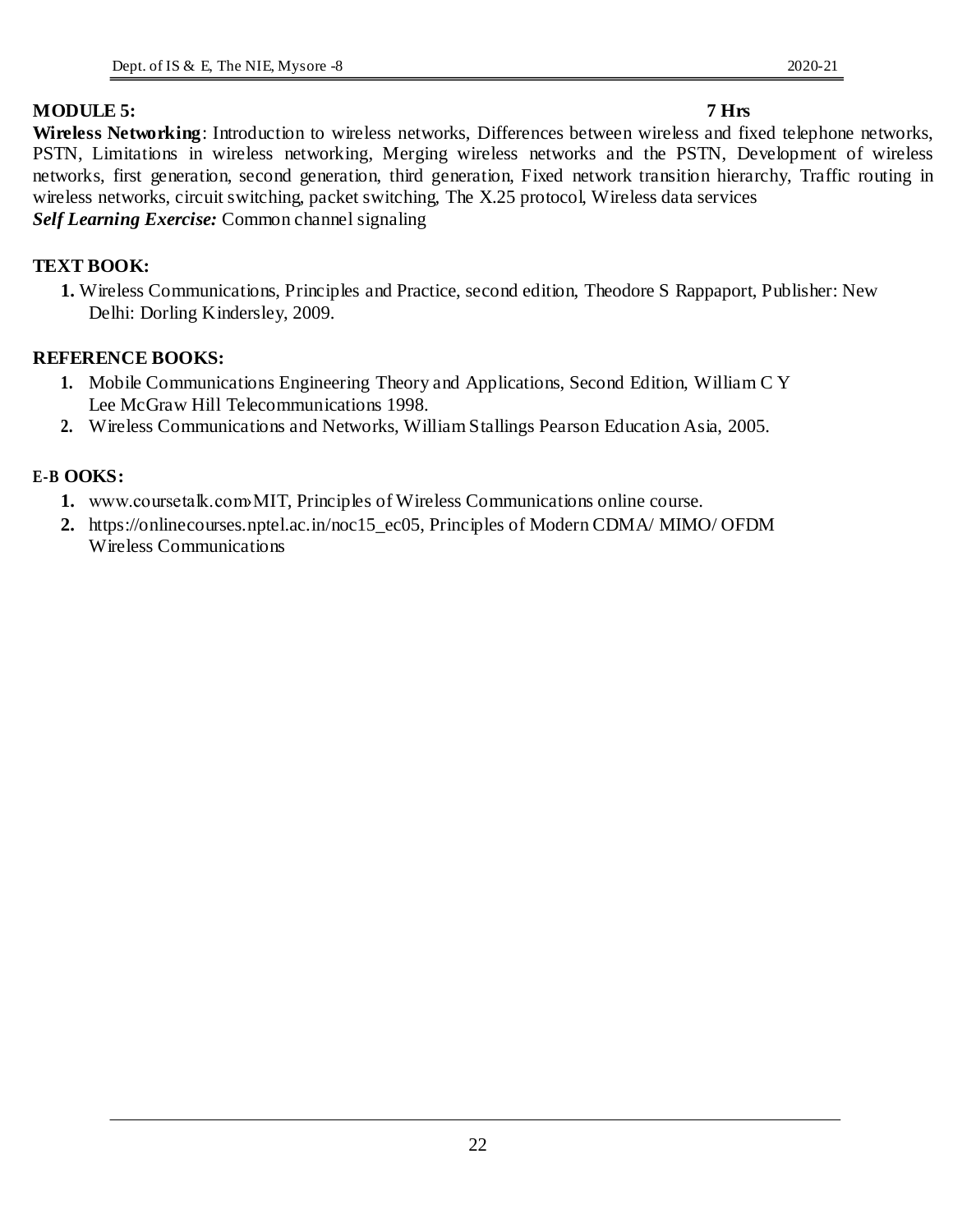### **OBJECT ORIENTED ANALYSIS ANDDESIGN (3:0:0)**

| Sub code        | $\cdot$ IS0316 | $CIE$ : 50 Marks      |
|-----------------|----------------|-----------------------|
| $Hrs/week$ : 03 |                | $SEE$ : 50% Marks     |
| <b>SEEHrs</b>   | :03Hours       | <b>Max. Marks:100</b> |

#### *Course Outcomes:*

#### **On Successful completion of the course, the students will be able to:**

- **1.** Identify the functionalities of models.
- **2.** Compare class model, State model and interaction model.
- **3.** Analyze common architecturalstyles.
- **4.** Explain class modelling and legacysystems.
- **5.** Analyze various design patterncategories**.**

### **MODULE1: 8 Hrs**

### **INTRODUCTION, MODELING CONCEPTS, CLASS MODELING:**

What is Object Orientation? What is OO development? OO themes, Evidence for usefulness of OO development, OO modeling history. Modeling as Design Technique: Modeling, abstraction, the three models. **Class Modeling**: Object and class concepts; Link and associations concepts; Generalization and inheritance; A sample class model.

*Self Learning Exercise:* Navigation of class models.

### **MODULE2: 8 Hrs**

### **PROCESS OVERVIEW, SYSTEM CONCEPTION, DOMAIN ANALYSIS:** Process Overview: Development stages; Development life cycle. System Conception: Devising a system concept; elaborating a concept; preparing a problem statement. Domain Analysis: Overview of analysis; Domain class model; Domain state model; Domain interaction model; *Self Learning Exercise:* Iterating the analysis of models.

#### **MODULE3: 8 Hrs APPLICATION ANALYSIS, SYSTEM DESIGN:**

Application Analysis: Application interaction model; Application class model; Application state model; adding operations. Overview of system design; Estimating performance; Making a reuse plan; Breaking a system in to sub-systems; Identifying concurrency; Allocation of sub-systems; Management of data storage; Handling global resources; Choosing a software control strategy; Handling boundary conditions; Setting the trade-off priorities; Common architectural styles. *Self Learning Exercise:* Architecture of the ATM system.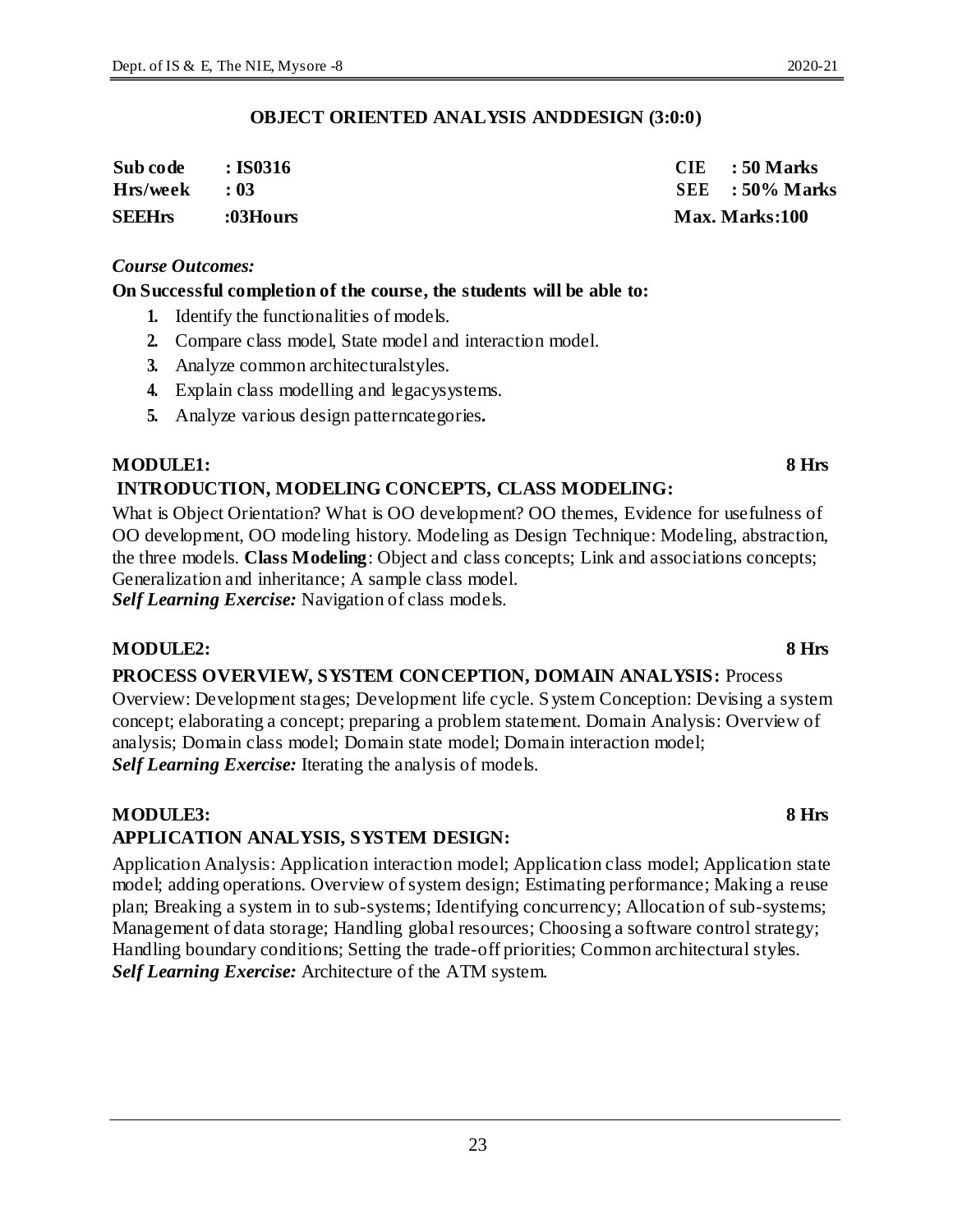### **MODULE4: 8 Hrs**

### **CLASS DESIGN, IMPLEMENTATION MODELING, LEGACY SYSTEMS:** Class

Design: Overview of class design; Bridging the gap; Realizing use cases; Designing algorithms; Recursing downwards, Refactoring; Design optimization; Reification of behavior; Adjustment of inheritance; Organizing a class design; ATM example. Implementation Modeling: Overview of implementation; Fine-tuning classes; Fine-tuning generalizations; Realizing associations; Testing Legacy Systems: Reverse engineering; Building the class models; *Self Learning Exercise:* Building the interaction model.

**MODULE5: 7Hrs**

### **DESIGN PATTERNS:**

What is a pattern and what makes a pattern? Pattern categories; Relationships between patterns; Pattern description. Communication Patterns: Forwarder-Receiver; Client-Dispatcher-Server; Publisher-Subscriber. Management Patterns: Command processor; View handler. Idioms: Introduction; what can idioms provide? Idioms and style; Where to find idioms. *Self Learning Exercise:* Counted Pointer example.

### **TEXTBOOKS:**

- 1. **Object-Oriented Modeling and Design with UML** Michael Blaha, James Rumbaugh, 2<sup>nd</sup>Edition, Pearson Education,2005
- 2. **Pattern-Oriented Software Architecture: A System of Patterns - Volume 1** Frank Buschmann, Regine Meunier, Hans Rohnert, Peter Sommerlad, Michael Stal, John Wiley and Sons,2006

### **REFERENCE BOOKS:**

- **1. Object Oriented Analysis and Design with the Unified Process** Satzinger, Jackson, Burd, 2004.
- **2. Object-Oriented Analysis and Design with Applications** Grady Boochetal 3<sup>rd</sup>Edition, Pearson Education, 2007.

### **EBOOKS:**

**1.** https://bbooks.info/b/w/7af36048f41dc97899a26893101e734a5a14fbff/object-oriented-analysis-design-andimplementation-2nd-edition.pdf

### **MOOCs:**

1. http://nptel.ac.in/courses/106105153/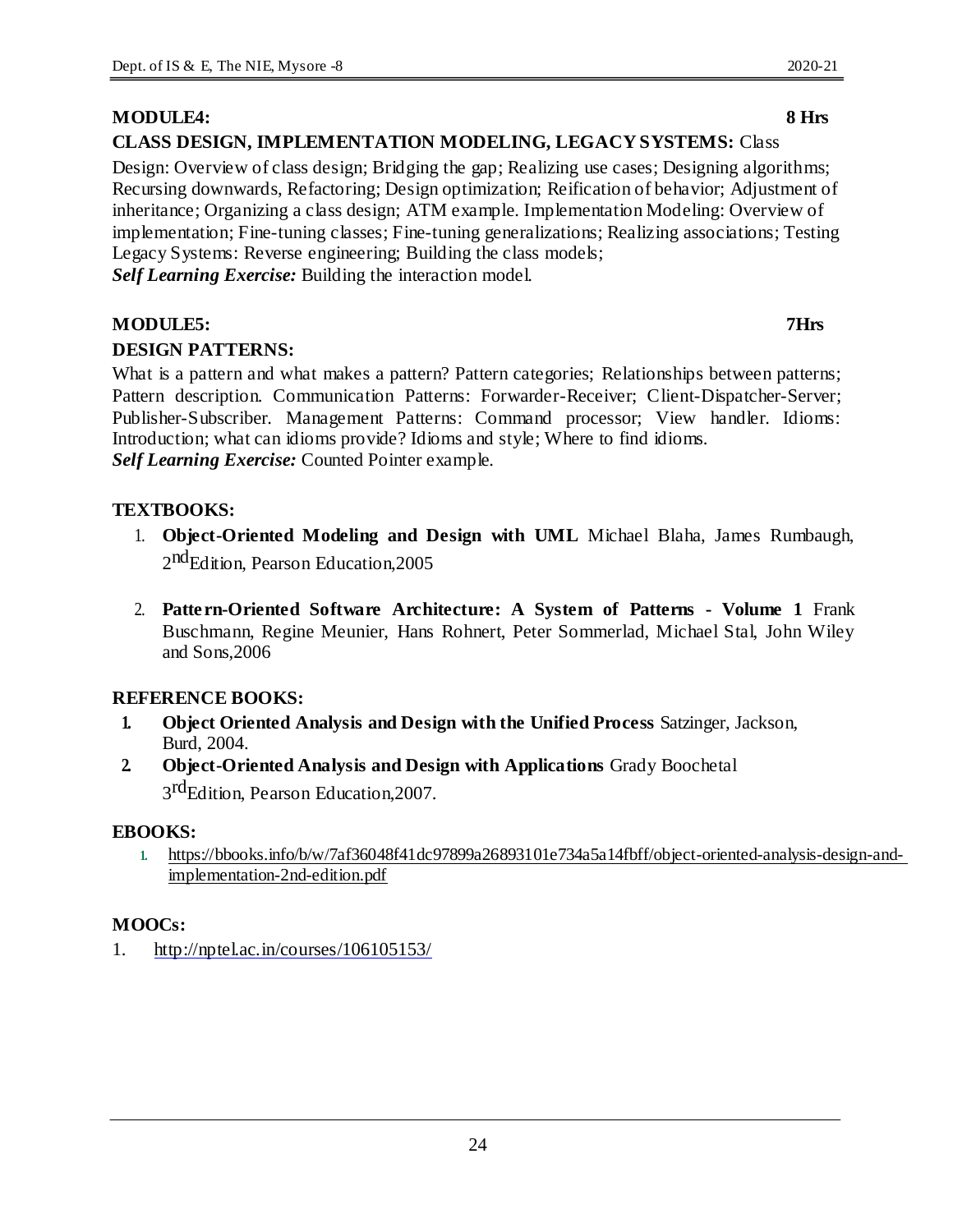# **ELECTIVE – IV**

### **PARALLEL PROGRAMMING (3:0:0)**

| <b>Subcode</b> | :IS0317  | $CIE$ : 50 Marks |
|----------------|----------|------------------|
| Hrs/week       | :03      | SEE : 50%Marks   |
| <b>SEEHrs</b>  | :03Hours | Max. Marks:100   |

#### *Course Outcomes:*

### **On Successful completion of the course, the students will be able to:**

- 1. Discuss parallel programmingconcepts.
- 2. Illustrate the concepts of OpenMP using programmingstyles.
- 3. Implement Matrix times and Vectoroperations.
- 4. Discuss features of OpenMPlanguage.
- 5. Explain the concepts of OpenMPsynchronization.

### **MODULE1: 8 Hrs**

Introduction: Why Parallel Computers needed, Shared-Memory Parallel Computers, Cache Memory Is Not Shared, Implications of Private Cache Memory, Programming SMPs and the Origin of OpenMP. What Are the Needs, A Brief History of Saving Time, What Is OpenMP? Creating an OpenMP Program, The Bigger Picture, Parallel Programming Models, Realization of Shared- and Distributed-MemoryModels.

*Self Learning Exercise:* Ways to Create Parallel Programs, A Simple Comparison.

### **MODULE2: 8 Hrs**

Overview of OpenMP: Introduction, The Idea of OpenMP, The Feature Set, Creating Teams of Threads, Sharing Work among Threads, The OpenMP Memory Model, Thread Synchronization, Other Features to Note, OpenMP Programming Styles, Correctness Considerations. *Self Learning Exercise:* Performance Considerations

### **MODULE3: 8 Hrs**

Writing OpenMP programs: Introduction, Matrix Times Vector Operation, C Implementations of the Problem, A Sequential Implementation of the Matrix Times, Vector Operation Using OpenMP to Parallelize the Matrix Times VectorProduct.

*Self Learning Exercise:* Keeping Sequential and Parallel Programs as a Single Source Code.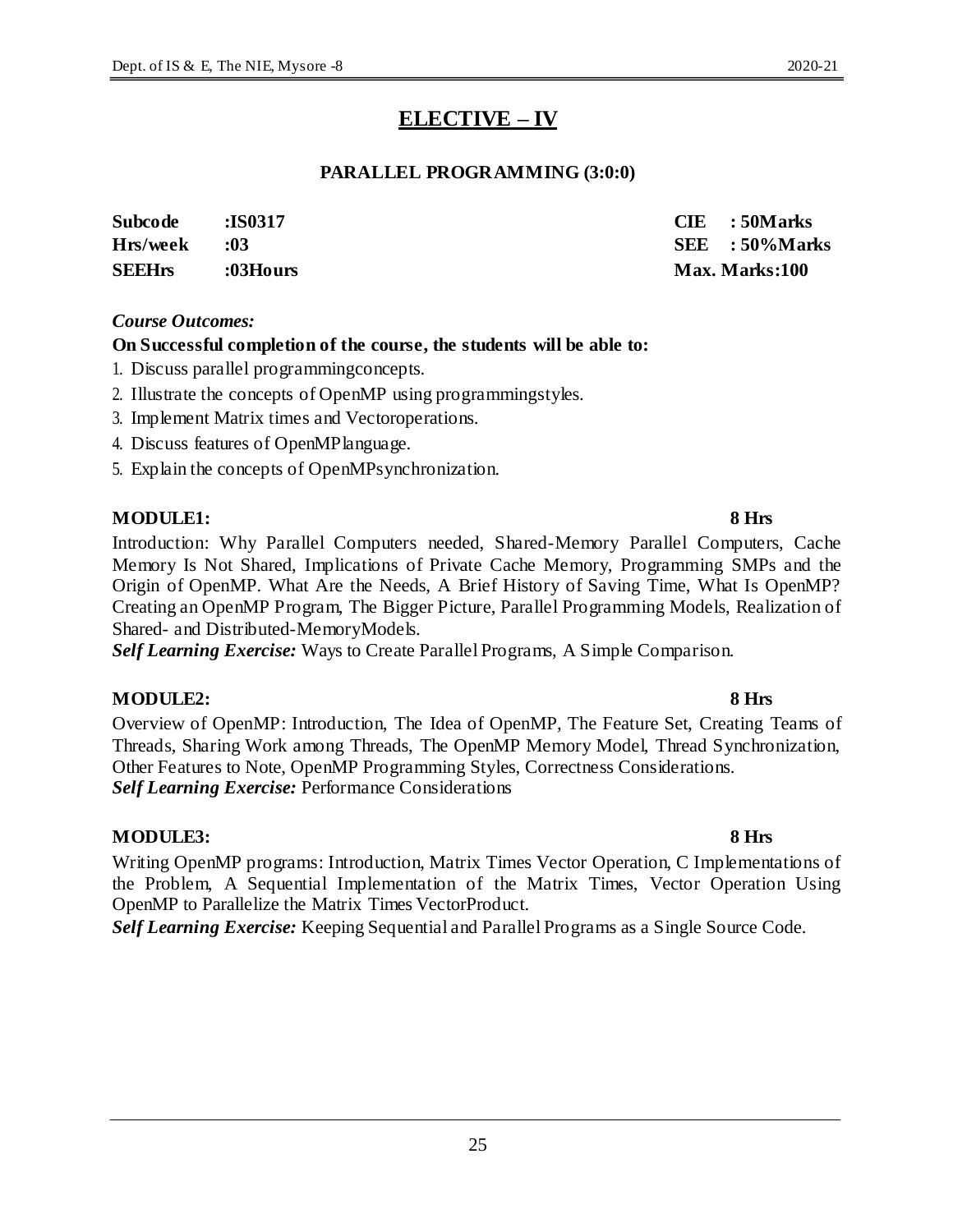### **MODULE4: 8 Hrs**

### OpenMP Language Features: Introduction, Terminology, Parallel Construct, Sharing the Work among Threads in an OpenMP Program , Loop Construct , The Sections Construct, The Single Construct, Workshare construct Combined Parallel Work-Sharing Constructs, Clauses to Control Parallel and Work-Sharing Constructs, Shared Clause, Private Clause, Lastprivate Clause, Firstprivate Clause, Default Clause.

*Self Learning Exercise: Nowait* Clause, Schedule Clause.

### **MODULE5: 7 Hrs**

OpenMP synchronization: OpenMP Synchronization Constructs, Barrier Construct, Ordered Construct, Critical Construct, Atomic Construct, Locks , Master Construct , Interaction with the Execution Environment, More OpenMP Clauses, If Clause , Num threads Clause , Ordered Clause, Reduction Clause, Copyin Clause, Copyprivate Clause, Advanced OpenMP Constructs , Nested Parallelism.

*Self Learning Exercise:* Flush Directive, Thread-private Directive

## **TEXTBOOK**:

1.Using OpenMP Portable Shared Memory Parallel Programming, Barbara Chapman, Gabriele Jost, Ruud van der Pas, The MIT Press Cambridge, Massachusetts, 2008.

# **REFERENCE BOOK:**

1.OpenMP Application Program Interface version 3.0 May 2008. OpenMP architecture Review board

# **E-BOOKS**:

1. https://apps2.mdp.ac.id/perpustakaan/ebook/Karya%20Umum/Parallel\_Programmin g\_in\_OpenMP.pdf

# **MOOC's:**

1.http://freevideolectures.com/Course/2836/An-Introduction-To-Parallel-Programming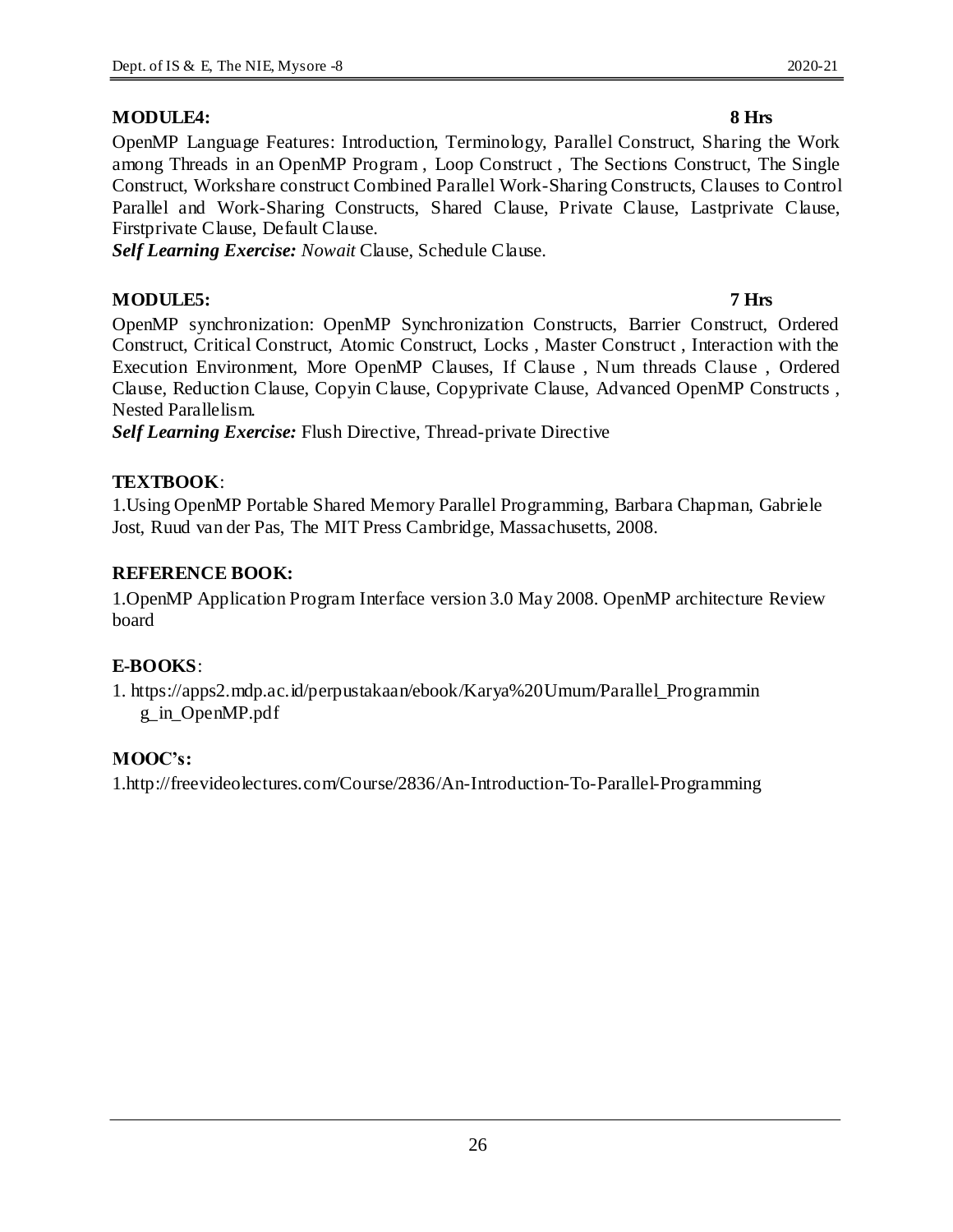#### **COMPUTER FORENSICS (3:0:0)**

| <b>Subcode</b> | <b>:IS0319</b> | $CIE$ : 50 Marks |
|----------------|----------------|------------------|
| Hrs/week       | :03            | SEE : 50%Marks   |
| <b>SEEHrs</b>  | :03Hours       | Max. Marks:100   |

#### *Course Outcomes:*

On Successful completion of the course, the students will be able to:

- 1. Identify the need for computer forensics
- 2. Describe the computer forensictechnology
- 3. Illustrate the process of datarecovery
- 4. Determine various aspects of collecting and preserving computerevidence
- 5. Analyze the authenticity of evidences and forensicidentification.

### **MODULE1: 8 Hrs**

#### **Computer forensics fundamentals:**

Introduction: what iscomputer forensics?Use of computer forensics in law enforcement, Computer forensics assistance to human resources /employment proceedings, Computer forensics services, Benefits of professional forensics methodology, Steps taken by computer forensicsspecialists.

*Self Learning Exercise:*Use of computer forensic evidence and problems of computer forensic evidence.

### **MODULE2: 7 Hrs**

#### **Types of computer forensics technology:**

Types of military computer forensic technology, Types of law enforcement, Computer forensic technology, Types of business computer forensic technology, Occurrence of cybercrime, Cyber detectives, Fighting cybercrime with risk –management techniques, Computer forensics investigative services.

*Self Learning Exercise:*Forensic process improvement**.**

### **MODULE3: 8 Hrs**

Data recovery: Introduction of Data recovery, Data back-up and recovery, the role of back- up in data recovery.

*Self Learning Exercise:*The data-recovery solution**.**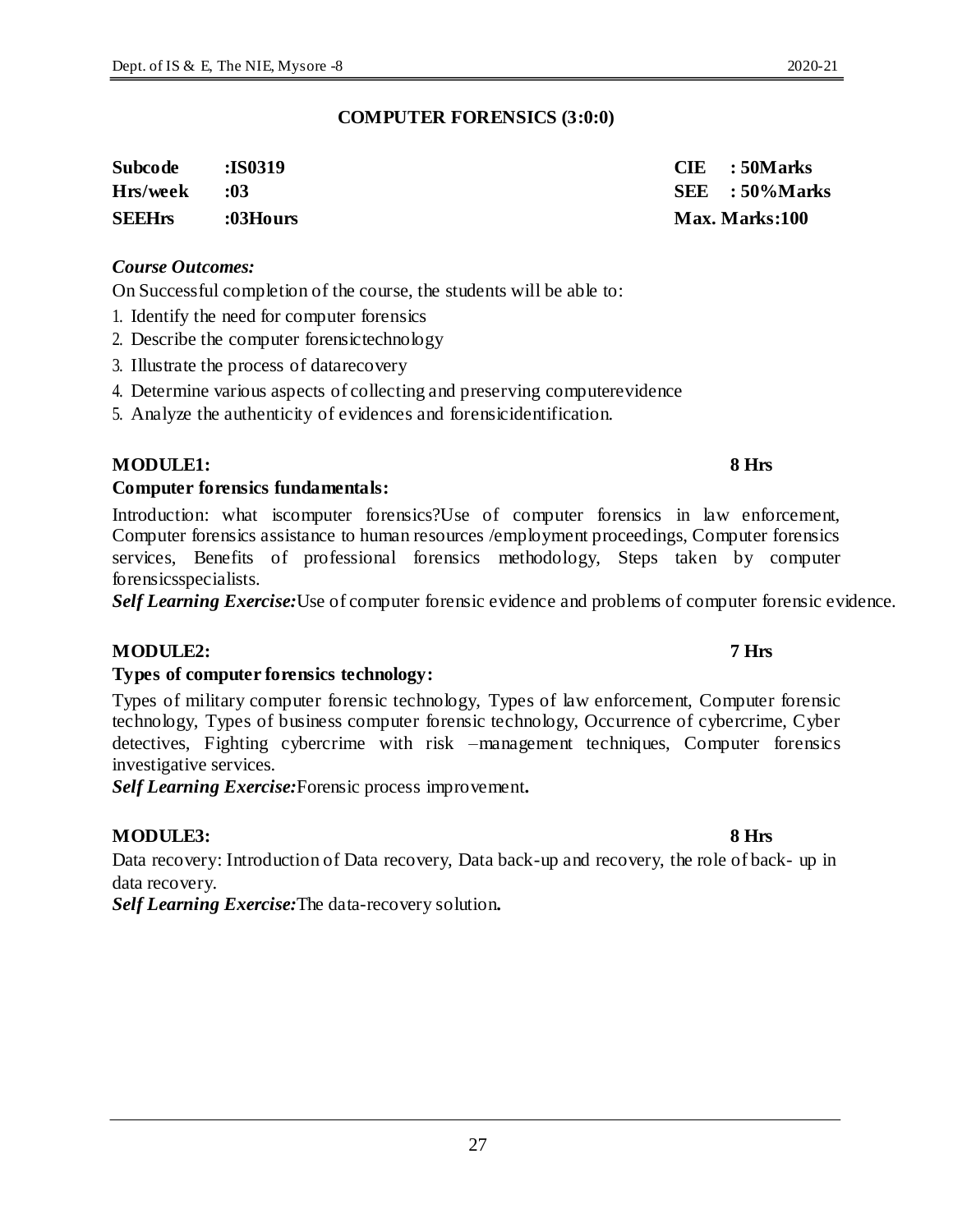### **MODULE4: 8 Hrs**

### **Evidence collection and data seizure:**

Why collect evidence?, Collection options, Obstacles, Types of evidence, The rules of evidence, Volatile evidence, General procedure, Collection and archiving, Methods of collection, Artifacts, Collection steps, Preserving the digital crime scene, Computer evidence processing scene, Legal aspects of collecting forensicevidence.

*Self Learning Exercise:*Controlling contamination: The chain of custody

### **MODULE5: 8 Hrs**

### **Computer image verification and authentication:**

Special needs of evidential authentication, Practical consideration, Practical implementation, Electronic document discovery: a powerful new litigation tool, Time travel. *Self Learning Exercise:*Forensics identification and Analysis of technical surveillance devices.

### **TEXTBOOK:**

1. Computer Forensics computer crime scene investigation by John R VACCA, Firewall Media, 2009 edition Reprint 2012.

### **REFERENCE BOOKS:**

1. Guide to computer forensics and investigations by Bill Nelson, Amelia Phillips, Christopher Stuart, Cengage Learning publications, 4th edition2013.

2. ComputerForensicsbyDavid Cowen-CISSP, McGrawHillEducation, Indianedition2013.

### **E-BOOKS:**

1. https://www.pdfdrive.com/computer-forensics-digital-investigation-with-encase-forensic-v7 e53817675.html

### **MOOC**:

https://www.youtube.com/watch?v=HKzcQD8KbtE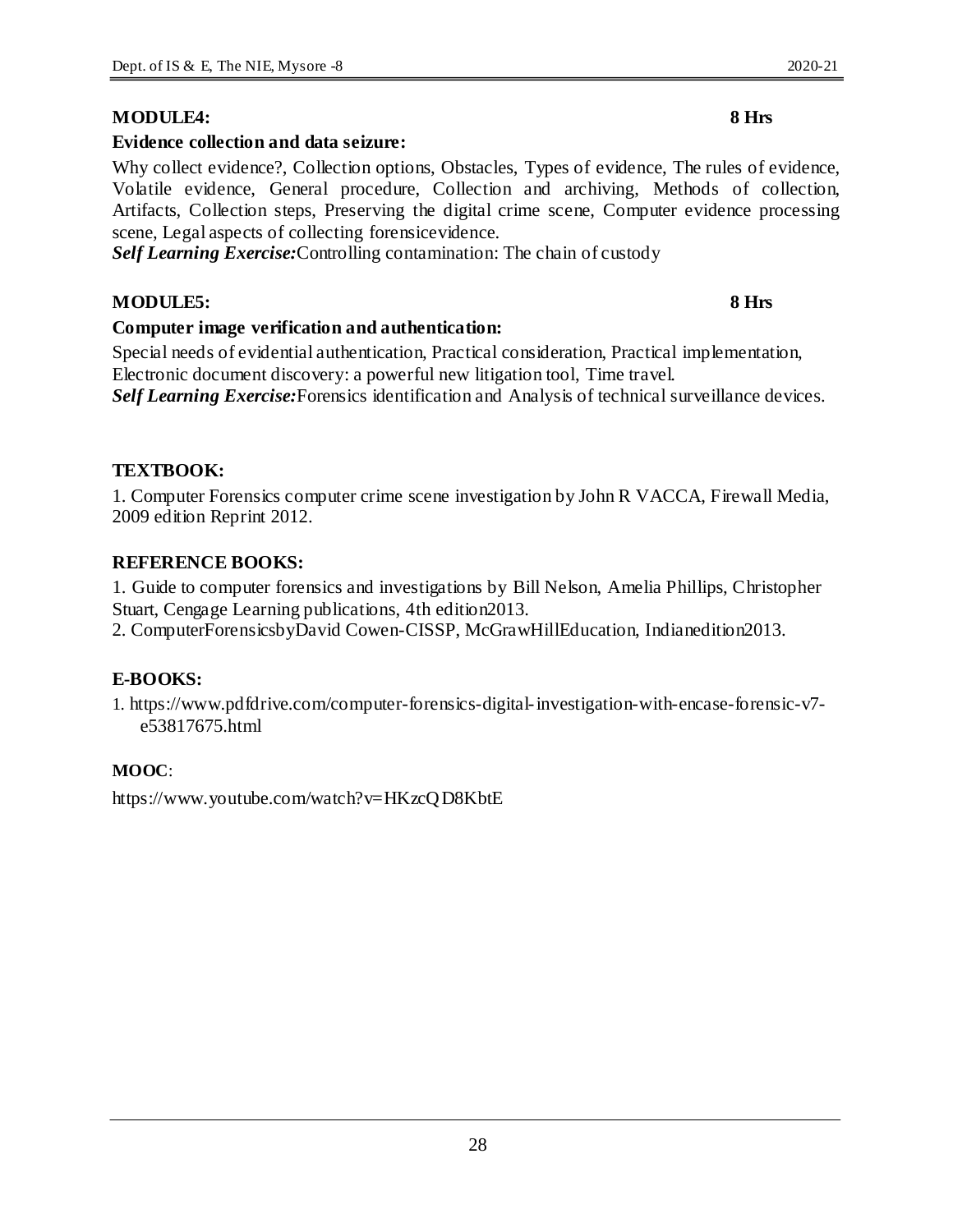#### **SEMANTIC WEB (3:0:0)**

| <b>Subcode</b> | :IS0326  | $CIE$ : 50 Marks |
|----------------|----------|------------------|
| Hrs/week       | :03      | SEE : 50%Marks   |
| <b>SEEHrs</b>  | :03Hours | Max. Marks:100   |

#### *Course Outcomes:*

#### **On Successful completion of the course, the students will be able to:**

**1.** Apply semantic web technologies using RDF

- **2.** Demonstrate the querying of semantic web usingSPARQL
- **3.** Organize the knowledge representation usingOWL

**4.** Distinguish between monotonic and nonmonotonic rules in ontological representation of knowledge.

**5.** Describe the Semantic and Web Rules Language (SWRL)

### **MODULE1: 8 Hrs**

### **Semantic Web Vision and RDF**

Introduction tosemantic webtechnologies, Development of semantic web inlayered architecture, describing web resources using RDF: Data Model, Syntaxes, RDFS Semantics, RDFSchema, Axiomatic Semantics for RDFSchema.

*Self Learning Exercise:* A Direct Inference System for RDS and RDFS

### **MODULE2: 7 Hrs**

#### **Querying Semantic Web**

SPARQL Infrastructure, Matching Patterns, Filters, Constructs of SPARQL, Results sets, Querying Schemas, SPARQL Update. *Self Learning Exercise:*Other forms of SPARQL Queries

### **MODULE3: 8 Hrs**

**Web Ontology Language:** OWL Syntax, Ontology Documents, Property Types, Property Axioms, Class Axioms, Individual Facts. *Self Learning Exercise:* OWL Profiles

### **MODULE4: 8 Hrs**

### **Logic and Inference Rules -I**

Logic and Rules, Rules on the semantic web, Monotonic Rules examples, Syntax and Semantics of Monotonic Rules, Intersection of Logic and Rules, Rules Interchange Format. *Self Learning Exercise:* Inconsistency Rules, List Rules, Datatype Rules.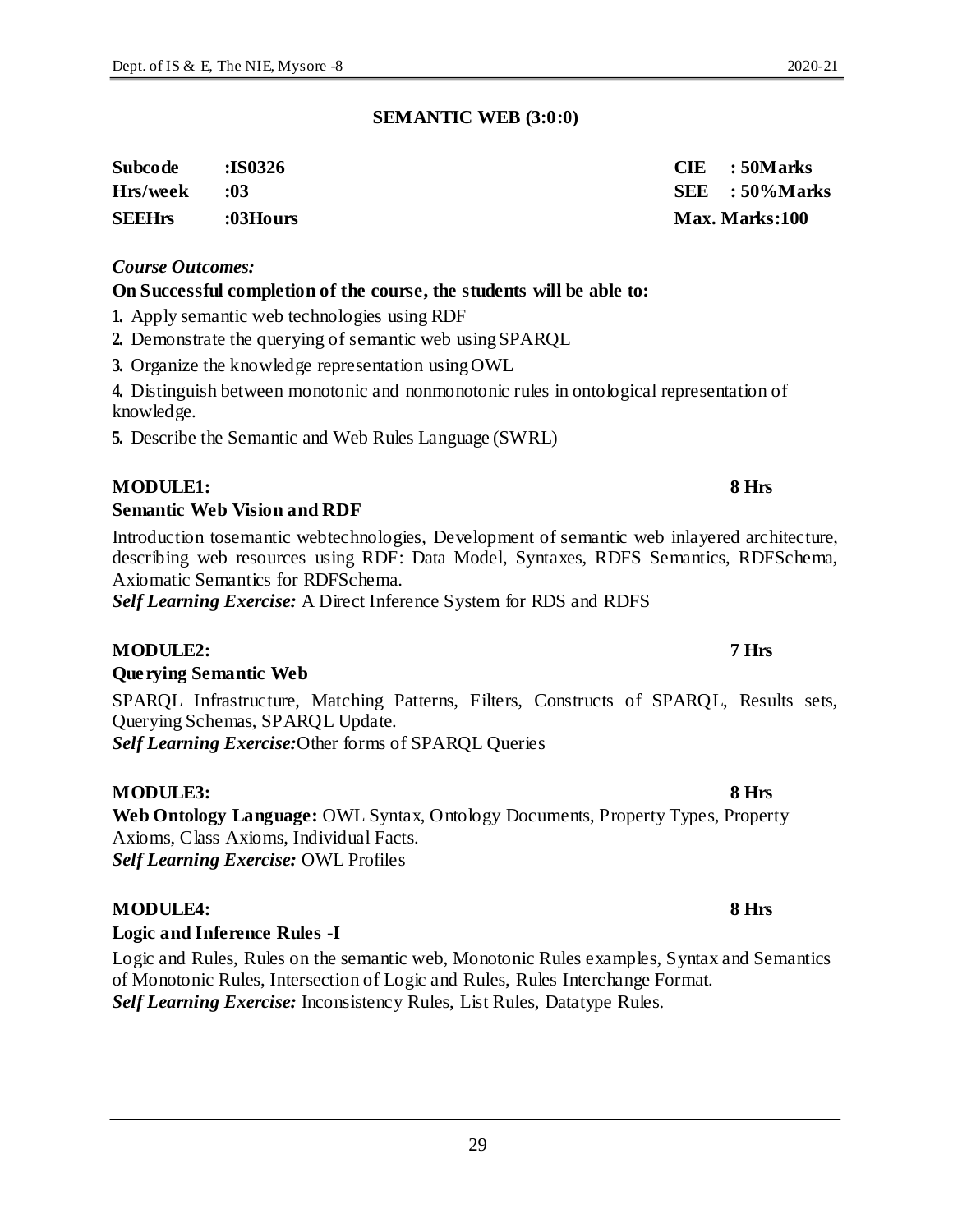### **MODULE5: 8 Hrs**

#### **Logic and Inference Rules -II**

Semantic and Web Rules Language (SWRL), Rules in SPARQL: SPIN, Nonmonotonic Rules: Syntax, Definition of Syntax, Example of Nonmonotonic Rule: Brokered Trade, Formalization of Carlos'Requirements.

*Self Learning Exercise:* Rules Markup Language (RuleML)

### **TEXTBOOK:**

1. *A Semantic Web Primer* 3<sup>rd</sup>Edition, Grigoris Antoniou, Paul Groth, Frank Van Harmelen andRinke Hoekstra. MIT Press Publication. September2012.

### **REFERENCE BOOKS:**

- 1. *Semantic Web Programming*, Mike Dean, Andrew Perez-Lopez, Ryan Blace, Matthew Fisher, John Hebeler. John Wiley and Sons Publication, April2009.
- 2. *OWL: Representing Information Using the Web Ontology Language, Lee W. Lacy.* Trafford Publishing (July 6,2006).
- 3. *Practical RDF Solving Problems with the Resource Description Framework,* Shelley Powers. O'Reilly Media Publishers, Feb 2009.

### **E-BOOKS:**

1. *A Developer's Guide to the Semantic Web 2nd Edition*, Liyang Yu. Springer 2014.

### **MOOC:**

1. https://www.youtube.com/watch?v=V6BR9DrmUQA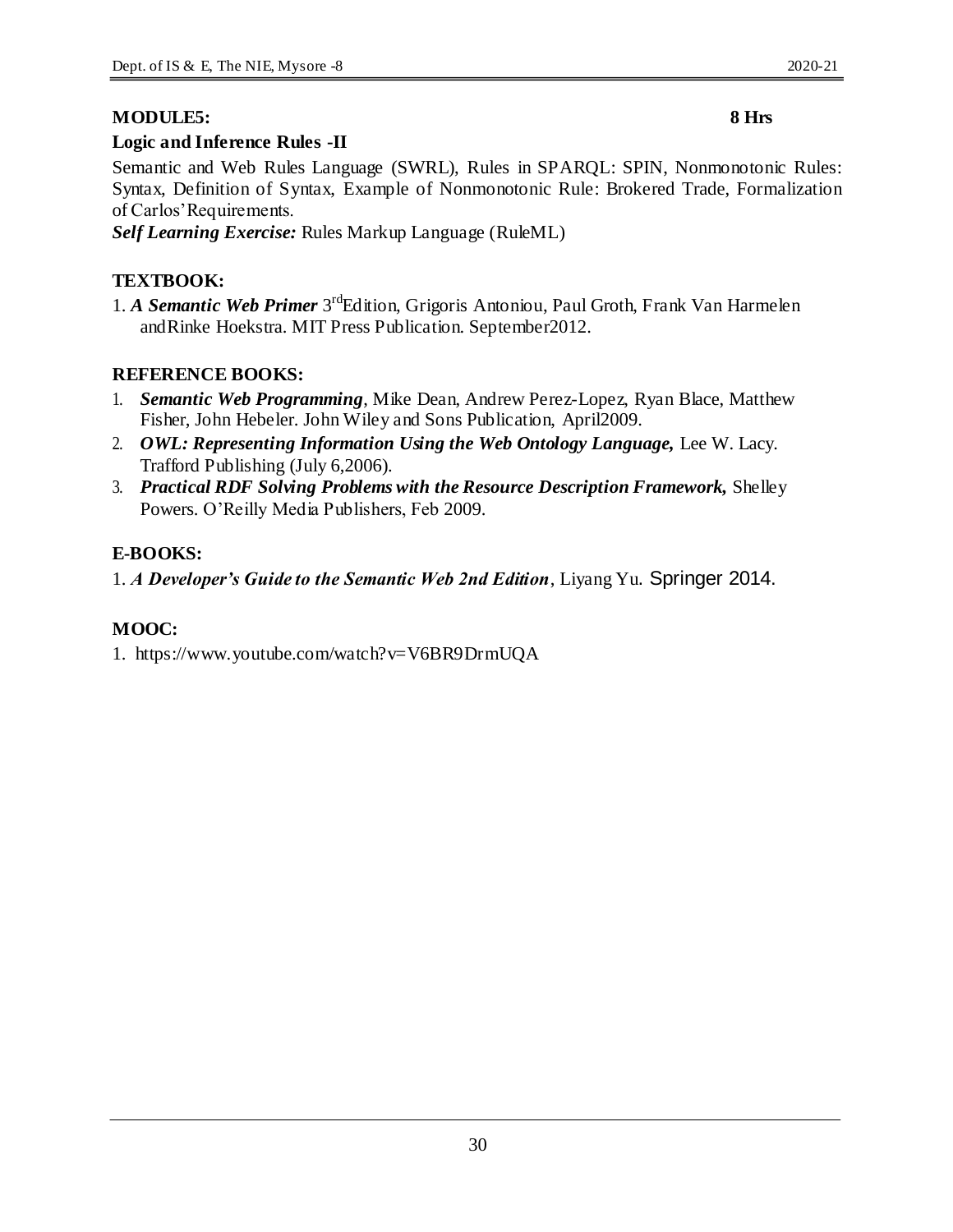# **VIII SEMESTER**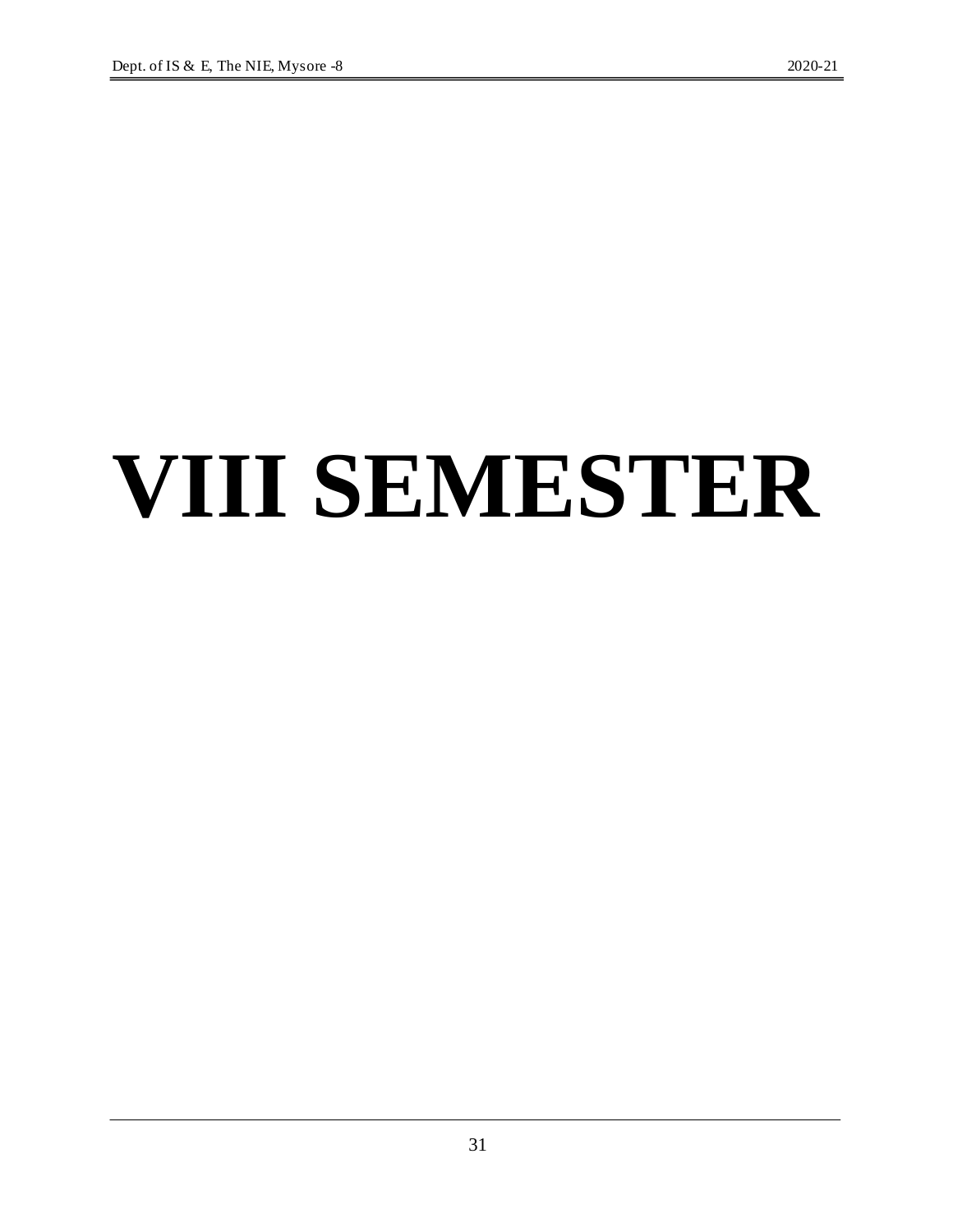#### **INFORMATION STORAGE (3:0:0)**

| Subcode       | :IS0304  | $CIE$ : 50 Marks  |
|---------------|----------|-------------------|
| Hrs/week      | :03      | $SEE$ : 50% Marks |
| <b>SEEHrs</b> | :03Hours | Max. Marks:100    |

#### *Course Outcomes:*

#### **On Successful completion of the course, the students will be able to:**

- **1.** Distinguish between various physical and logical components of storage systems.
- **2.** Determine efficient storage provisioning technique and RAID implementation.
- **3.** Identify different components of FC SAN and fabric login types.
- **4.** Explain storage networking option such as IP SAN and NAS solutions.
- **5.** Describe business continuity strategy and solution.

#### **MODULE1: 7 Hrs**

**Introduction to Information Storage:** Information Storage, Evolution of Storage Architecture, Data Center Infrastructure.

**Data Center Environment:** Application, Database Management System (DBMS), Host (Compute), Connectivity, Storage, Disk Drive Components, Disk Drive Performance, Host Access to Data, Direct-Attached Storage, Storage Design Based on Application Requirements and Disk Performance, Disk Native CommandQueuing

*Self Learning Exercise:* Virtualization and Cloud Computing.

#### **MODULE2: 7 Hrs**

**Data Protection:** RAID,RAID Implementation Methods, RAID Array Components, RAID Techniques, RAID Levels, RAID Impact on Disk Performance, RAID Comparison, Hot Spares. **Intelligent Storage Systems:** Components of an Intelligent Storage System, Storage Provisioning

*Self Learning Exercise:*Types of Intelligent Storage System.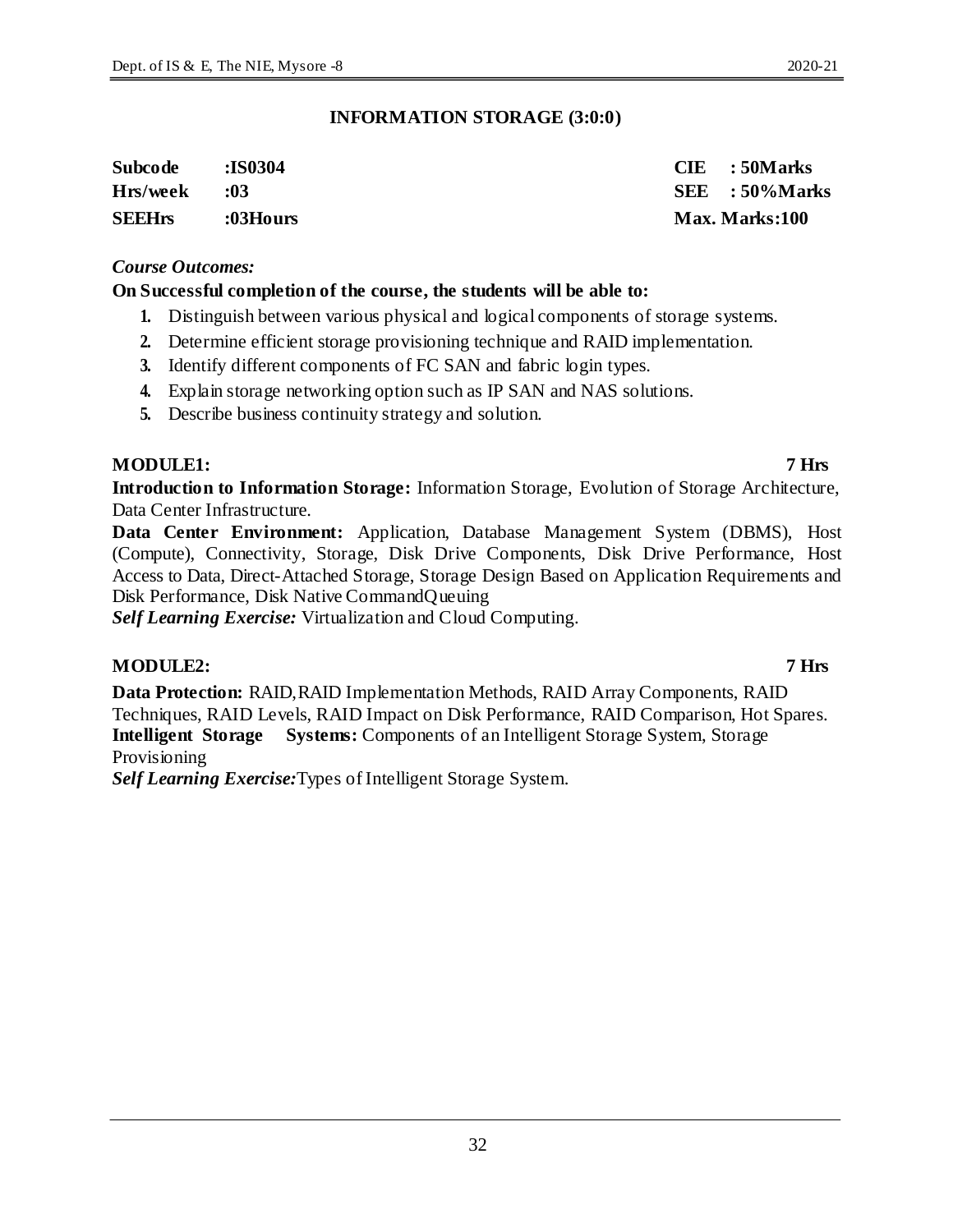### **MODULE3: 7 Hrs**

**Fibre Channel Storage Area Networks:** Fibre Channel: Overview, The SAN and Its Evolution, Components of FC SAN, FC Connectivity, Switched Fabric Ports, Fibre Channel Architecture, Fabric Services, Switched Fabric Login Types, Zoning, FC SAN Topologies *Self Learning Exercise:* Virtualization in SAN.

#### **MODULE4: 8 Hrs**

**IP SAN and FCoE:** iSCSI, FCIP, FCoE

**Network-Attached Storage:** General-Purpose Servers versus NAS Devices, Benefits of NAS, File Systems and Network File Sharing, Components of NAS, NAS I/O Operation, NAS Implementations, NAS File-Sharing Protocols, Factors Affecting NAS Performance *Self Learning Exercise:* File-Level Virtualization.

#### **MODULE5: 10 Hrs**

**Object-Based and Unified Storage:** Object-Based Storage Devices, Content-Addressed Storage Unified Storage.

**Introduction to Business Continuity:** Information Availability, BC Terminology, BC Planning Life Cycle, Failure Analysis, Business Impact Analysis, BC Technology Solutions

**Backup and Archive:** Backup Purpose, Backup Considerations, Backup Granularity, Recovery Considerations, Backup Methods, Backup Architecture, Backup and Restore Operations, Backup Topologies, Backup in NAS Environments, Backup Targets.

*Self Learning Exercise:* Data De-duplication for Backup.

#### **TEXTBOOKS:**

**1. Information Storage and Management,** 2<sup>nd</sup> Edition, John Wiley- India 2012, G. Somasundaram, Alok Shrivastava (Editors)

#### **REFERENCE BOOKS:**

- **1. Storage Networks Explained,** Wiley India, 2003. Ulf Troppens, Rainer Erkensand WolfgangMuller
- **2. StorageNetworks, The Complete Reference,** Tata McGraw Hill, 2003.Rebert Spalding
- **3. StorageArea NetworksEssentials A Complete Guide to Understanding and Implementing SANs,** Wiley India, 2002. Richard Barker and PaulMassiglia**.**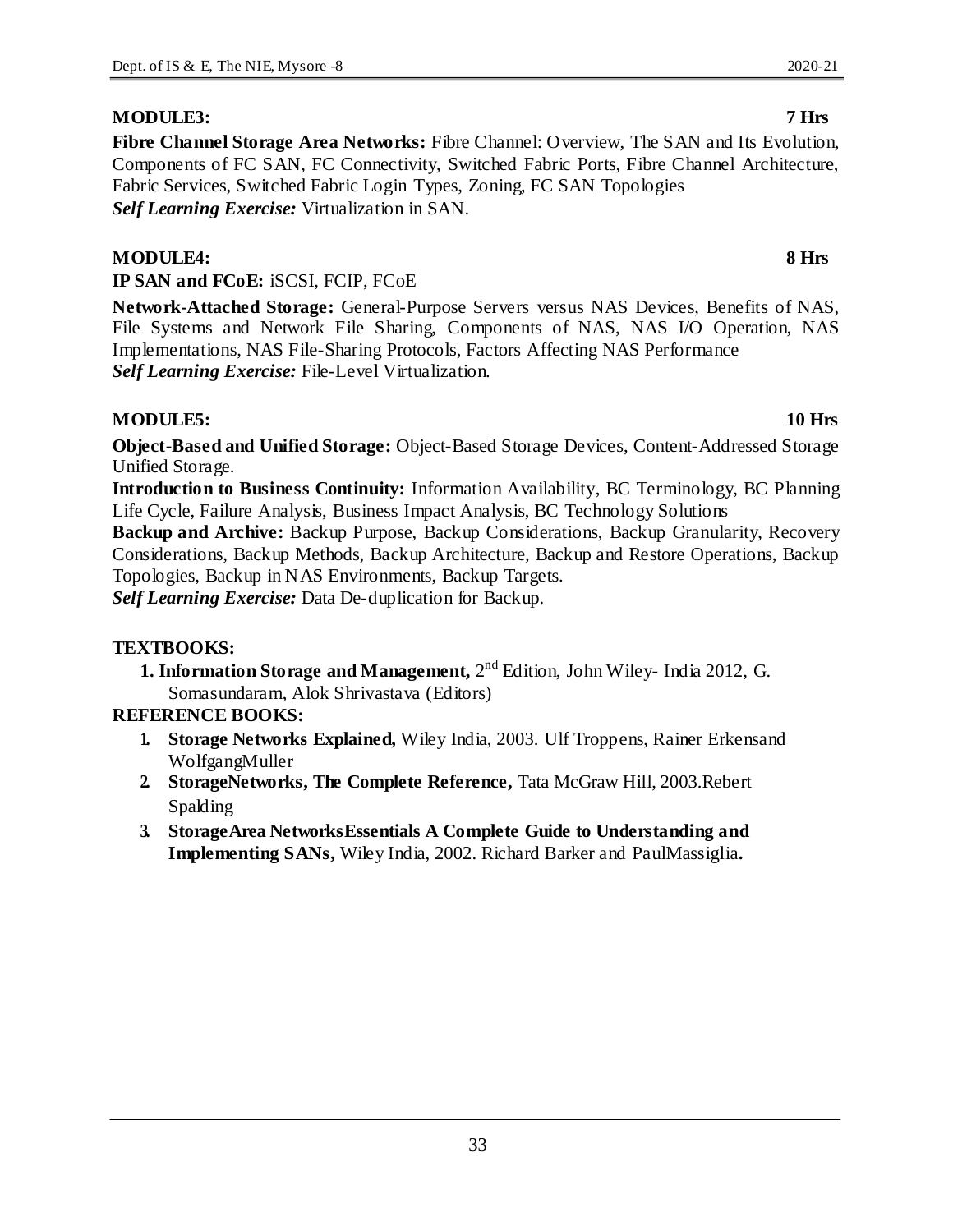## **EBOOKS:**

```
1. http://aad.tpu.ru/practice/EMC/Information%20Storage%20and%20Management-v.2.pdf
```
# **MOOCs:**

1. https://www.youtube.com/watch?v=JITUFtzGhM0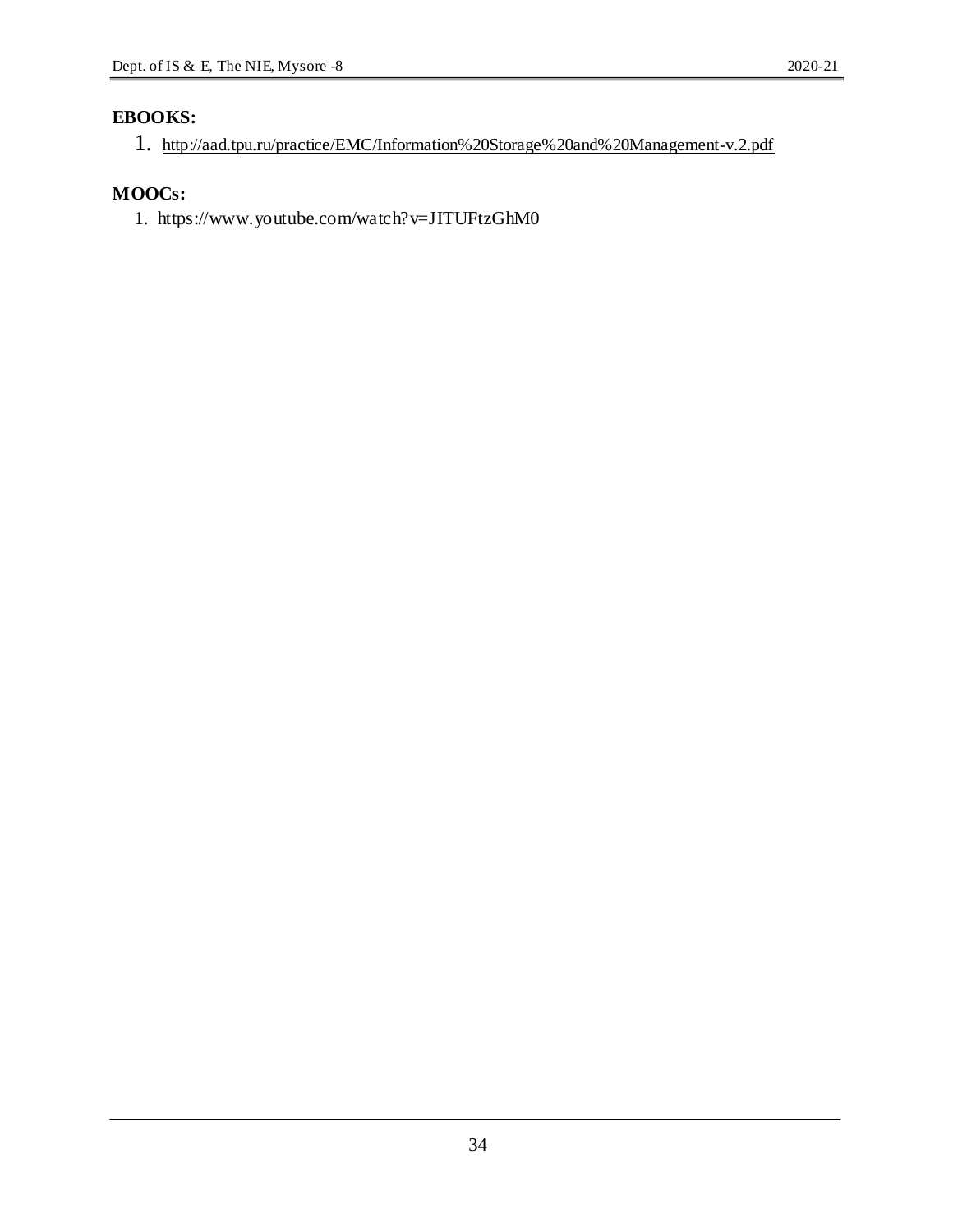#### **ARTIFICIAL INTELIGENCE (4:0:0)**

| Subcode       | :IS0442  | $CIE$ : 50 Marks  |
|---------------|----------|-------------------|
| Hrs/week      | .04      | $SEE$ : 50% Marks |
| <b>SEEHrs</b> | :03Hours | Max. Marks:100    |

#### *Course Outcomes:*

#### **On Successful completion of the course, the students will be able to:**

- 1. Define the role of computer engineers in Artificial Intelligence.
- 2. Categorize the properties of task environment.
- 3. Describe various strategies in formulation of problems.
- 4. Compare various search techniques used inAI.
- 5. Determine optimal decisions in games.
- 6. Differentiate between mental events and mental objects.

#### **MODULE1: 8 Hrs**

Introduction, what is AI? The foundations of Artificial Intelligence. The history of artificial Intelligence, The gestation of artificial intelligence (1943–1956), Early enthusiasm, great expectations (1952–1969), A dose of reality (1966–1974), Knowledge-based systems: The key to power? (1969–1979), The return of neural networks (1986–present). *Self Learning Exercise:* State of the art of AI Systems.

#### **MODULE2: 9 Hrs**

Intelligent agent, Agents and environments, types of agents, behavior of agents. The concept of rationality. The nature of environments. The structure of agents. *Self Learning Exercise:* **C**omponents of agents.

#### **MODULE3: 9 Hrs**

Solving problems by searching problem solving agents, example problems, searching for solutions, uninformed search strategies, Informed (heuristic) search strategies, Heuristic functions

*Self Learning Exercise:* Learning heuristics from experience.

#### **MODULE4: 9 Hrs**

#### **Beyond classical search**

Local search algorithms and optimization problems – this climbing search, simulated annealing, local beam search, genetic algorithms, local search in continuous spaces, searching with nondeterministic action searching with partial observations. Online search agents and unknown environments

*Self Learning Exercise:* Learning in online search.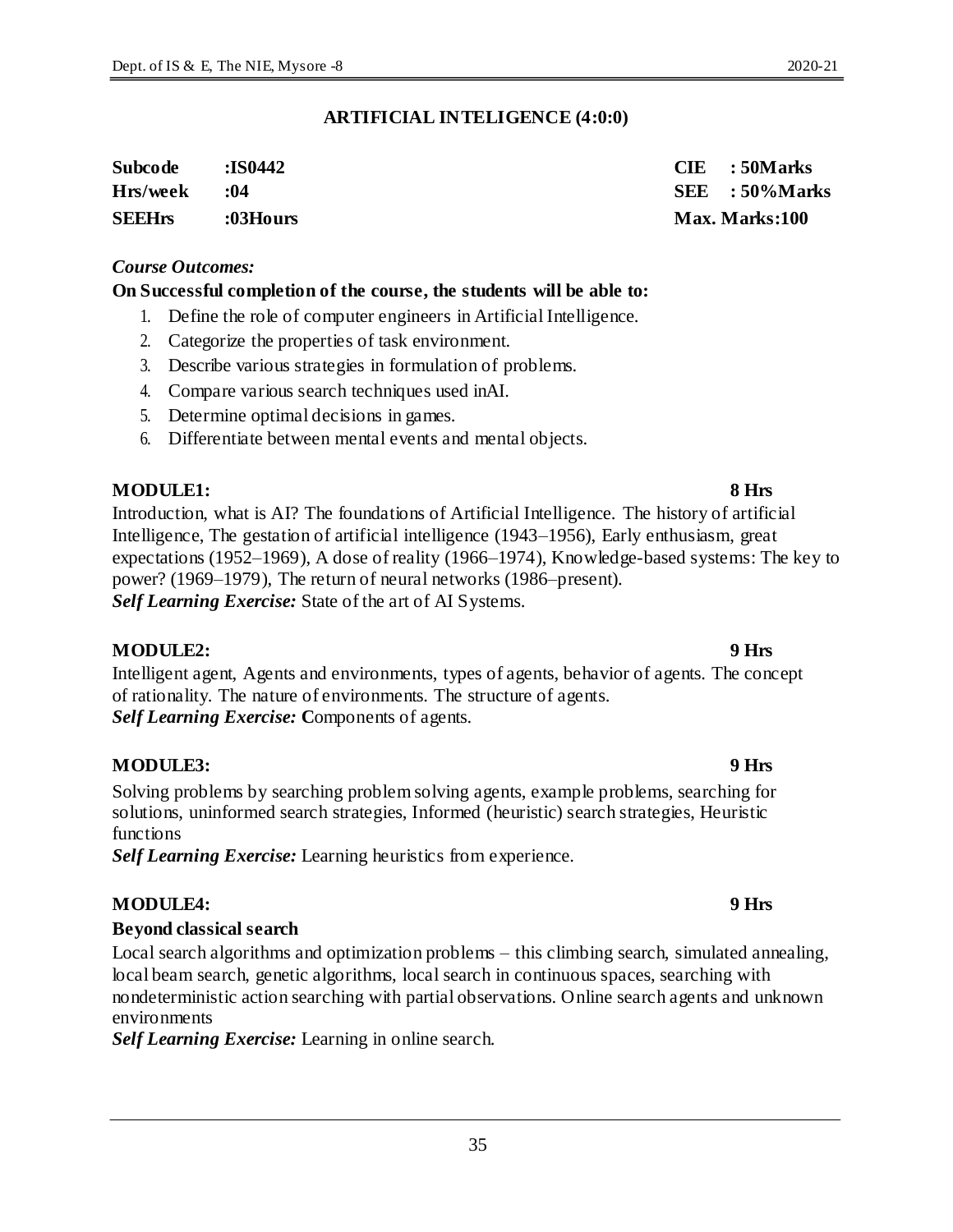### **MODULE5: 8 Hrs**

### **Adversarial search**

Games, optimal decision in games, Alpha-beta pruning, imperfect real-time decision **Self-LearningExercise:** Stochastic games

#### **MODULE6: 9 Hrs**

#### **Knowledge representation**

Ontological engineering, categories and objects, events, mental events and mental objects, reasoning system for categories.

*Self Learning Exercise:* Reasoning with default information.

### **TEXTBOOK:**

1. Artificial Intelligence A Modern Approach Stuart Russell, Peter Norvig Third edition, Pearson publication, 2010

### **EBOOK**:

1. https://courses.csail.mit.edu/6.034f/ai3/rest.pdf

#### **MOOC's:**

1. https://www.edx.org/course/artificial- intelligence- uc-berkeleyx-cs188-1x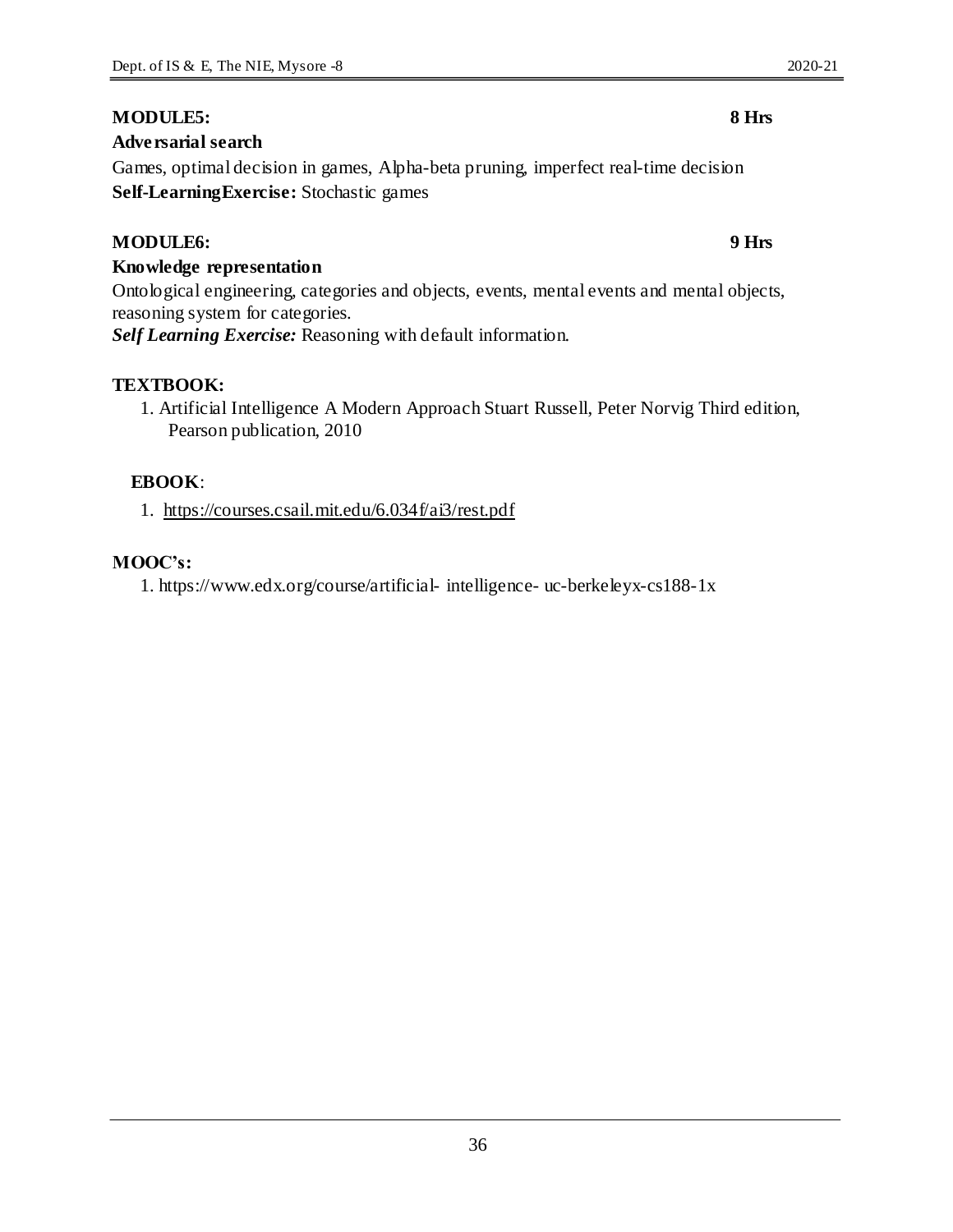### **Subcode :IS0602 Max. Marks:100 Hrs/week 12**

#### *Course Outcomes:*

#### **On Successful completion of the course, the students will be able to:**

- 1. Identify different areas of interest, feasible for the project team.
- 2. Formulate the problem and perform analysis.
- 3. Develop the cost effective design methods to solve the identified problem
- 4. Compute the results obtained from the implementation
- 5. Validate using various test cases and demonstrate the project work inteam.
- 6. Prepare the report of the project work.

**Note:** A team consists of maximum four students.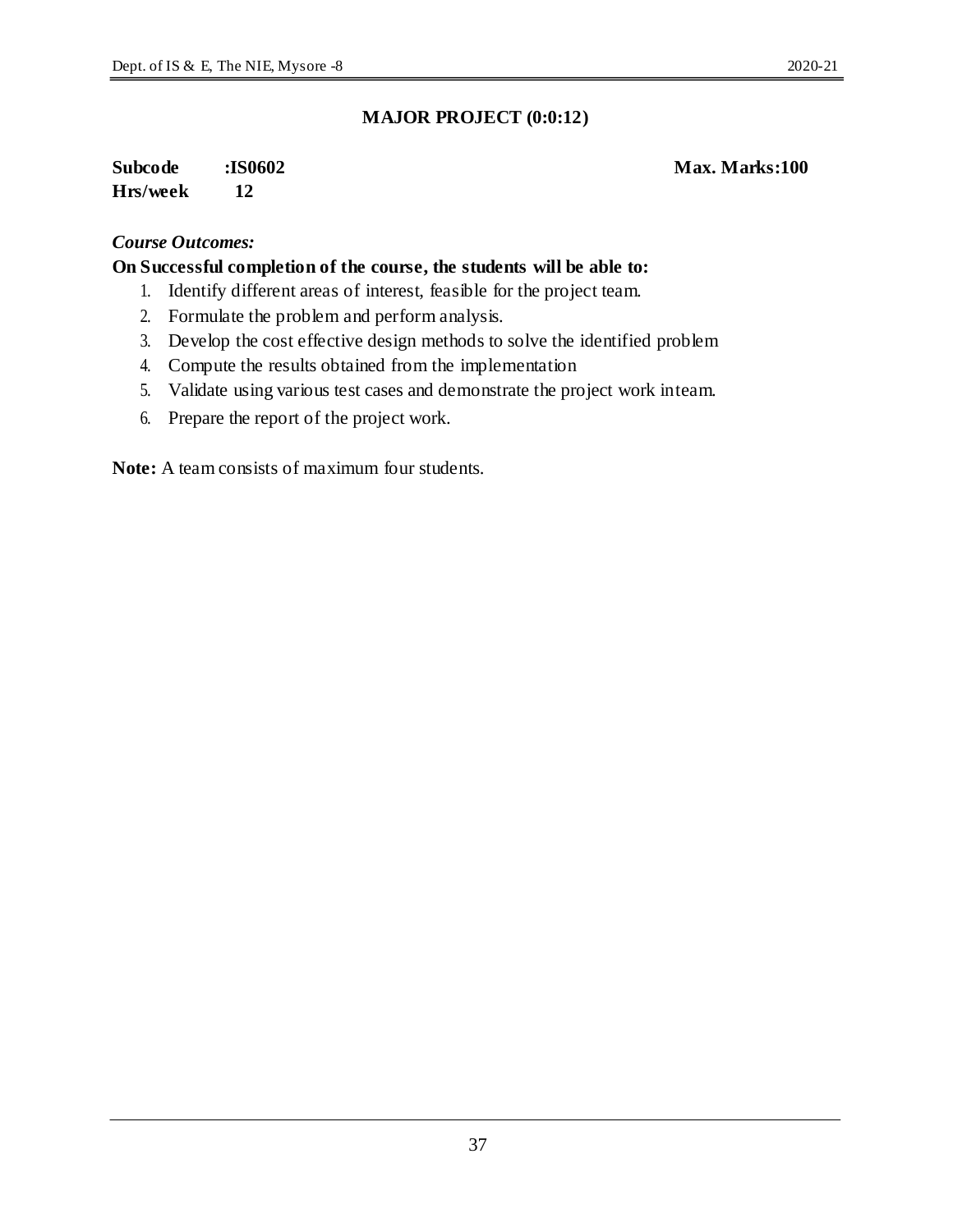#### **PAPER PRESENTATION / INTERNSHIP (0:0:2)**

### **Subcode :IS0118 Max. Marks:100 Hrs/week 02**

### *Course Outcomes:* **for Paper Presentation On Successful completion of the course, the students will be able to:**

- 1. Identify the emerging engineering problem..
- 2. Analyze the various solutions of problems in the selected area.
- 3. Summarize the review conducted with a publication.

### *Course Outcomes:* **for Internship**

#### **On Successful completion of the course, the students will be able to:**

- 1. Explain the problem to be analyzed in the internship
- 2. Apply the knowledge of the engineering to solve the problems.
- 3. Outline the internship work with a report.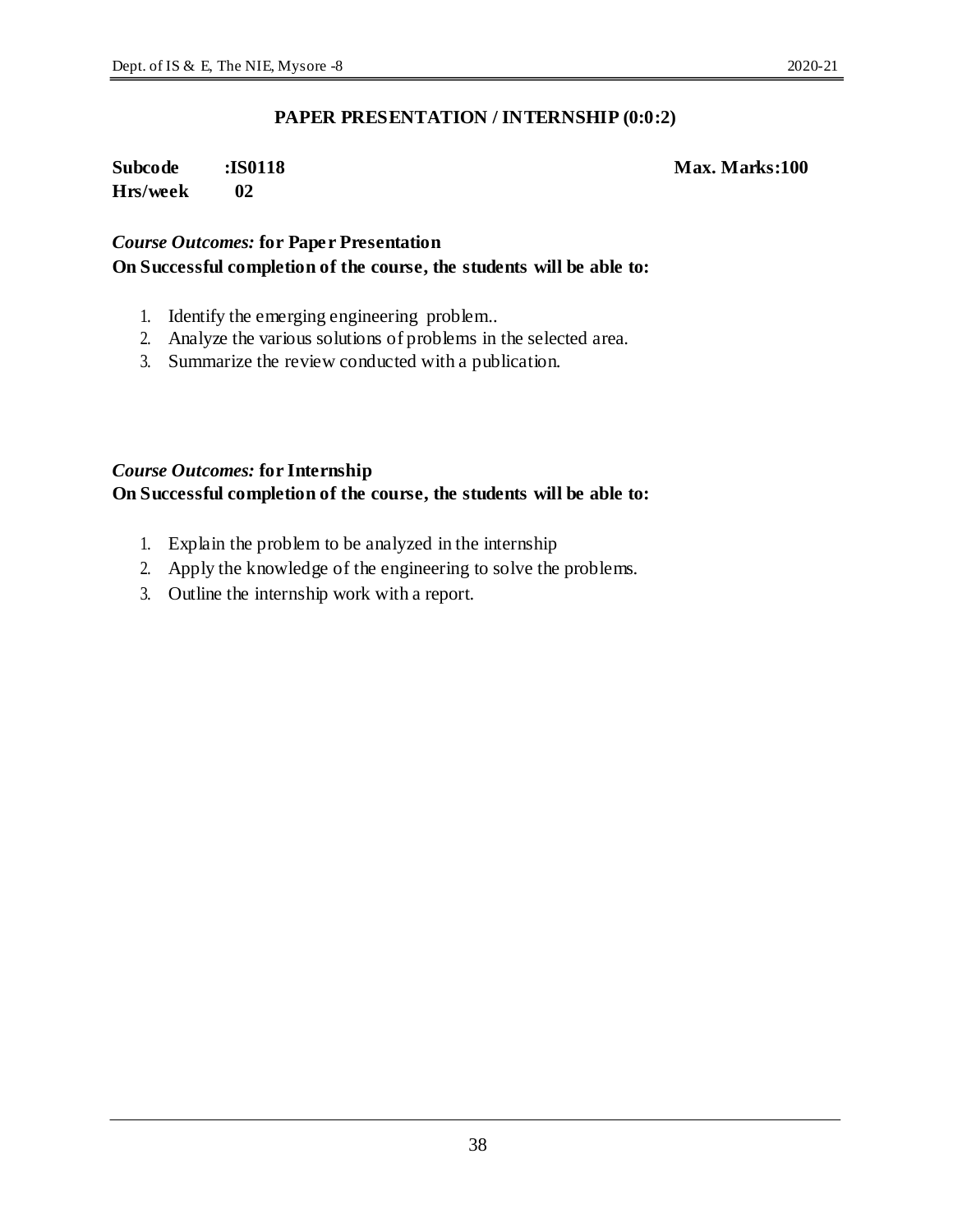# **ELECTIVE – V**

### **COGNITIVE SCIENCE (3:0:0)**

| Subcode       | <b>:IS0320</b> | $CIE$ : 50 Marks |
|---------------|----------------|------------------|
| Hrs/week      | $\cdot$ :03    | $SEE$ : 50% Mar  |
| <b>SEEHrs</b> | :03Hours       | Max. Marks:100   |

### *Course Outcomes:*

### **On Successful completion of the course, the students will be able to:**

- 1. Discuss basics of cognitivescience
- 2. Describe the philosophical approach towards cognitivescience
- 3. Distinguish the different theories of pattern recognition
- 4. Describe the Network Approach- Mind as aWeb
- 5. Explain artificial intelligence used in cognitivescience

#### **MODULE1: 8 Hrs**

Introduction: Exploring Inner Space, A BraveNew World, What Is Cognitive Science? Representation, Digital Representations, Analog Representations, The Dual-Coding Hypothesis, Propositional Representations Computation, The Tri-Level Hypothesis, The Classical and Connectionist Views of Computation, The interdisciplinary Perspective,

The Philosophical Approach, The Psychological Approach, The Cognitive Approach, The Neuroscience Approach, The Network Approach, The Evolutionary Approach, The Linguistic Approach, The Artificial Intelligence Approach, The Robotics Approach. *Self Learning Exercise:* Categories of Mental Representation

### **MODULE2: 8 Hrs**

The Philosophical Approach: Enduring Questions What Is Philosophy? The Mind-Body Problem, Flavors of Monism, Flavors of Dualism, Evaluating the Dualist Perspective, Functionalism ,Evaluatingthe Functionalist Perspective, The Free Will–DeterminismDebate

,The Issue of Determinism ,The Issue of Free Will, Evaluating the Free Will–Determinism Debate ,The Knowledge Acquisition Problem, Evaluating the Knowledge Acquistion Debate, The Mystery of Consciousness, The What-It's-Like Argument, Mind as an Emergent Property, *Self Learning Exercise:* Overall Evaluation of the Philosophical Approach.

### **MODULE3: 9 Hrs**

The Cognitive Approach I: History, Vision, and Attention, Evaluating the Modular Approach, Theories of Vision and Pattern Recognition, Template Matching Theory, Evaluating Template Matching Theory, Feature Detection Theory, Evaluating Feature Detection Theory, A

**Hrs/week :03 SEE : 50%Marks SEEHrs :03Hours Max. Marks:100**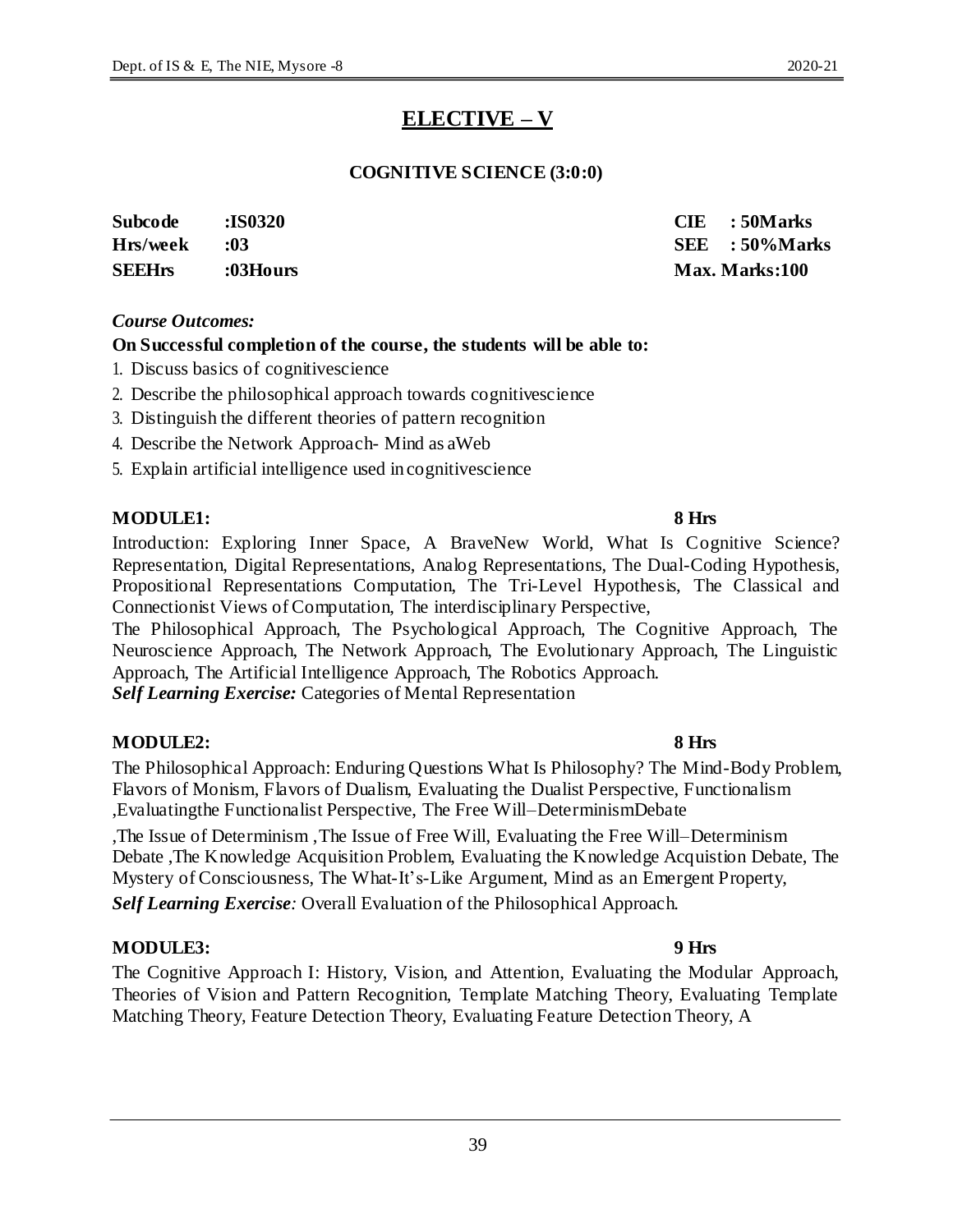Computational Theory of Vision, Evaluating the Computational Theory, of Pattern Recognition, The Deutsch-Norman Memory Selection Model, Theory of Pattern Recognition

The Cognitive Approach II: Memory, Imagery, and Problem Solving

Types of Memory, Sensory Memory, Working Memory, Long-Term Memory, Memory Models, The Working Memory Model, Evaluating the Working Memory Model, Visual Imagery, Image Structures, Image Processes, The Imagery Debate, Problem Solving, The General Problem Solver Model, Evaluating the General Problem Solver Model, Some History First: The Rise o f Cognitive Psychology the Cognitive Approach: Mind as an Information Processor Modularity of Mind

*Self Learning Exercise:* Overall Evaluation of the Cognitive Approach In Depth: Search in Working Memory.

### **MODULE4: 7 Hrs**

Outline: The Network Approach: Mind as a Web, Evaluating the Connectionist Approach, Semantic Networks: Meaning in the Web, Characteristics of Semantic Networks, A Hierarchical Semantic Network, Evaluating the Hierarchical Model, Propositional Semantic Networks, Evaluating Semantic Networks, Overall Evaluation of the Network Approach, In Depth: NETtalk, Back Propagation and Convergent Dynamics, Artificial The Network Perspective, Principles Underlying Artificial Neural Networks, Early Conceptions of Neural Networks, Advantages, Problems and Disadvantages, Characteristics ofArtificial Neural Networks *Self Learning Exercise:* Neural Network Topologies

### **MODULE5: 7 Hrs**

Artificial Intelligence I: Definitional Perspective Introduction Historical and Philosophical Roots, The Quest for "Mechanical Life" , Philosophical Origins—Man as a Machine, Evaluating Descartes' Approach, Mechanical Computation, Defining Artificial Intelligence (AI), Evaluating the Concept of AI, Strong AI, Applied AI, Cognitive Simulation and Natural, Language Communication, AI Methodologies, The Computer as the Tool of AI research, Evaluation of the Computer as a Model of Brain Organization, Programming, Evaluation of Programming Languages, Evaluation of the Turing Test (TT) and Turing's Detractors, Battle Lines: Overall Evaluation of the AIConcept:

*Self Learning Exercise:* Summarizing the Meaning of AI in Depth: Behaviorism and Ned Block Evaluating the Block Approach.

### **TEXTBOOK:**

1.Jay Friedenberg, Gordon Silverman, cognitive science, An Introduction to the Study of Mind, SAGE publications 2006, ISBN 1-4129-2568-1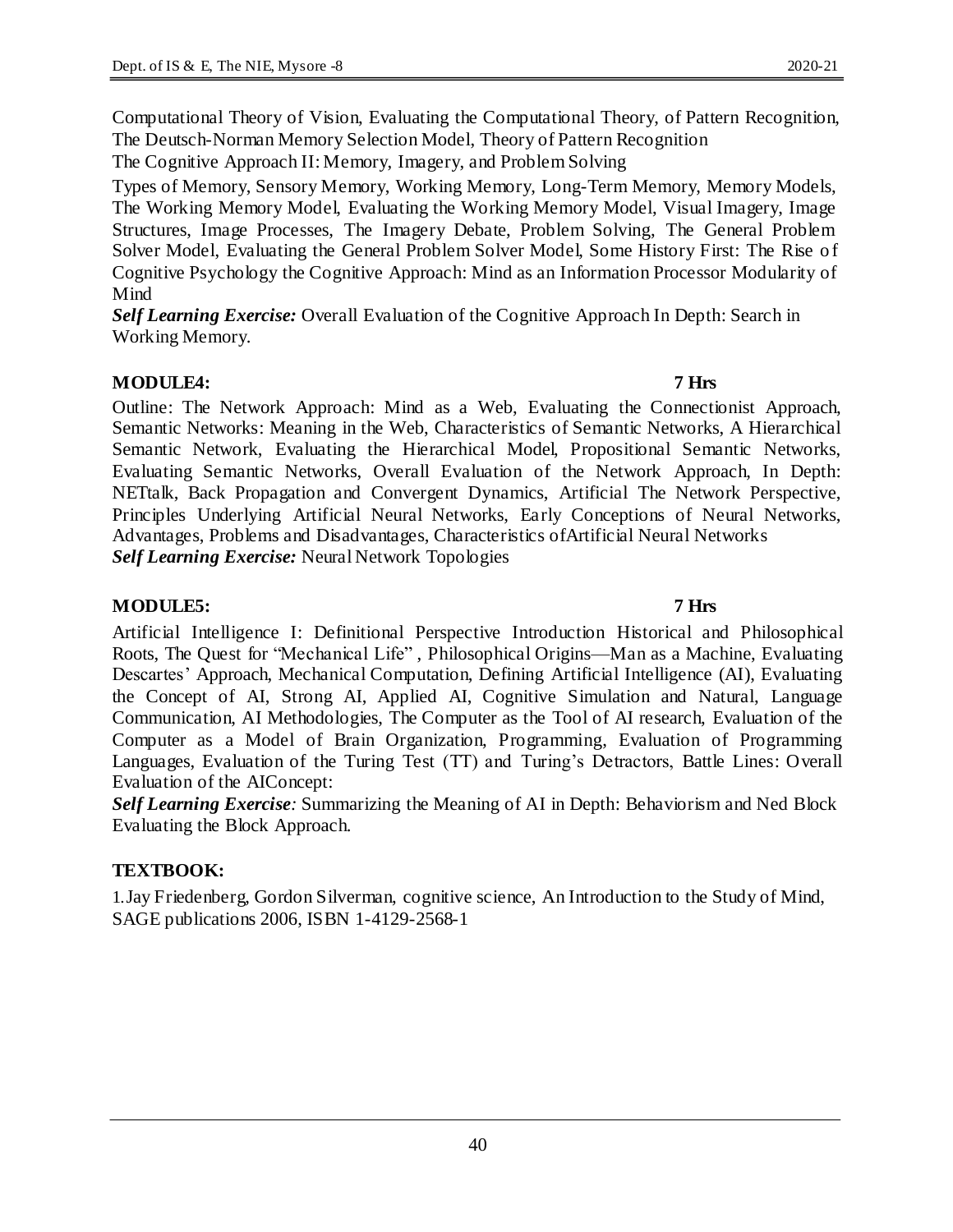### **REFERENCE BOOK**:

1. 1.Philip Johnson-Liard, the computer and mind: an introduction to cognitive science, ISBN 1- 4129-2568-1, Sage publications, 2006

### EBOOK:

1. http://www2.fiit.stuba.sk/~kvasnicka/CognitiveScience/Friedenberg\_Cognitive%20science.pdf **MOOC's:**

### **1. https://www.youtube.com/watch?v=c9j1hlVQ\_-E**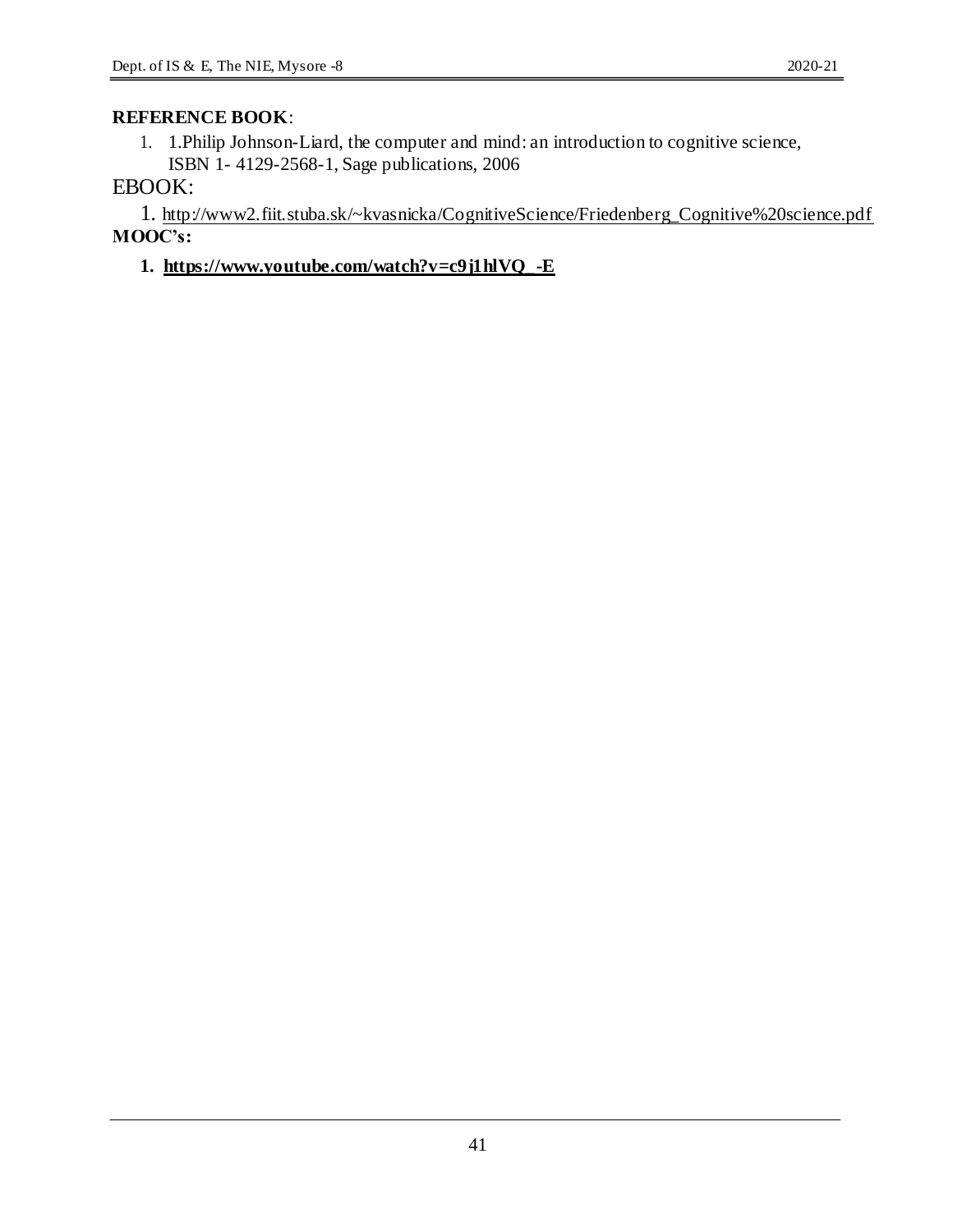#### **WIRELESS AH-HOC NETWORKS (3:0:0)**

| Sub code      | $\cdot$ IS0327 | $CIE$ : 50 Marks      |
|---------------|----------------|-----------------------|
| Hrs/week      | $\cdot$ 03     | $SEE$ : 50% Marks     |
| <b>SEEHrs</b> | :03Hours       | <b>Max. Marks:100</b> |

#### *Course Outcomes:*

#### **On Successful completion of the course, the students will be able to:**

- 1. Apply knowledge of wireless sensor networks to various applicationareas.
- 2. Discuss the working of routingprotocols.
- 3. Apply the knowledge of Multicast Routing in Ad hoc Wireless Networks.
- 4. Compare different Transport Layer and Security Protocols for Ad hocNetworks.
- 5. Describethe Energy Management issues.

#### **MODULE1: 8 Hrs**

Ad hoc Wireless Networks: Introduction, Issues in Ad hoc Wireless Networks, Ad hoc Wireless Internet; MAC Protocols for Ad hoc Wireless Networks: Introduction, Issues in Designing a MAC Protocol, Design Goals of MAC Protocols, Classification of MAC protocols, Contention-Based Protocols, Contention-Based Protocols with Reservation Mechanisms, Contention-Based Protocols with SchedulingMechanisms

*Self Learning Exercise:* MAC Protocols that use Directional Antennas.

#### **MODULE2: 8 Hrs**

Routing Protocols for Ad Hoc Wireless Networks:Introduction, Issues in Designing a Routing Protocol for Ad hoc Wireless Networks; Classification of Routing Protocols; Table Driven Routing Protocols: Destination Sequenced Distance-Vector Routing Protocol, Cluster-Head Gateway Switch Routing Protocol; On-Demand Routing Protocols: Dynamic Source Routing Protocol, Ad Hoc On-Demand Distance-Vector Routing Protocol, Hierarchical State Routing Protocol

*Self Learning Exercise:*Power-Aware Routing Protocols.

#### **MODULE3: 8 Hrs**

Multicast Routing in Ad hoc Wireless Networks: Issues in Designing a Multicast Routing Protocol, Operation of Multicast Routing Protocols, An Architecture Reference Model for Multicast Routing Protocols, Classifications of Multicast Routing Protocols, Tree-Based Multicast Routing Protocols: Preferred Link-Based Multicast Protocol,

*Self Learning Exercise:*Mesh-Based Multicast Routing Protocols: On-Demand Multicast Routing Protocol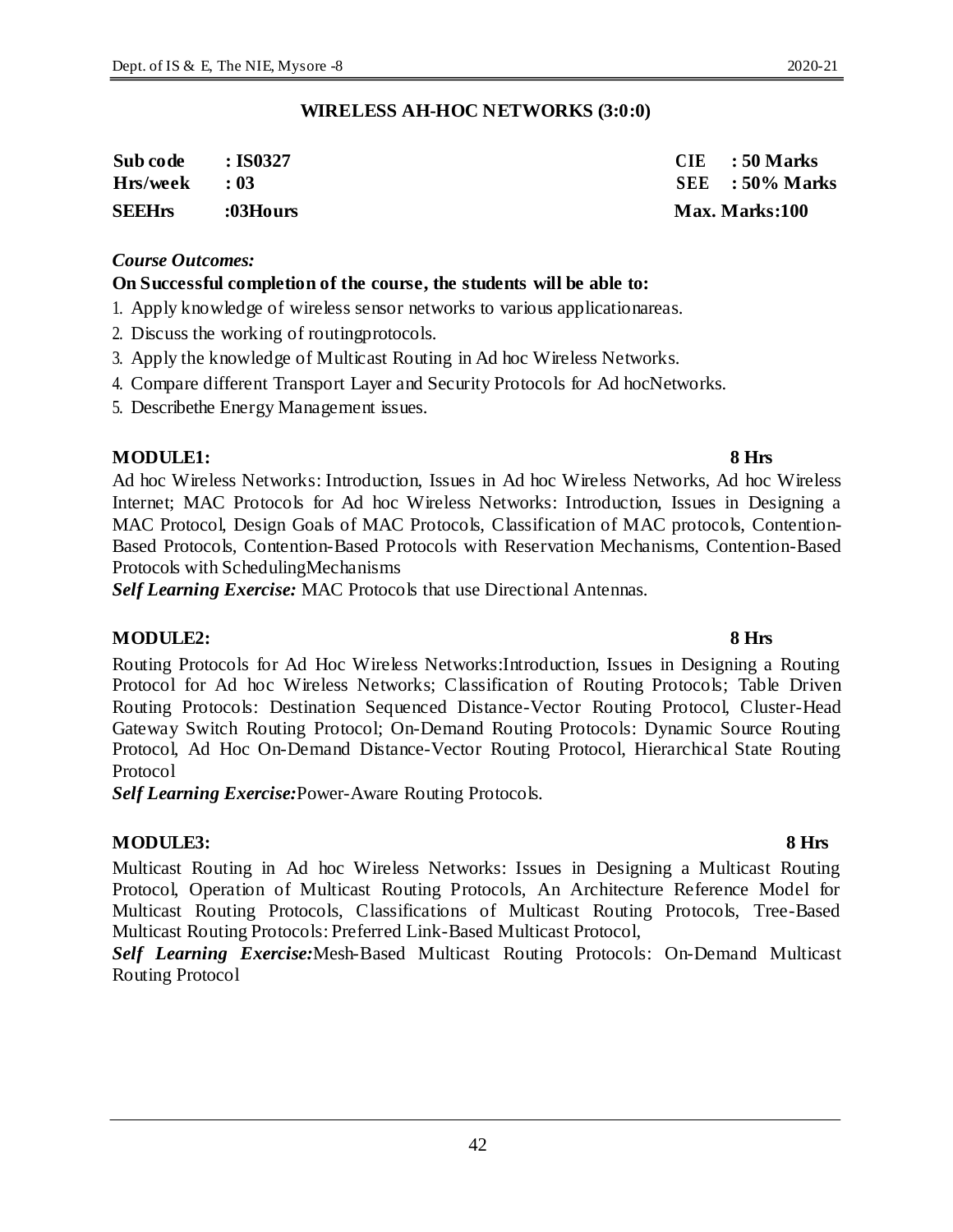Transport Layer and Security Protocols for Ad hoc Networks: Introduction, Issues in Designing a Transport Layer Protocol; Design Goals of a Transport Layer Protocol; Classification of Transport Layer Solutions; TCP over Transport Layer Solutions: Why Does TCP Not Perform Well in Ad Hoc Wireless, TCP with Explicit Link Failure Notification, TCP-Bus, Split TCP, A Comparison of TCP Solutions for Ad Hoc Wireless Networks; Security in Ad hoc Wire less Networks, Issues and Challenges in Security Provisioning, Network Security Attacks: Transport Layer Attacks, Application Layer Attacks, Other Attacks; Key Management. *Self Learning Exercise:*Security-Aware AODV Protocol.

### **MODULE5: 7 Hrs**

Quality of Service and Energy Management in Ad hoc Wireless Networks Introduction, Issues and Challenges in Providing QoS in Ad hoc Wireless Networks, Classification of QoS Solutions, MAC Layer Solutions: IEEE 802.11e, DBASE, Network Layer Solutions: Ticket-Based QoS Routing Protocol, Bandwidth Routing Protocol, On-Demand QoS Routing Protocol; *Self Learning Exercise:*Relevant Case study.

### **TEXTBOOK:**

1. C. Siva Ram Murthy & B. S. Manoj: Ad hoc Wireless Networks, 2nd Edition, Pearson Education, 2011

### **REFERENCES:**

1. Ozan K. Tonguz and Gianguigi Ferrari: Ad hoc Wireless Networks, John Wiley,2007.

2. XiuzhenCheng, Xiao Hung, Ding- Zhu Du: Ad hoc Wireless Networking, Kluwer Academic Publishers,2004.

### **EBOOK**:

1. http://www.tfb.edu.mk/amarkoski/WSN/Kniga-w03.pdf

### **MOOC:**

1. https://pdfs.semanticscholar.org/0e97/adc7bef883ab8a7f20ad997ebf007110c144.pdf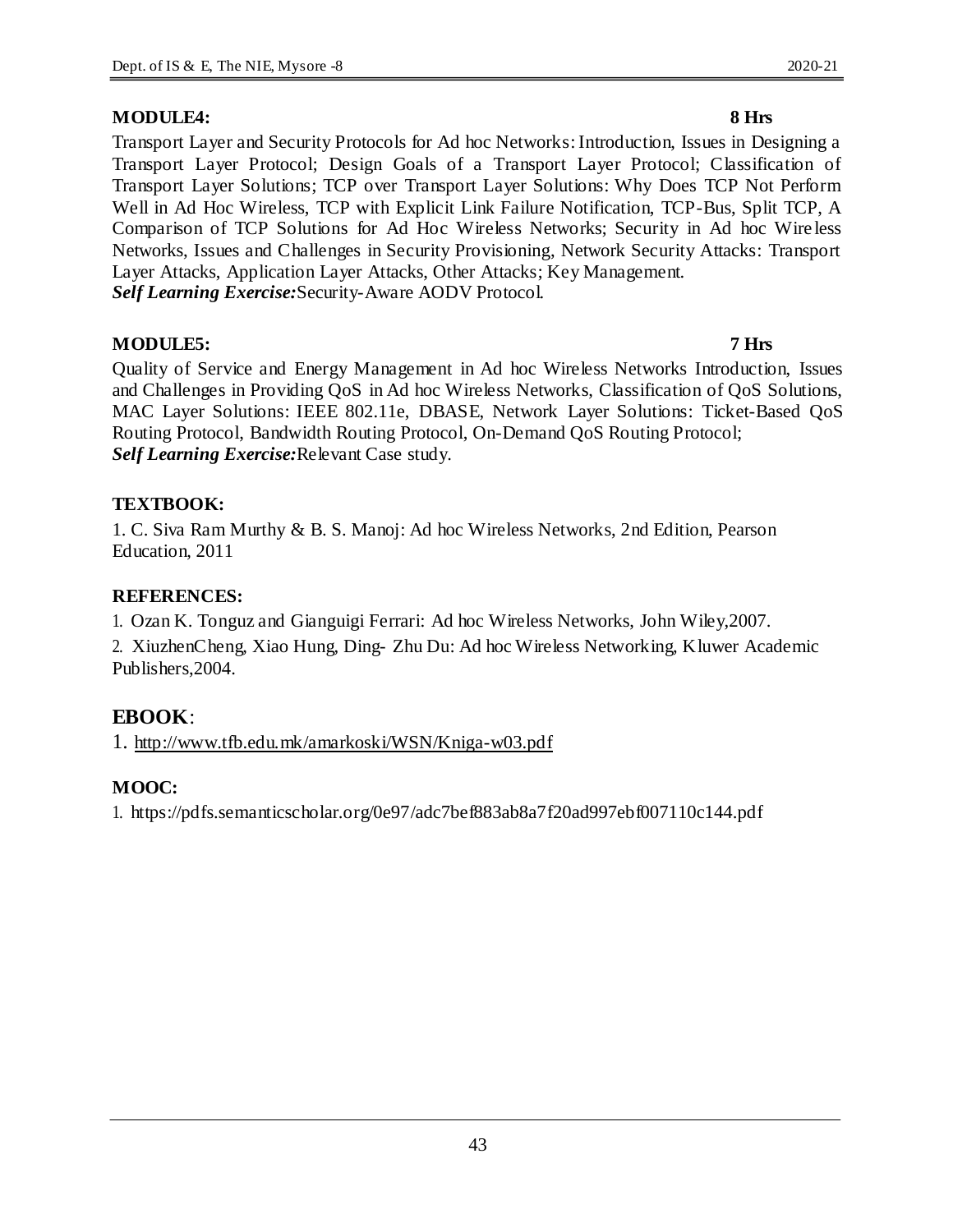#### **INFORMATION RETRIEVAL SYSTEMS (3:0:0)**

| <b>SEEHrs</b> | :03Hours         | Max. Marks:100    |
|---------------|------------------|-------------------|
| Hrs/week      | $\cdot$ 03       | $SEE$ : 50% Marks |
| Sub code      | $\approx$ IS0328 | $CIE$ : 50 Marks  |

#### *Course Outcomes:***:**

#### **On Successful Completion of the Course, the students will be able to:**

- **1.** Illustrate the process of retrievinginformation.
- **2.** Describe retrieval performance and types ofqueries.
- **3.** Determine automatic local-global analysis, document clustering and text compression techniques.
- **4.** Analyze different indexing and searchingalgorithms.
- **5.** Describe the Challenges of searching theweb.

#### **MODULE1: 8 Hrs**

#### **Introduction**

Motivation, Basic concepts, The retrieval process.

**Modeling**: Introduction, A taxonomy of information retrieval models,A formal characterization of IR models, Classic information retrieval,Alternative set theoreticmodels, Alternative algebraic models, Alternative probabilistic models Structured text retrieval models. *Self Learning Exercise:*Models for browsing.

#### **MODULE2: 8 Hrs**

**Retrieval Evaluation**: Introduction, Retrieval performance evaluation. **Query Languages**: Introduction, keyword-based querying, Pattern matching, Structural queries *Self Learning Exercise:*Hierarchical Structure,Query protocols.

#### **MODULE3: 8 Hrs**

**Query Operations:**Introduction, User relevance feedback, Automatic local analysis, Automatic, Global Analysis.

**Text Operations**: Introduction, Document preprocessing, Document clustering, Text compression.

*Self Learning Exercise:*Comparing Text compression Techniques

#### **MODULE4: 7 Hrs**

#### **Indexing & Searching**

Introduction; Inverted Files; Other indices for text; Boolean queries; Sequential searching; Patternmatching.

*Self Learning Exercise:*Pattern matching using indices,Structural queries; Compression.

#### 44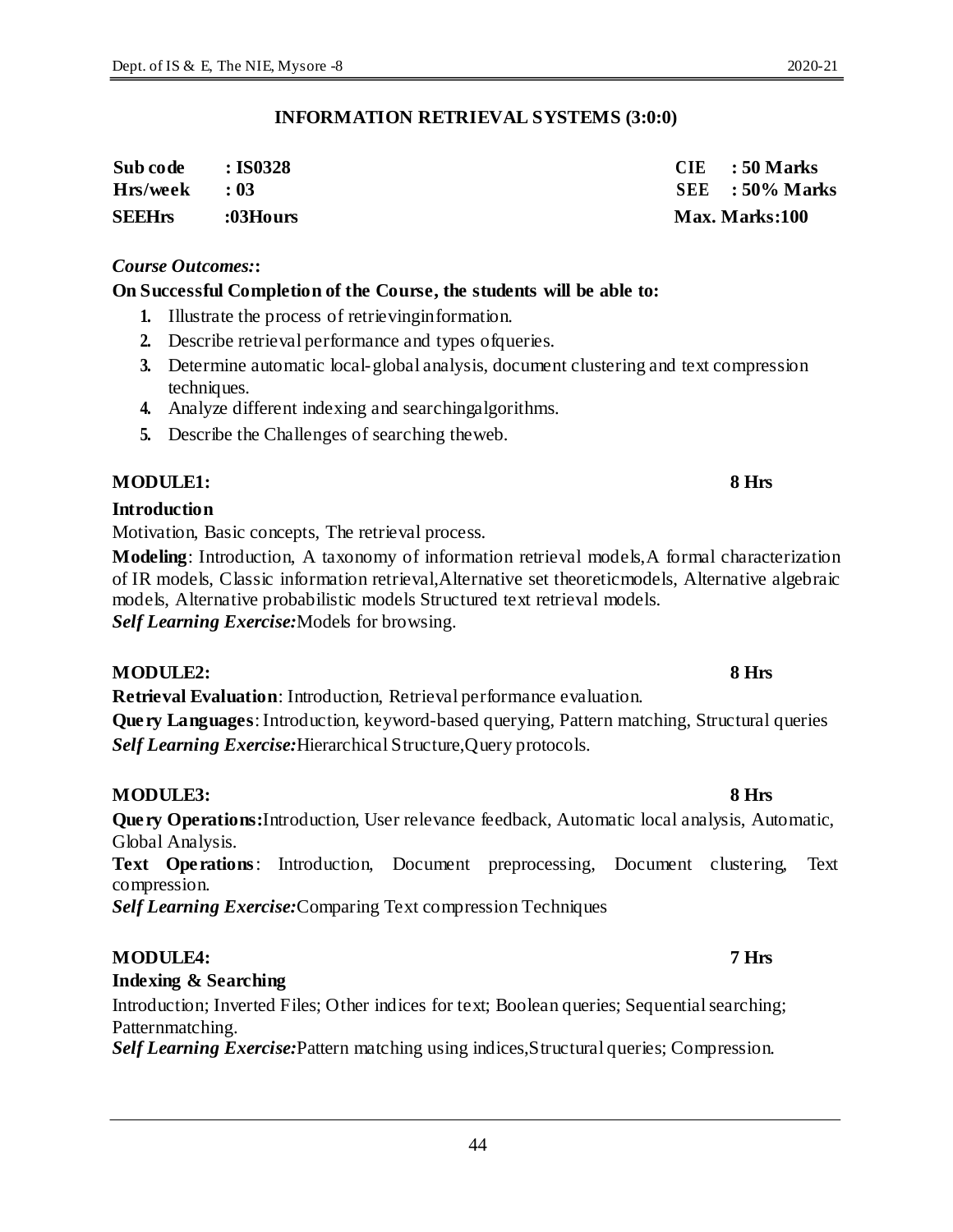#### **MODULE5: 8 Hrs**

**User Interfaces and Visualization**: Introduction, Human-Computer interaction,The informationaccess process, Starting points, Query specification, Context, Using relevance judgments.

**Searching the Web**: Introduction, Challenges, Characterizing the web, Search engines, Browsing,Metasearchers.

*Self Learning Exercise:*Searching using hyperlinks.

### **TEXTBOOKS:**

1. Ricardo Baeza-Yates, Berthier Ribeiro-Neto: Modern Information Retrieval, Pearson.

### **REFERENCE BOOKS:**

1. David A. Grossman, Ophir Frieder: Information Retrieval Algorithms and Heuristics, 2nd Edition, Springer, 2004.

### **E-BOOKS:**

- 2. https://nlp.stanford.edu/IR-book/pdf/irbookonlinereading.pdf
- 3. http://www.math.unipd.it/~aiolli/corsi/0910/IR/irbookprint.pdf

#### **MOOC**:

1. https://www.youtube.com/watch?v=q0srNT\_XM\_Y&list=PL0ZVw5- GryEkGAQT7lX7oIHqyDPeUyOMQ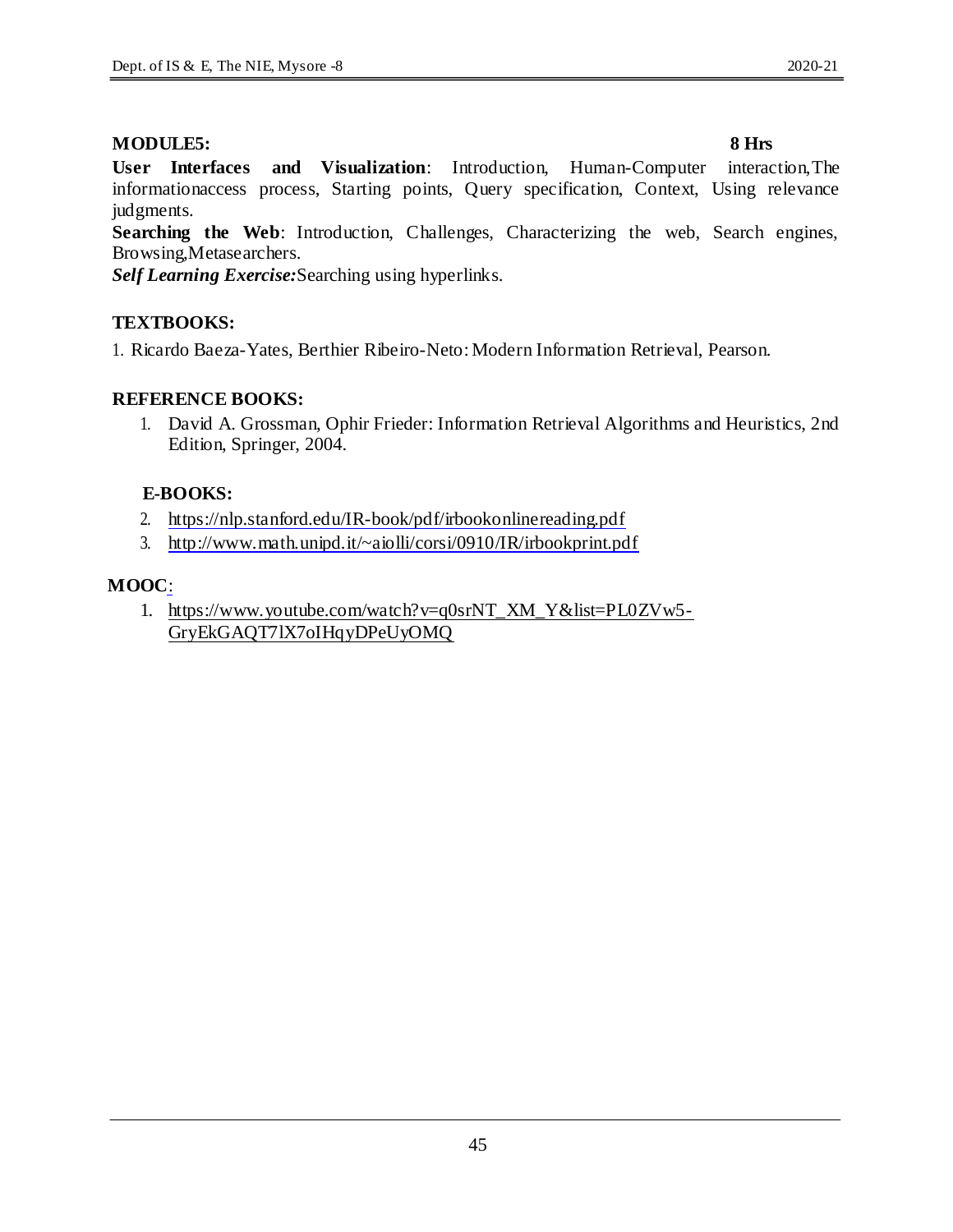# **ELECTIVE – VI**

### **INTRODUCTION TO MACHINE LEARNING (3:0:0)**

| <b>SEEHrs</b><br>:03Hours                            |                                       |
|------------------------------------------------------|---------------------------------------|
| Sub code<br>$\cdot$ IS0321<br>Hrs/week<br>$\cdot$ 03 | $CIE$ : 50 Marks<br>$SEE$ : 50% Marks |

#### *Course Outcomes:*

### **On Successful completion of the course, the students will beable to:**

- 1. Explain the basics of machine learning and its classifications.
- 2. Illustrate the working of algorithms onclassifications.
- 3. Develop the working of Support Vector Machines Decision treelearning.
- 4. Develop training sets for data processing.
- 5. Describe compressing data using Dimensionality Reduction techniques.

#### **MODULE1: 8 Hrs**

#### **GivingComputers the Ability to Learn from Data Building intelligent machines to transform data into knowledge thethree different types of machine learning**

Making predictions about the future with supervised learning Classificationfor predicting class labels Regression for predicting continuous outcomes Solving interactive problems with reinforcement learning Discovering hidden structures with unsupervised learning Finding subgroups with clustering Dimensionality reduction for data compression An introduction to the basic terminology and notations A roadmap for building machine learning systems Preprocessing – getting data into shape Training and selecting a predictive model Evaluating models and predicting unseen data instances, Using Python for machinelearning.

*Self Learning Exercise:*Installing Python packages.

### **MODULE2: 7 Hrs**

### **Training Machine Learning Algorithms for Classification**

Artificialneurons – a brief glimpse into the early history of machine learningImplementing a perceptron learning algorithm in Python Training a perceptron model on the Iris dataset Adaptive linear neurons and the convergence oflearning

*Self Learning Exercise:* Minimizing cost functions with gradient descent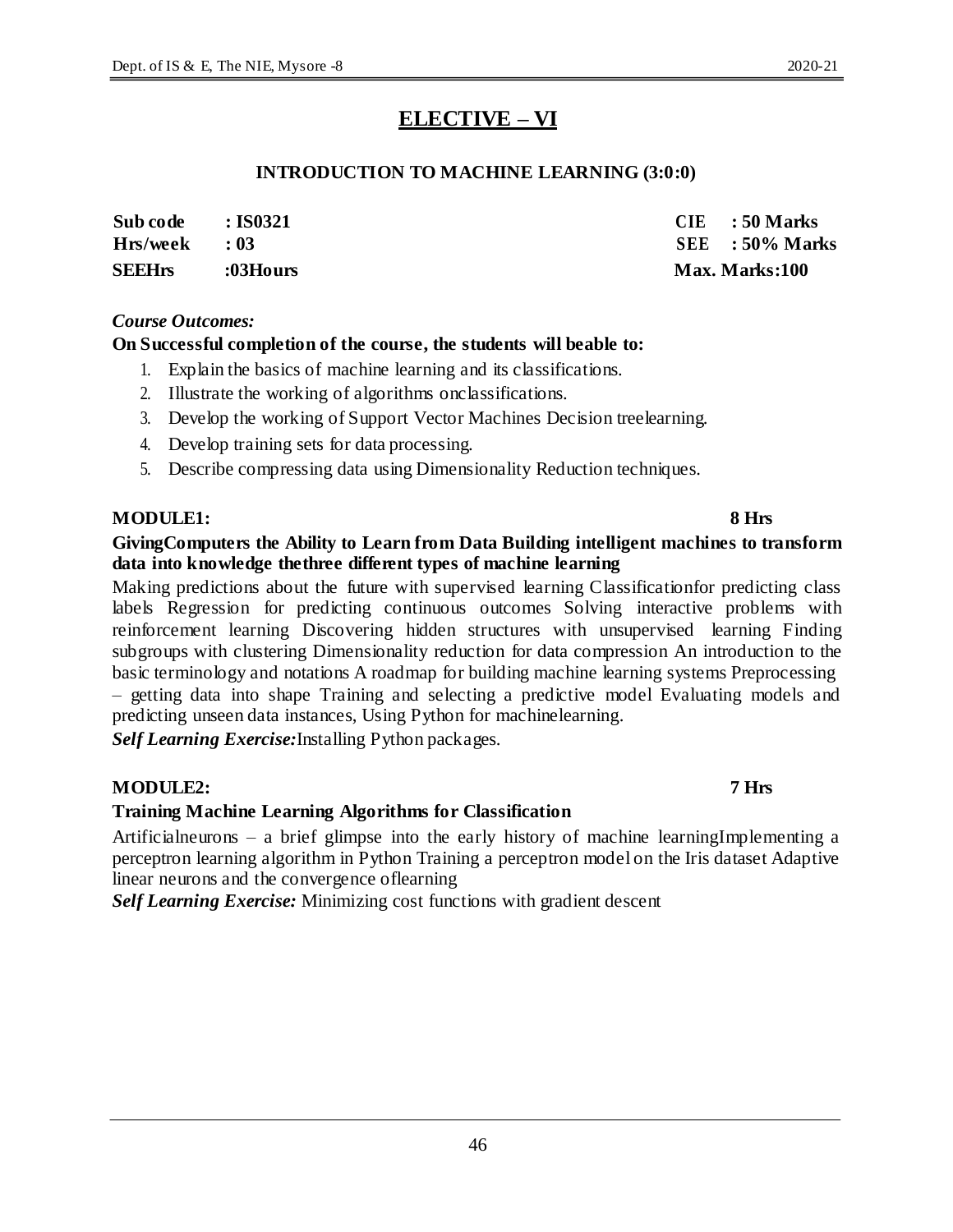#### **MODULE3: 8 Hrs**

#### **A Tour of Machine Learning Classifers Using Scikit-learn**

Choosing a classificationalgorithm First steps with scikit-learn Training a perceptron via scikitlearn Modeling class probabilities via logistic regression Logistic regression intuition and conditional probabilities Learning the weights of the logistic cost function Training a logistic regression model with scikit- learnTackling overfittingvia regularization Maximum margin classification with support vector machines Maximum margin intuition Dealing with the nonlinearly separable case using slack variables Alternative implementations in scikit- learn Solving nonlinear problems using a kernel SVM Using the kernel trick to findseparating hyperplanes in higher dimensional space Decision tree learningMaximizing informationgain

– getting the most bang for the buck Building a decision tree Combiningweaktostrong learners via randomforests

*Self Learning Exercise:* **K-nearest neighbors – a lazy learning algorithm**

#### **MODULE4: 8 Hrs**

#### **Building Good Training Sets – Data Preprocessing**

Dealing with missing data Eliminating samples or features with missing values Imputing missing values Understanding the scikit-learn estimator API Handling categorical data Mapping ordinal features Encoding class labels Performing one-hot encoding on nominal features Partitioning a dataset in training and test sets Bringing features onto the same scale Selecting meaningful features Sparse solutions with L1regularization

#### *Self Learning Exercise:*

Sequential feature selection algorithms, Assessing feature importance with random forests

### **MODULE5: 8 Hrs**

#### **Compressing Data via Dimensionality Reduction**

Unsupervised dimensionality reduction via Principal Component Analysis Total and explained variance Feature transformation Principal component analysis in scikit- learn Supervised data compression via linear discriminant analysis Computing the scatter matrices Selecting linear discriminants for the new feature subspace Projecting samples onto the new feature space LDA via scikit- learn Using kernel principal component analysis for nonlinear mappings Kernel functions and the kernel trick Implementing a kernel principal component analysis in Python Example 1 – separating half- moon shapes Example 2 – separating concentric circles Projecting new data points

### *Self Learning Exercise:*

Kernel principal component analysis in scikit- learn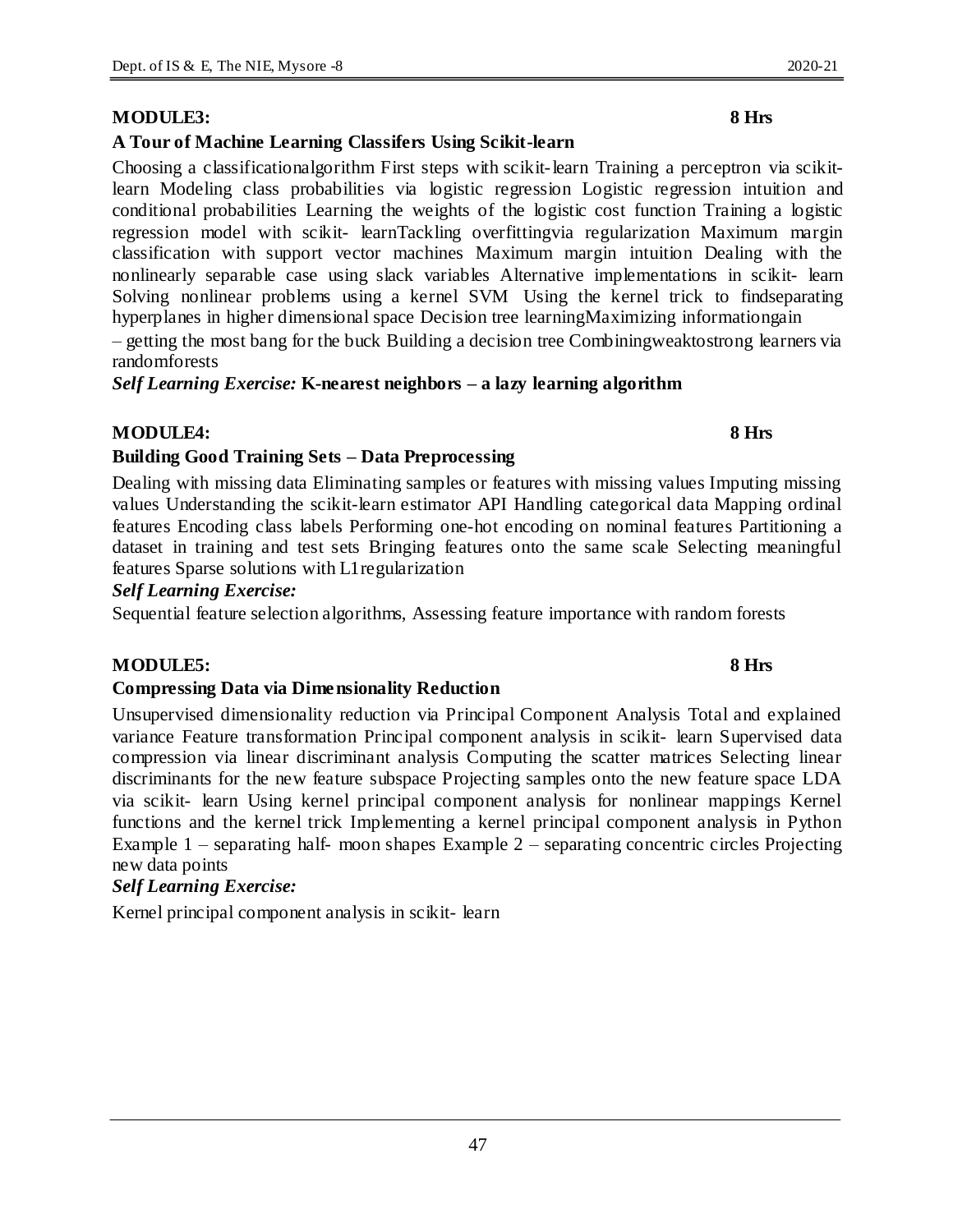### **TEXTBOOKS:**

- **1. Sebastian Raschka, "**Python Machine Learning", Unlock deeper insights into machine learning with this vital guide to cutting-edge predictive analytics, Packt Publishing Ltd., 2015
- **2.** AurelienGeron, **Hands-On Machine Learning with Scikit-Learn and TensorFlow: Concepts, Tools, and Techniques to Build Intelligent Systems, O'Reilly Publications, 2017**

### **REFERENCE BOOKS:**

- 1. EthemAlpaydm, Introduction to Machine Learning (Adaptive Computation and machine learning) The MIT Press Cambridge, Massachusetts London, ISBN: 0-262-01211-1, 2004
- 2. Simon Rogers, Mark Girolami, A first course in machinelearning, Chapman, & Hall/CRC machine learning& patternrecognition,2011
- 3. John D. Kelleher, Brian Mac Namee, Aoife D'Arcy, Fundamentals OfMachine Learning For Predictive Data Analytics Algorithms, Worked Examples, and Case Studies, The MIT Press,Cambridge, Massachusetts, London,England

#### **E-books**

1. alex.smola.org/drafts/thebook.pdf

### **MOOC's:**

1. https://nptel.ac.in/courses/106/106/106106139/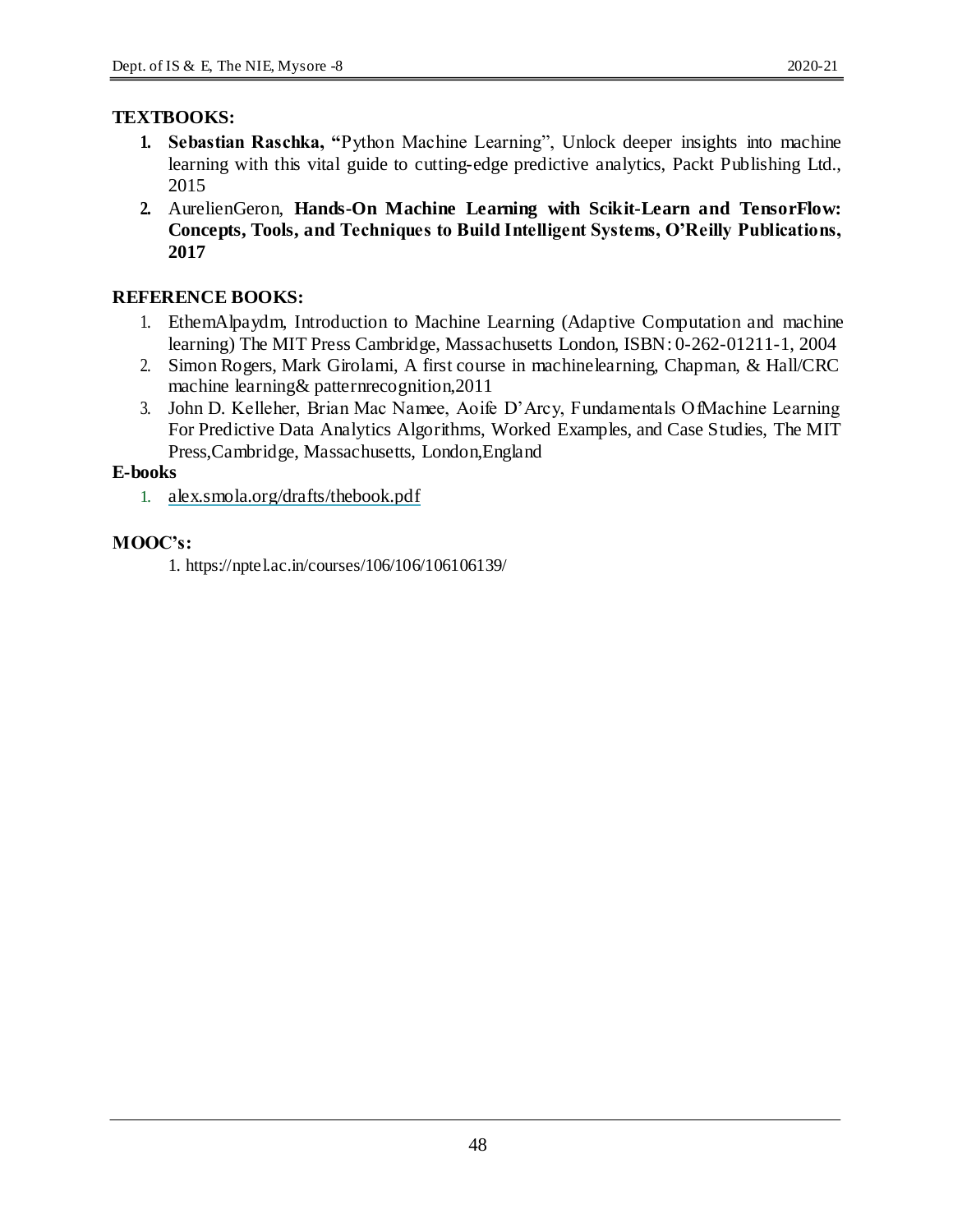### **WEB SECURITY (3:0:0)**

| Subcode       | :IS0329  | $CIE$ : 50 Marks  |
|---------------|----------|-------------------|
| Hrs/week      | :03      | $SEE$ : 50% Marks |
| <b>SEEHrs</b> | :03Hours | Max. Marks:100    |

### *Course Outcomes:*

### **On Successful completion of the course, the students willbe ableto:**

- 1. Explain the concept of Web SecurityBasics
- 2. Analyze the different techniques used for attacks inbrowser.
- 3. Analyze the risks of Downloading Machine Code with Plug-Ins.
- 4. Illustrate the concept of certificates and codesign.
- 5. Explain the basics Web Server Security and controlling access.

### **MODULE1: 7 Hrs**

**The Web Security Landscape:** Web Security in a Nutshell, The Web Security Problem, Credit Cards, Encryption, and the Web, Firewalls: Part of the Solution. *Self Learning Exercise:* Risk Management

### **MODULE 2: 7 Hrs**

**The Buggy Browser:** Evolution of Risk, Browser History, Data-Driven Attacks, **Implementation Flaws:** A Litany of Bugs. Java and JavaScript: Denial-of-Service Attacks, JavaScript-Enabled Spoofing Attacks.

*Self Learning Exercise:* Mirror Worlds

### **MODULE3: 8 Hrs**

**Downloading Machine Code with ActiveX and Plug-Ins:** When Good Browsers Go Bad, Netscape Plug-Ins, ActiveX and Authenticode, The Risks of Downloaded Code, Is Authenticode a Solution?, Improving the Security of Downloaded Code. **Privacy:** Log Files, Cookies, Personally Identifiable Information, Anonymizers.

*Self Learning Exercise:* Unanticipated Disclosure

### **MODULE4: 8Hrs**

**Certification Authorities and Server Certificates:** Certificates Today, Certification Authority Certificates, Server Certificates. **Client-Side Digital Certificates**: Client Certificates, A Tour of the VeriSign Digital IDCenter. **Code Signing and Microsoft's Authenticode:** Why Code Signing?, Microsoft's Authenticode Technology. .

*Self Learning Exercise:* Obtaining a Software Publisher's Certificate.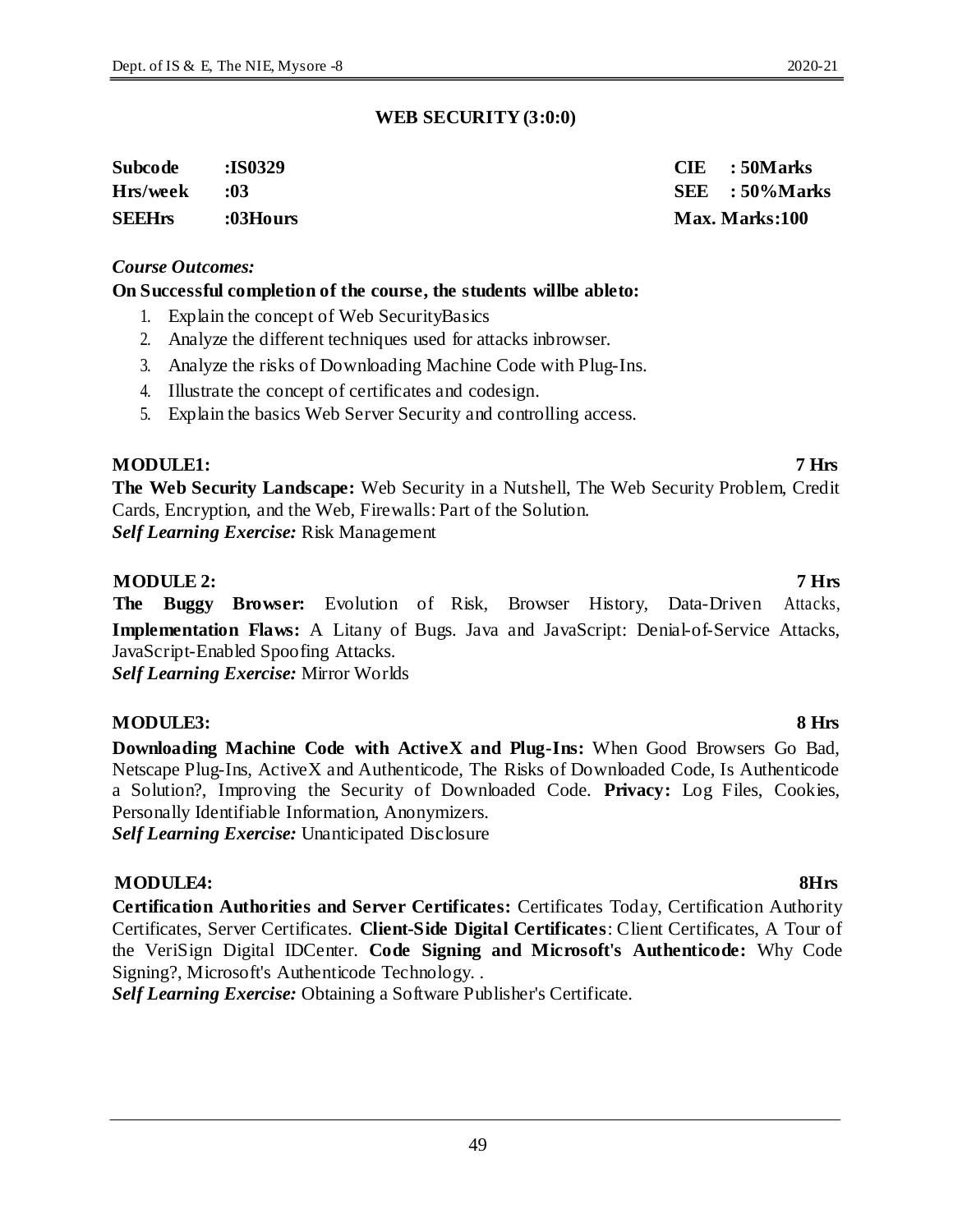### **MODULE5: 9 Hrs**

**Web Server Security**: **Host and Site Security**: Current Major Host Security Problems, Minimizing Risk by Minimizing Services, Secure Content Updating, Back-End Databases, Physical Security. **Controlling Access to Your Web Server**: Access Control Strategies, Implementing Access Controls with Blocks, A Simple User Management System. **Secure CGI/API Programming**: The Danger of Extensibility, Rules toCode By.

*Self Learning Exercise:* Specific Rules for Specific Programming Languages.

### **TEXTBOOK:**

1. Web Security, Privacy &Commerce, 2nd Edition, 2nd Edition, Gene Spafford, Simson Garfinkel, O'Reilly Media, Inc. Reprint 2016.

### **REFERENCE BOOKS:**

- 1. Web Application Security, A Beginner's Guide, Bryan Sullivan, Vincent Liu, McGraw Hill Education,2016
- 2. Restful Java Web Services Security, RenéEnríquez and Andrés Salazar C., Packet Publishing. ISBN :1783980109 9781783980109,2015.
- 3. The Web Application Hackers Handbook: Finding andExploiting SecurityFlaws, DafydStuttard, MarcusPinto, 2nd Edition. ISBN13:9788126533404. ISBN10: 8126533404, 2016

### **EBOOKS:**

1. https://www.datto.com/resource-downloads/cyberlive-ebook.pdf

### **MOOCs:**

1. https://www.edx.org/course/web-security-fundamentals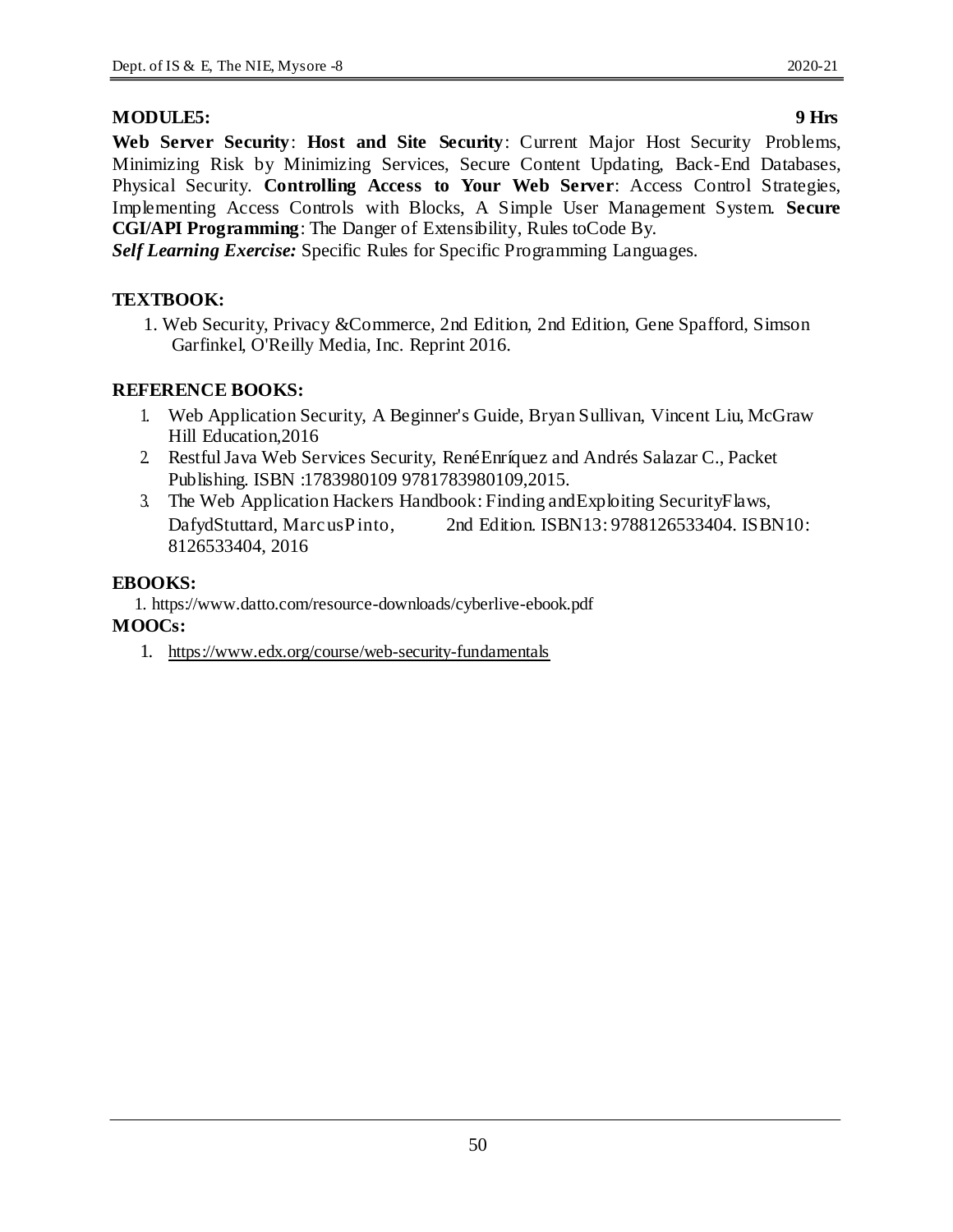51

### **NETWORK MANAGEMENT (3:0:0)**

| Subcode       | :IS0330  | $CIE$ : 50 Marks  |
|---------------|----------|-------------------|
| Hrs/week      | :03      | $SEE$ : 50% Marks |
| <b>SEEHrs</b> | :03Hours | Max. Marks:100    |

#### *Course Outcomes:***:**

- 1. Describe the basics of network management.
- 2. Discuss the Network management standards, terminology, symbols and conventions.
- 3. Discuss the SNMP V1 network management and communicationmodels
- 4. Explain the concepts ofRMON.
- 5. Explain the broadband network management.

#### **MODULE1: 7Hrs**

#### Introduction: Analogy of Telephone Network Management, Data and Telecommunication Network Distributed computing Environments, TCP/IP-Based Networks: The Internet and Intranets, Communications Protocols and Standards- Communication Architectures, Protocol Layers and Services; Case Histories of Networking and Management – The Importance of topology , Filtering Does Not Reduce Load on Node, Some Common Network Problems; Challenges of Information Technology Managers, Network Management: Goals, Organization, and Functions- Goal of Network Management, Network Provisioning, Network Operations and the NOC, Network Installation and Maintenance; Network and System Management, Network Management System platform

*Self Learning Exercise:*Current Status and Future of Network Management.

#### **MODULE2: 8Hrs**

Basic Foundations:Standards, Models, and Language: Network Management Standards, Network Management Model, Organization Model, Information Model – Management Information Trees, Managed Object Perspectives, Communication Model; ASN.1- Terminology, Symbols, and Conventions, Objects and Data Types, Object Names, An Example of ASN.1 from ISO 8824; Encoding Structure; Macros

*Self Learning Exercise:*Functional Model

#### **MODULE3: 8Hrs**

SNMPv1 Network Management: Managed Network: The History of SNMP Management, Internet Organizations and standards, Internet Documents, The SNMP Model, The Organization Model, System Overview. The Information Model – Introduction, The Structure of Management Information, Managed Objects, Management Information Base.The SNMP Communication Model – The SNMP Architecture, Administrative Model, SNMP Specifications, SNMP Operations, SNMP MIB Group *Self Learning Exercise:* SNMP Functional Model